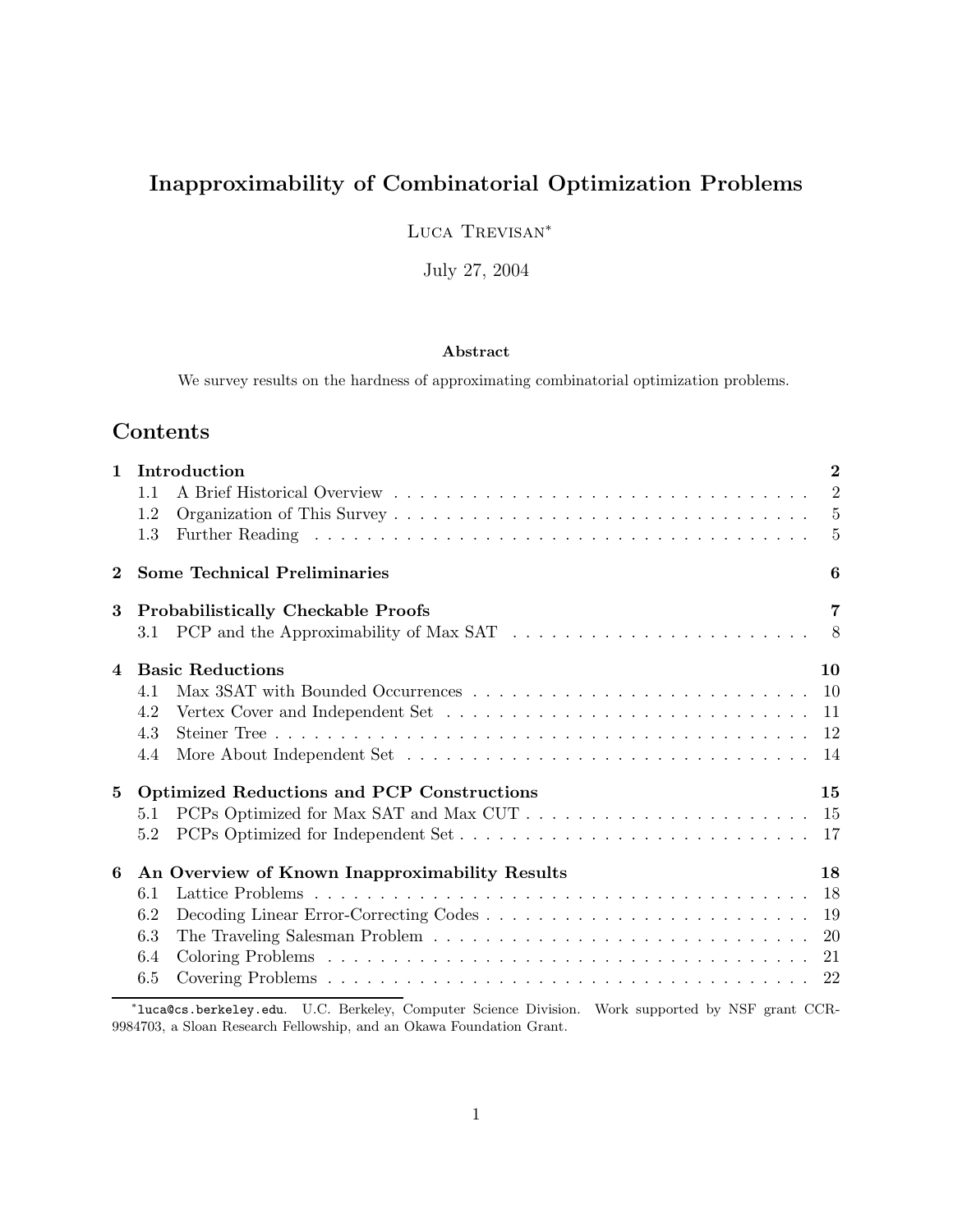| 7 Other Topics |  | 23 |
|----------------|--|----|
|                |  |    |
|                |  |    |
|                |  |    |
|                |  |    |
|                |  |    |
|                |  |    |

## 8 Conclusions 28

## 1 Introduction

Hundreds of interesting and important combinatorial optimization problems are NP-hard, and so it is unlikely that any of them can be solved by an efficient exact algorithm. Short of proving  $P = NP$ , when one deals with an NP-hard problem one can either hope to design an exact algorithm that runs in polynomial time on "many" instances but has exponential worst-case running time, or to design an efficient algorithm that finds sub-optimal solutions. In this paper we focus on approximation algorithms, that are algorithms of the second kind with a provably good worst-case ratio between the value of the solution found by the algorithm and the true optimum.

Formally, we say that an algorithm is r-approximate for a minimization problem (respectively, a maximization problem) if, on every input, the algorithm finds a solution whose cost is at most r times the optimum (respectively, at least  $1/r$  times the optimum). The ratio r, which is always  $\geq$  1, is also called the *performance ratio* of the algorithm.

For some problems, it is possible to prove that even the design of an  $r$ -approximate algorithm with small r is impossible, unless  $P = NP$ . Results of this kind, called *inapproximability* results, are the subject of this survey.

### 1.1 A Brief Historical Overview

The seeming intractability of many combinatorial optimization problems was observed already in the 1960s, motivating the development of suboptimal heuristic algorithms and, in particular, the notion of approximation algorithm as defined above. An early example of analysis of an approximation algorithm is a paper of Graham on scheduling problems [Gra66].

The theory of NP-completeness [Coo71, Lev73, Kar72], and its success in classifying the complexity of optimization problems, provided added motivation to the study of efficient suboptimal algorithms and to the rigourus analysis of approximation algorithms. A 1973 seminal paper by Johnson [Joh74] gave the field its current foundations. Johnson considers the problems Max SAT, Set Cover, Independent Set, and Coloring.<sup>1</sup> He notes that there is a 2-approximate algorithm for Max SAT, and that this can be improved to 8/7 for Max E3SAT, the restriction of the problem to instances in which every clause contains exactly three literals. He also presents a  $(1 + \ln k)$ approximate algorithm for Set Cover, where  $k$  is the size of the largest set in the collection, and he notes that natural heuristics for Coloring and Independent Set fail to give even a  $n^{1-\varepsilon}$  approximation for  $\varepsilon > 0$ .

<sup>&</sup>lt;sup>1</sup>The Max SAT problem is defined in Section 3.1, the Independent Set problem is defined in Section 4.2, the Coloring problem is defined in Section 6.4, and the Set Cover problem is defined in Section 6.5.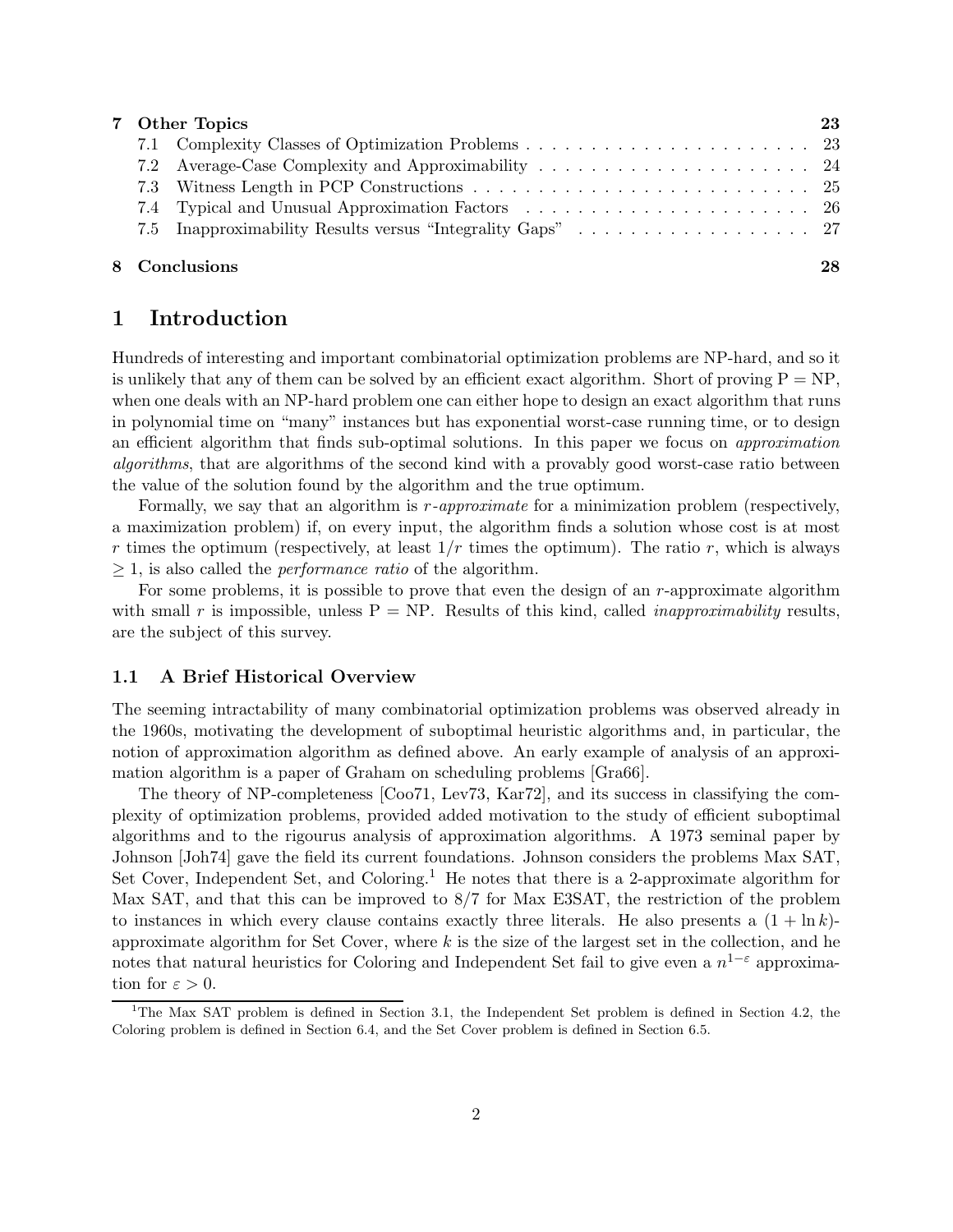Thirty years after Johnson's paper, the design and analysis of approximation algorithms has become a large and successful research area. A book edited by Hochbaum [Hoc96] and two more recent textbooks [ACG+99, Vaz01] give an extensive overview of the field. The book by Ausiello et al. [ACG+99] also includes a list of known results for hundreds of problems.

As the field progressed and matured, it became apparent that different combinatorial optimization problems behaved different from the point of view of approximability. For some problems, researchers were able to devise polynomial time approximation schemes (abbreviated PTAS), that is, to devise an r-approximate algorithm for every  $r > 1$ . For other problems, such as Max SAT and Vertex Cover,<sup>2</sup> r-approximate algorithms for constant r were known, but no approximation scheme. Other problems like Set Cover had no known constant factor approximation algorithm, but were known to admit an approximation algorithm with a performance ratio that was slowly growing (logarithmic) in the input length. Finally, there were problems like Independent Set and Coloring for which not even a slowly growing performance ratio was known to be achievable in polynomial time. On the other hand, until 1990, there was no negative result showing that the existence of approximation schemes for any of the above problems would imply  $P = NP$  or other unlikely consequences. Indeed, few inapproximability results were known at all. Furthermore, there was a general intuition that, in order to prove inapproximability for the above mentioned problems (and others), it was necessary to depart from the standard techniques used to prove the NP-hardness of problems.

To see the limitations of standard NP-hardness proofs, consider for example the proof that solving optimally the Independent Set problem is NP-hard. The proof starts from a 3SAT instance  $\varphi$  and constructs a graph G and an integer k such that if  $\varphi$  is satisfiable then G has an independent set of size k, and if  $\varphi$  is not satisfiable then all independent sets in G have size at most  $k-1$ . It then follows that a polynomial time exact algorithm for solving Independent Set, together with the reduction, would imply a polynomial time algorithm for 3SAT, and, from Cook's theorem, we would have a polynomial time algorithm for every problem in NP. Consider now the question of the approximability of the Independent Set problem. Looking at the reduction from 3SAT (that we describe in Section 4.2) we can see that if  $\varphi$  has an assignment that satisfies all the clauses except c ones, then G has an independent set of size  $k - c$  and, given such an assignment, the independent set is easy to construct. Furthermore, the instances of 3SAT produced by Cook's theorem are such that it is easy to find assignments that satisfy all the clauses but one. In conclusion, the instances that we get by reducing a generic NP problem to Independent Set are very easy to approximate.

To derive an inapproximability result, we need a much stronger reduction. Suppose we want to prove that no 2-approximate algorithm exists for the Independent Set problem assuming  $P \neq NP$ . Then a natural proof strategy would be to start from an NP-complete problem, say, 3SAT, and then reduce an instance  $\varphi$  of 3SAT to an instance  $G_{\varphi}$  of Independent Set, with the property that, for some k, if  $\varphi$  is satisfiable then

$$
OPT_{\text{Independent Set}}(G_{\varphi}) \ge k \tag{1}
$$

and if  $\varphi$  is not satisfiable then

$$
OPT_{\text{Independent Set}}(G_{\varphi}) < k/2 \tag{2}
$$

Suppose we have such a reduction, and suppose we also have a 2-approximate algorithm for Independent Set; then the algorithm, given  $G_{\varphi}$ , will find a solution of cost at least  $k/2$  if and only if  $\varphi$ 

<sup>&</sup>lt;sup>2</sup>We define the Vertex Cover problem in Section 4.2.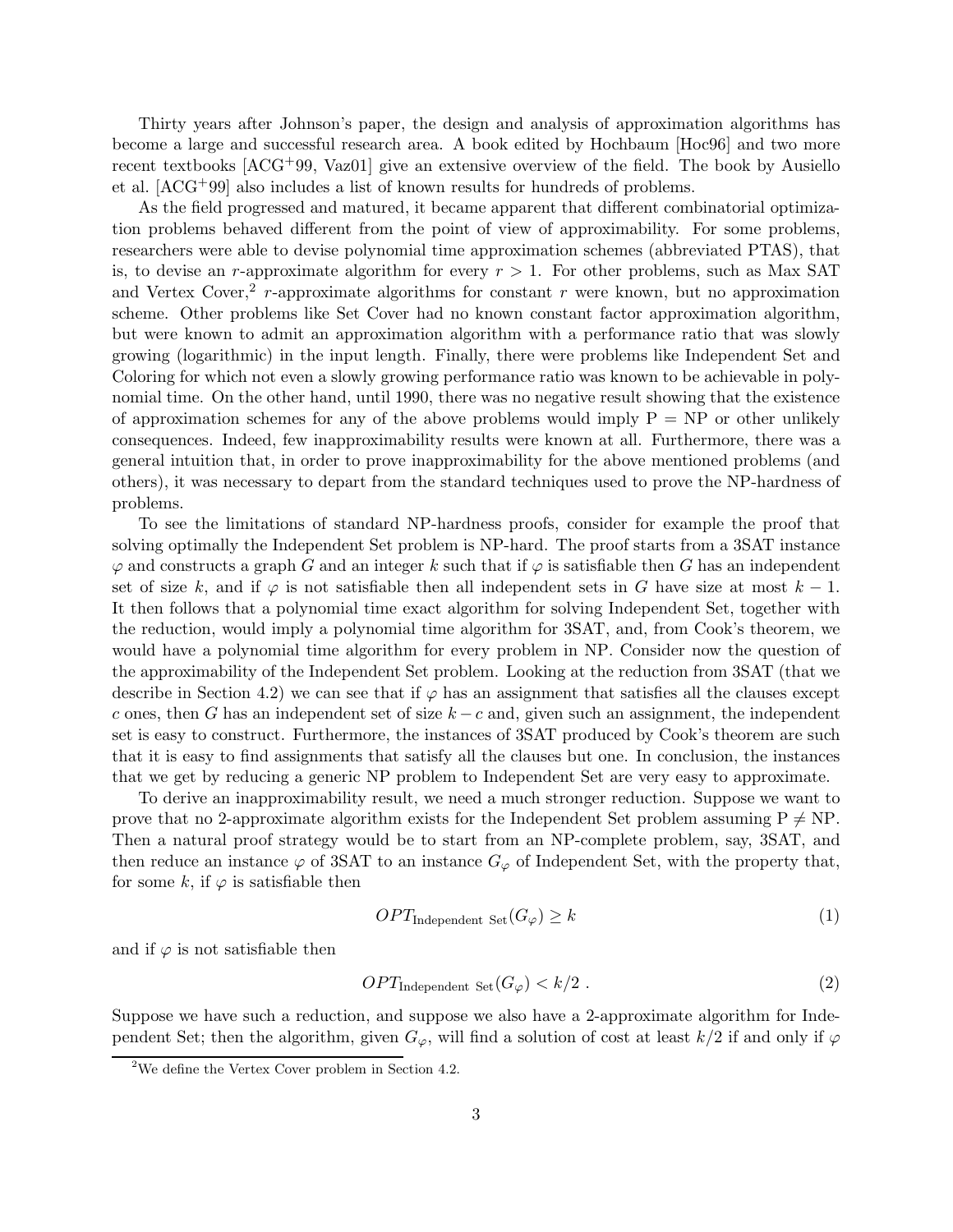is satisfiable. The approximation algorithm then gives a polynomial time algorithm for 3SAT, and so no such algorithm can exist if  $P \neq NP$ .

All the NP-completeness proofs for graph problems before 1990, however, can be essentially described as follows: we start from the computation of a generic non-deterministic Turing machine, then we encode its computation as a 3SAT formula, using the construction of Cook's theorem, and then we reduce 3SAT to the problem of interest (the reduction may be presented as a sequence of reductions involving several intermediate problems, but it can always be thought of as a direct reduction from 3SAT) by encoding variables and clauses of the formula as sub-graphs connected in a proper way. The computation of a Turing machine is very sensitive to small changes, and it seems impossible to generate an inapproximability gap starting from a fragile model and applying "local" reductions. The only inapproximability results that can be proved with such reductions are for problems that remain NP-hard even restricted to instances where the optimum is a small constant. For example, in the Metric Min k-Center problem it is NP-hard to decide whether the optimum has cost 1 or 2, and so no algorithm can have a performance ratio smaller than 2 unless  $P = NP$  [HS85]. Similarly, in the Coloring problem it is NP-hard to decide wether the optimum has cost 3 or 4, and so no algorithm has performance ratio smaller than  $4/3$  unless  $P = NP$ , and Garey and Johnson [GJ76] show that the gap can be "amplified" to k versus  $2k - 4$  for constant  $k$ , ruling out also algorithms with performance ratio smaller than 2. Most interesting problems, however, become trivial when restricted to inputs where the optimum is a constant.

To prove more general inapproximability results it seemed necessary to first find a machine model for NP in which accepting computations would be "very far" from rejecting computations. Before such a model was discovered, an important piece of work on inapproximability was due to Papadimitriou and Yannakakis, who showed that, assuming that Max 3SAT does not have a PTAS, then several other problems do not have a PTAS [PY91]. Berman and Schnitger [BS92] proved that if Max 2SAT does not have a PTAS then, for some  $c > 0$ , the Independent Set problem cannot be approximated within a factor  $n^c$ .

The modern study of inapproximability was made possible by the discovery, due to Feige et al. [FGL+96] in 1990, that probabilistic proof systems could give a robust model for NP that could be used to prove an inapproximability result for the Independent Set problem.<sup>3</sup> A year later, Arora et al. [AS98, ALM+98] proved the PCP Theorem, a very strong characterization of NP in terms of proof systems, and showed how to use the PCP Theorem to prove that Max 3SAT does not have a PTAS. Using the reductions of  $[PY91]$  (and others  $[PY93, BPS9]$ ), the PCP Theorem gave inapproximability results for several other problems.

An explosion of applications to other problems soon followed, such as the work of Lund and Yannakakis [LY94] on Set Cover and Coloring and the work of Arora et al. [ABSS97] on lattice problems, that appeared in 1993. Later work focused on stronger inapproximability results, obtained both by proving stronger versions of the PCP Theorem and by devising better reductions. Despite great technical difficulties, very rapid progress was made in the mid 1990s. It is interesting to read a survey paper by Bellare [Bel96], written in the middle of the most exciting period of that time. Some of the open questions raised in the paper were solved a few months later. We now know inapproximability results for Max 3SAT [Hås01], Set Cover [Fei98], Independent Set [Hås99] and Coloring [FK98] showing that the performance ratios of the algorithms presented in Johnson's paper [Joh74] are best possible (assuming  $P \neq NP$  or similar complexity assumptions).

<sup>3</sup>Another, less influential, connection between probabilistic proof checking and inapproximability was discovered around the same time by Condon [Con93].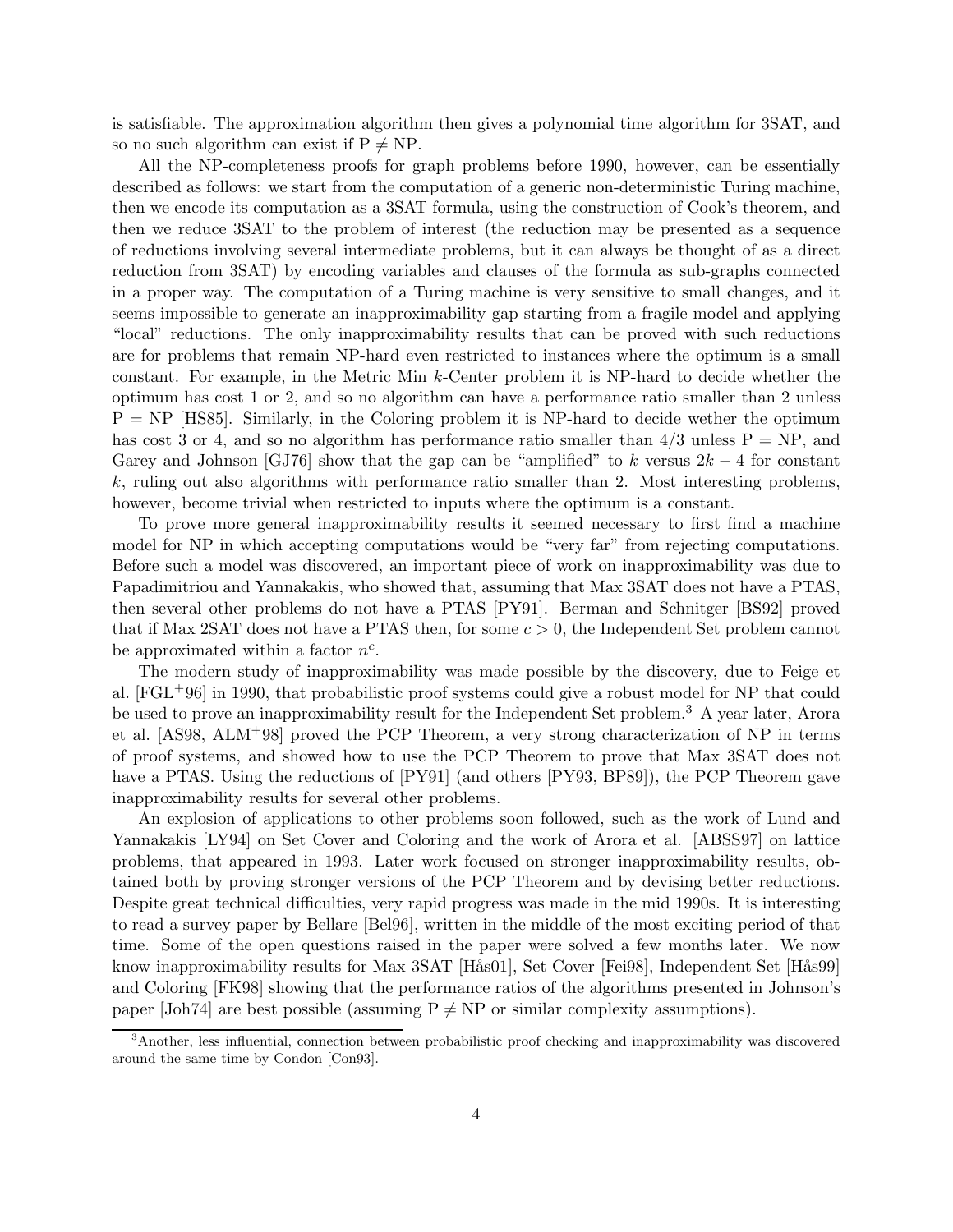Despite all these achievements, the study of inapproximability results is still a vibrant field, with radically new insights and major technical achievements emerging at a steady pace.

### 1.2 Organization of This Survey

To give justice to the breadth and the diversity of this field, we chose to present it from different perspectives.

After a review of technical definitions (Section 2), we disucss the PCP Theorem in Section 3, inapproximability results that follow from the PCP Theorem in Section 4, and stronger results that follow from "optimized" versions of the PCP theorem and/or from "optimized" reductions in Section 5. This is a "textbook" presentation of inapproximability results, similar, for example, to the one in [Vaz01, Chapter 29]. We include some proofs and we discuss problems for which the reductions are relatively simple and yield inapproximability results that are tight or almost tight. The focus of Sections 3, 4, and 5 is on techniques used to prove inapproximability results.

In Section 6 we review what is known for various fundamental problems. This section has mostly a reference character, and the focus is on *problems*. We give particular space to problems for which there are important open questions and that the reader could use as research topics.

After approaching the field from the perspectives of techniques and of results for specific problems, we discuss in Section 7 a number of alternate questions that have been pursued. One question relates to the fact that the best possible performance ratios for natural problems that do not have a PTAS were observed to often be  $O(1)$ ,  $O(\log n)$  or  $n^{O(1)}$ . A survey paper by Arora and Lund [AL96] emphasizes this regularity. For a subclass of optimization problems it was actually proved [Cre95, KSTW00] that only a finite number of approximability behaviour were possible. However, we now know of a natural problem for which the best possible performance ratio is  $O(\log^* n)$ , of another for which it is somewhere between  $O((\log n)^2)$  and  $O((\log n)^3)$ , and another for which it is somewhere between  $O(\log \log n)$  and  $O(\log n / \log \log n)$ . Contrary to previous intuition, it now appears that it is not possible to classify the approximability of natural problems into a small number of simple cases. Another topic that we discuss is the relation between instances that are "hard" for linear and semidefinite relaxation and instances that are generated by approximation preserving reductions. We also discuss the study of complexity classes of combinatorial optimization problems, of relations between average-case complexity and inapproximability, and of the issue of witness length in PCP constructions.

We make some concluding remarks and we discuss a small sample of open questions in section 8.

### 1.3 Further Reading

Several excellent surveys on inapproximability results have been written.

A paper by Arora and Lund [AL96] gives a very good overview of the techniques used to prove inapproximability results. Our discussion in Section 7.4 is motivated by the classification scheme defined in [AL96]. Arora has written two more survey papers [Aro98a, Aro98a] on PCP and inapproximability.

The subject of strong inapproximability results is discussed in a paper by Bellare [Bel96], that we have already mentioned, and in a more recent paper by Feige [Fei02a].

A book by Ausiello and others [ACG+99] has an extensive compendium of known inapproximability results for hundreds of problems<sup>4</sup> and chapters devoted to PCP, inapproximability results,

<sup>4</sup>At the time of writing, the compendium is available at http://www.nada.kth.se/∼viggo/problemlist/compendium.html.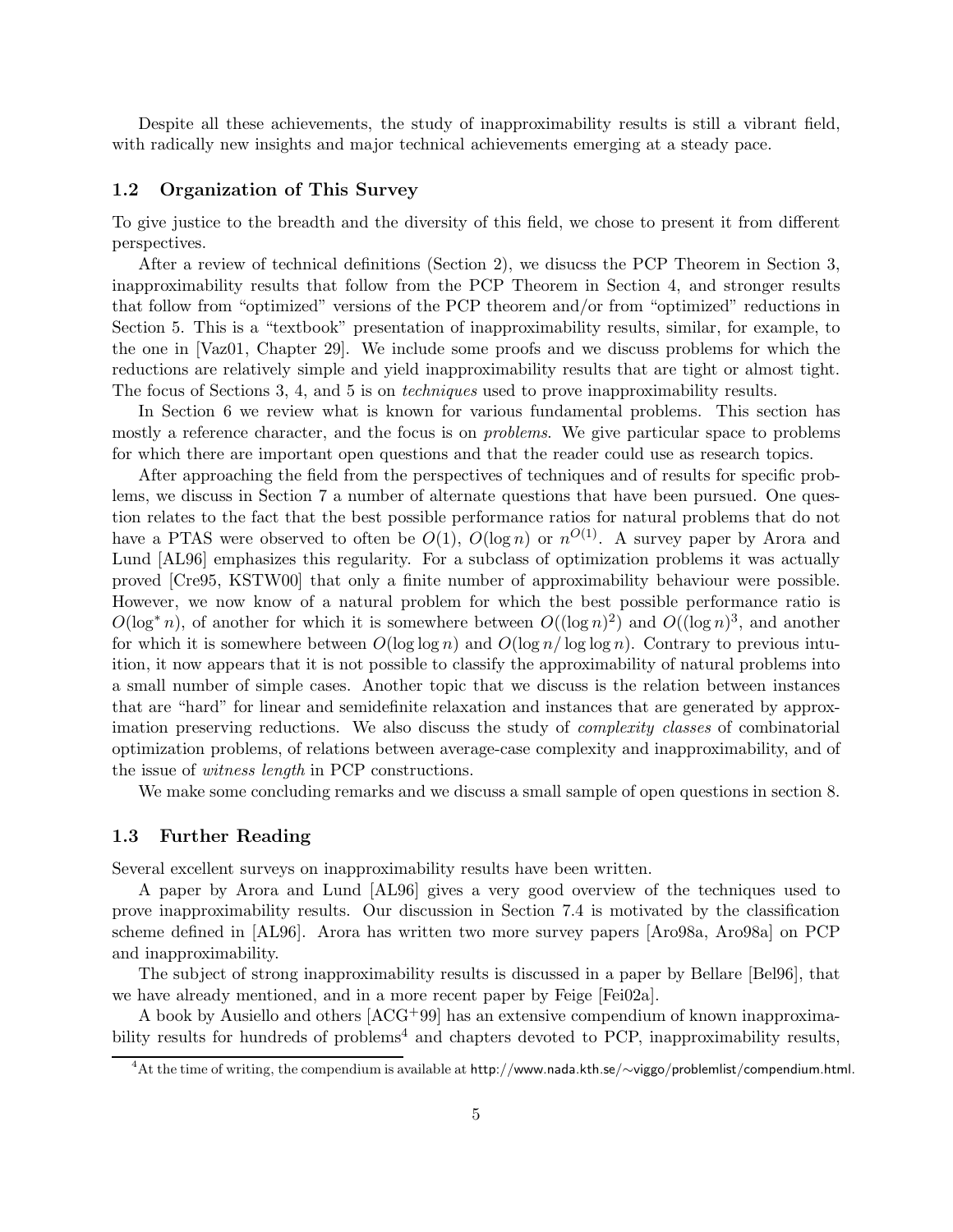and complexity classes of optimization problems. The books by Papadimitriou [Pap94] and by Vazirani [Vaz01] have chapters devoted to inapproximability results.

## 2 Some Technical Preliminaries

We assume the reader is familiar with the basic notions of algorithm, running time and big-Oh notation. Such background can be found, for example, in the introductory chapter of Papadimitriou's textbook [Pap94].

#### NP-Completeness

We assume that all combinatorial objects that we refer to (graphs, boolean formulas, families of sets) are represented as binary strings. For a binary string x, we denote its length as  $|x|$ . We represent a decision problem as a language, that is, as the set of all inputs for which the answer is YES. We define P as the class of languages that can be decided in polynomial time. We define NP as the class of languages  $L$  such that there is a polynomial time computable predicate  $V$  and a polynomial  $q()$  such that  $x \in L$  if and only if there is  $w, |w| \leq q(|x|)$  such that  $V(x, w)$  accepts. We think of w as a *proof*, or witness that x is in the language.

For two languages  $L_1$  and  $L_2$ , we say that  $L_1$  reduces to  $L_2$ , and we write  $L_1 \leq_m L_2$  if there is polynomial time computable f such that  $x \in L_1$  if and only if  $f(x) \in L_2$ . A language A is NP-hard if every language  $L$  in NP reduces to  $A$ . A language is NP-complete if it is NP-hard and it belongs to NP.

#### NPO Problems

A combinatorial *optimization problem O* is defined<sup>5</sup> by a cost function  $\cos\omega$  that given an *instance* x of the problem and a *solution s* outputs  $\cos\omega(x, s)$  which is either the cost of the solution (a non-negative real number) or the special value  $\perp$  if s is not a *feasible* solution for x. For every x, there is only a finite number of feasible solutions s such that  $\cos\left(\frac{\partial(x,s)}{\partial(x)}\right) \neq \bot$ . If O is a maximization problem (respectively, *maximization*), then our goal is, given x to find a feasible solution s such that  $cost(x, s)$  is smallest (respectively, largest). We denote by  $opt<sub>O</sub>(x)$  the cost of an optimal solution for x.

For example, in the independent set problem, an instance is an undirected graph  $G = (V, E)$ , a feasible solution is a subset  $S \subseteq V$  such that no two vertices of S are connected by an edge. The cost of a feasible S is the number of vertices in S.

An optimization problem  $O$  is an NP-optimization problem, and it belongs to the class NPO, if  $\cot_0$ ) is computable in polynomial time and if there is a polynomial q such that for every instance and every solution s that is feasible for x we have  $|s| \leq q(|x|)$ . The independent set problem is clearly an NPO problem.

If  $P = NP$ , then for every NPO problem there is a polynomial time optimal algorithm. If  $P \neq NP$ , then none of the NPO problems considered in this paper has a polynomial time optimal algorithm.

 $5$ Other conventions are possible, which are typically equivalent to the one we describe here.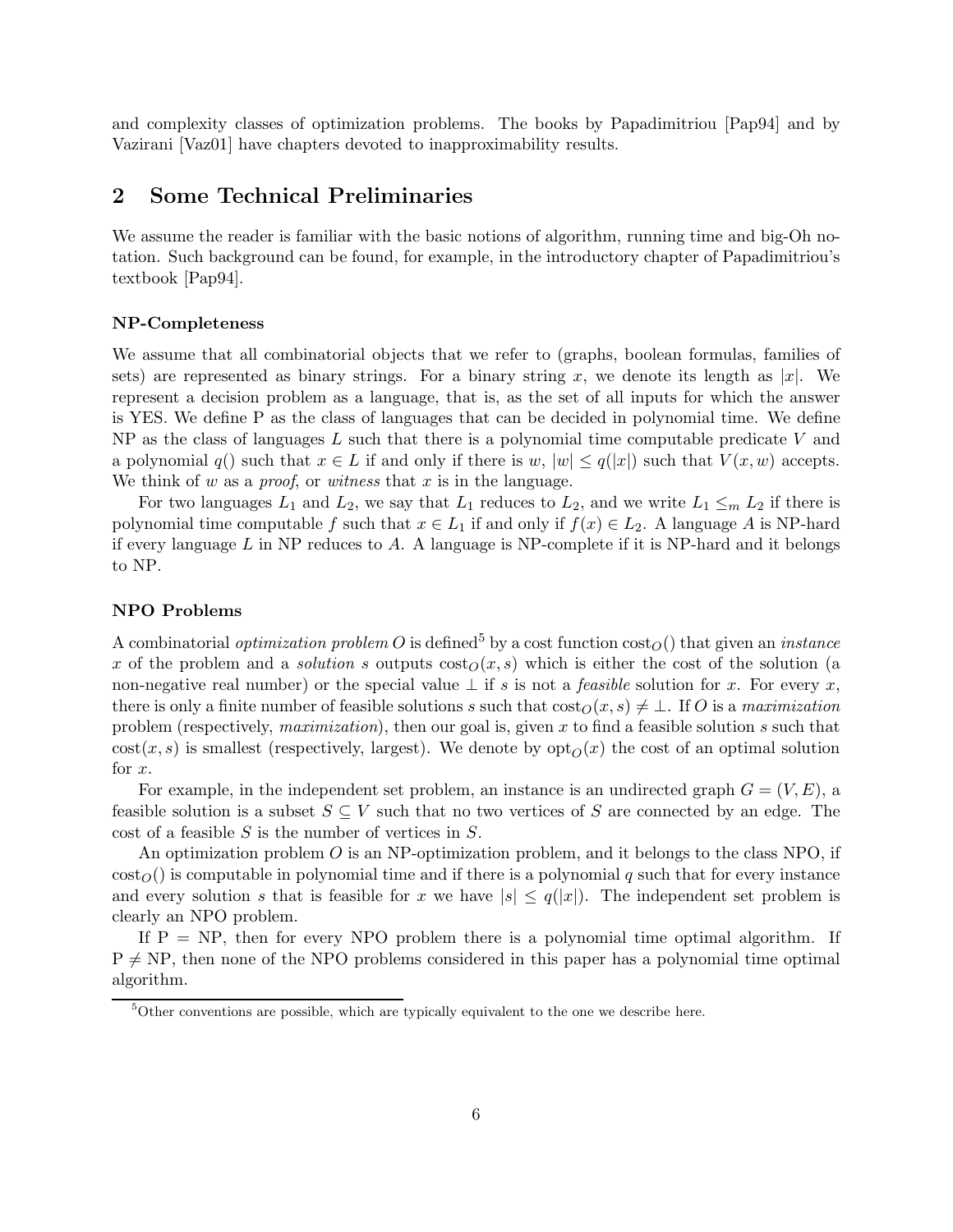#### Approximation

If O is an NPO minimization problem,  $r > 1$ , and A is an algorithm, we say that A is an r-approximate algorithm for O if, for every instance x,  $A(x)$  is a feasible solution for x and  $\cot_0(x, A(x)) \leq r \cdot \text{opt}_O(x)$ . If O is a maximization problem and  $r \geq 1$ , then we say that A is an r-approximate algorithm if  $\cos \omega(x, A(x)) \geq \cot_{\Omega}(x)/r$ . Another common convention, that we do not use here, is to say that an algorithm is r-approximate for a maximization NPO problem O, with  $r \leq 1$  if, for every x,  $\text{cost}_O(x, A(x)) \geq r \cdot \text{opt}_O(x)$ . Finally, sometimes we let  $r = r(n)$  be a function of the length of the instance  $x$ , or of some other parameter related to the size of  $x$ .

For example, a 2-approximate algorithm for the independent set problem would be an algorithm that given a graph G outputs a feasible independent set S such that  $|S| \geq |S^*|/2$ , where  $S^*$  is an optimal independent set. As we will se later, such an approximation algorithm can exist if and only if  $P = NP$ .

#### Complexity Classes

We have already defined the classes NP and P. We also define, for later reference, classes of problems solvable by efficient probabilistic algorithms. We define BPP as the class of decision problems (languages) that can be solved in polynomial time by a probabilistic algorithm that, on every input, has a probability of error at most  $1/3$ . We also define two subclasses of BPP. The class RP contains decision problems that admit a polynomial time probabilistic algorithm that is correct with probability one if the correct answer is "NO," and is correct with probability at least  $1/2$  if the correct answer is "YES." The class ZPP contains decision problems that admit a probabilistic algorithm that, on every input, runs in average polynomial time and always returns the correct answer. (The average is taken only over the random choices of the algorithm.)

We say that an algorithm runs in quasi-polynomial time if, for some constant  $c$ , it runs in time  $O(n^{(\log n)^c})$  on inputs of length n. We denote by QP the class of decision problems solvable by deterministic quasi-polynomial time algorithms, and by QRP the relaxation of RP to quasipolynomial running time.

It is considered extremely unlikely that NP be contained in any of the complexity classes defined above. Furthermore, if, say  $NP \subseteq RP$ , then for every NPO problem there is a quasi-polynomial time probabilistic algorithm that on every input outputs, with high probability, an optimal solution.

## 3 Probabilistically Checkable Proofs

As discussed in the introduction, probabilistically checkable proofs (PCPs) provide a "robust" characterization of the class NP. When we reduce a generic NP problem L to 3SAT using Cook's theorem, we give a way to transform an instance x into a 3CNF formula  $\varphi_x$  so that if  $x \in L$  then  $\varphi_x$  is satisfiable, and if  $x \notin L$  then  $\varphi_x$  is not satisfiable. Following the proof of Cook's theorem, however, we see that it is always easy (even when  $x \notin L$ ) to construct an assignment that satisfies all the clauses of  $\varphi_x$  except one.

Using the PCP Theorem one can prove a stronger version of Cook's theorem, that states that, in the above reduction, if  $x \in L$  then  $\varphi_x$  is satisfiable, and if  $x \notin L$  then there is no assignment that satisfies even a  $1 - \varepsilon$  fraction of clauses of  $\varphi_x$ , where  $\varepsilon > 0$  is a fixed constant that does not depend on x. This immediately implies that Max 3SAT does not have a PTAS (unless  $P = NP$ ),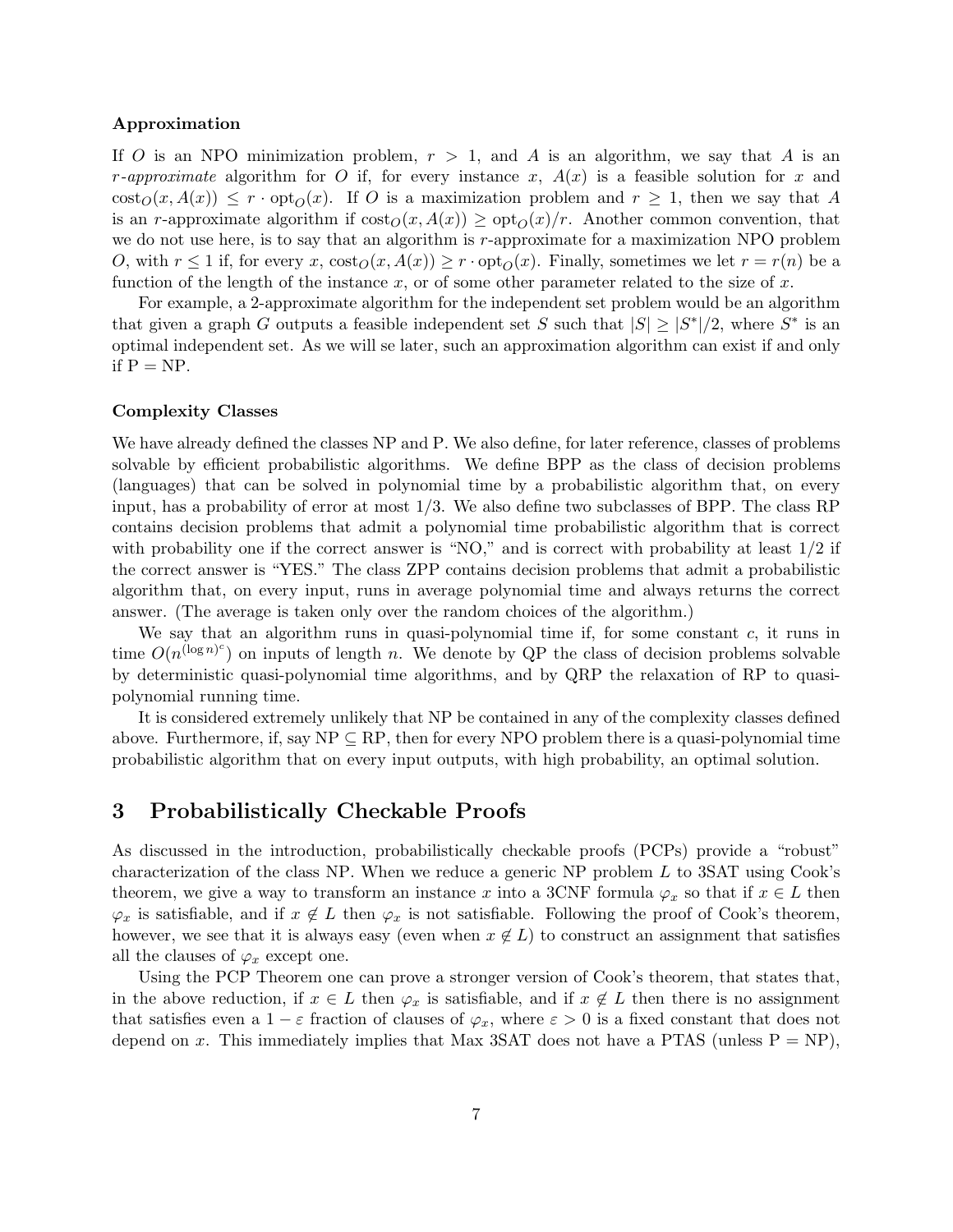and that several other problems do not have a PTAS either (unless  $P = NP$ ), using the reductions of Papadimitrious and Yannakakis [PY91] and others.

We define PCPs by considering a probabilistic modification of the definition of NP. We consider probabilistic polynomial time verifiers  $V$  that are given an input  $x$  and "oracle access" to a witness string w. We model the fact that V is a probabilistic algorithm by assuming that V, besides the input  $x$  and the witness  $w$ , takes an additional input  $R$ , that is a sequence of random bits. Then V performs a deterministic computation based on x, w and R. For fixed w and x, when we say " $V^w(x)$  accepts" we mean "the event that V accepts when given oracle access to witness w, input x, and a uniformly distributed random input R." When we refer to the "probability that  $V^w(x)$ accepts," we take the probability over the choices of R.

We say that a verifier is  $(r(n),q(n))$ -restricted if, for every input x of length n and for every w,  $V^w(x)$  makes at most  $q(n)$  queries into w and uses at most  $r(n)$  random bits.

We define the class  $PCP[r(n),q(n)]$  as follows. A language L is in  $PCP[r(n),q(n)]$  if there is an  $(r(n), q(n))$ -restricted verifier V such that if  $x \in L$ , then there is w such that  $V^w(x)$  accepts with probability 1 and if  $x \notin L$  then for every w the probability that  $V^w(x)$  accepts is  $\leq 1/2$ .

We also consider the following more refined notation. We say that a language  $L$  is in  $PCP_{c(n),s(n)}[r(n),q(n)]$  if there is an  $(r(n),q(n))$ -restricted verifier V such that if  $x \in L$ , then there is w such that  $V^w(x)$  accepts with probability at least  $c(n)$ , and if  $x \notin L$  then for every w the probability that  $V^w(x)$  accepts is at most  $s(n)$ . Of course, the definition makes sense only if  $0 \leq s(n) \leq c(n) \leq 1$  for every n. The parameter  $c(n)$  is called the *completeness* of the verifier and the parameter  $s(n)$  is called the *soundness error*, or simply the *soundness* of the verifier.

Note that if  $r(n) = O(\log n)$  then the proof-checking can be *derandomized*, that is, V can be simulated by a polynomial time deterministic verifier that simulates the computation of  $V$  on each of the  $2^{r(n)} = n^{O(1)}$  possible random inputs and then computes the probability that  $V^w(x)$ accepts, and then accepts if and only if this probability is one. It then follows that, for example,  $PCP[O(\log n), O(\log n)] \subseteq NP$ . The PCP Theorem shows a surprising converse.

#### **Theorem 1 (PCP Theorem)**  $NP = PCP[O(\log n), O(1)].$

The theorem was proved in [AS98, ALM<sup>+</sup>98], motivated by a relation between PCP and approximation discovered in  $[FGL+96]$ . The actual proof relies on previous work, as well as on several new results. A survey paper by David Johnson [Joh92] and the introductions of the theses of Madhu Sudan [Sud92] and Sanjeev Arora [Aro94] give an overview of the line of work that led to the PCP Theorem.

### 3.1 PCP and the Approximability of Max SAT

In the Max 3SAT problem we are given a 3CNF boolean formula, that is, a boolean formula in conjunctive normal form (AND-of-OR of literals, where a literal is either a variable or the negation of a variable) such that each term in the conjunction is the OR of at most three literals. The goal is to find an assignment that satisfies the largest possible number of terms.

**Theorem 2** The PCP Theorem implies that there is an  $\varepsilon_1 > 0$  such that there is no polynomial time  $(1 + \varepsilon_1)$ -approximate algorithm for MAX-3SAT, unless  $P = NP$ .

PROOF: Let  $L \in \text{PCP}[O(\log n), q]$  be an NP-complete problem, where q is a constant, and let V be the  $(O(\log n), q)$ -restricted verifier for L. We describe a reduction from L to Max 3SAT. Given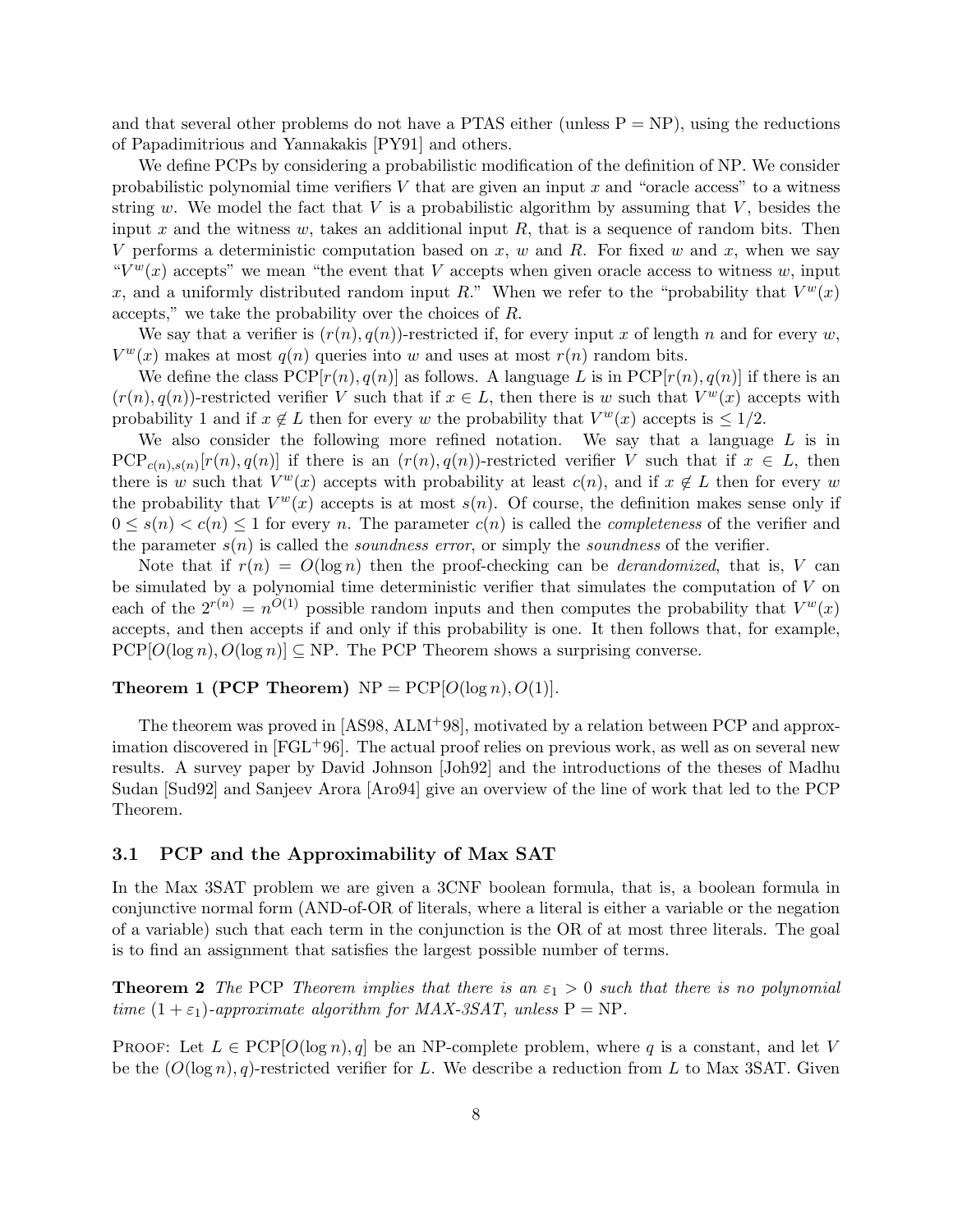an instance x of L, our plan is to construct a 3CNF formula  $\varphi_x$  with m clauses such that, for some  $\varepsilon_1 > 0$  to be determined,

$$
x \in L \Rightarrow \varphi_x \text{ is satisfiable}
$$
  

$$
x \notin L \Rightarrow \text{ no assignment satisfies more than } (1 - \varepsilon_1)m \text{ clauses of } \varphi_x.
$$
 (3)

Once (3) is proved, the theorem follows.

We enumerate all random inputs R for V. The length of each string is  $r(|x|) = O(\log |x|)$ , so the number of such strings is polynomial in |x|. For each R, V chooses q positions  $i_1^R, \ldots, i_q^R$  and a Boolean function  $f_R: \{0,1\}^q \to \{0,1\}$  and accepts iff  $f_R(w_{i_1^R}, \ldots, w_{i_q^R}) = 1$ .

We want to simulate the possible computation of the verifier (for different random inputs R and different witnesses w) as a Boolean formula. We introduce Boolean variables  $x_1, \ldots, x_l$ , where l is the length of the witness  $w$ .

For every R we add clauses that represent the constraint  $f_R(x_{i_1^R},...,x_{i_q^R}) = 1$ . This can be done with a CNF of size  $\leq 2^q$ , that is, we would need to add at most  $2^q$  clauses if we were allowed to write a  $q$ CNF expression. But we also need to "convert" clauses of length q to clauses length 3, which can be done by introducing additional variables, as in the standard reduction from kSAT to 3SAT (for example  $x_2 \vee x_{10} \vee x_{11} \vee x_{12}$  becomes  $(x_2 \vee x_{10} \vee y_R) \wedge (\bar{y}_R \vee x_{11} \vee x_{12})$ ). Overall, this transformation creates a formula  $\varphi_x$  with at most  $q2^q$  3CNF clauses.

Let us now see the relation between the optimum of  $\varphi_z$  as an instance of Max 3SAT and the question of whether  $z \in L$ .

If  $z \in L$ , then there is a witness w such that  $V^w(z)$  accepts for every R. Set  $x_i = w_i$ , and set the auxiliary variables appropriately, then the assignment satisfies all clauses, and  $\varphi_z$  is satisfiable.

If  $z \notin L$ , then consider an arbitrary assignment to the variables  $x_i$  and to the auxiliary variables. and consider the string w where  $w_i$  is set equal to  $x_i$ . The witness w makes the verifier reject for half of the  $R \in \{0,1\}^{r(|z|)}$ , and for each such R, one of the clauses representing  $f_R$  fails. Overall, at least a fraction  $\varepsilon_1 = \frac{1}{2}$ 2 1  $\frac{1}{q^{2q}}$  of clauses fails.  $\Box$ 

Interestingly, the converse also holds: any gap-creating reduction from an NP-complete problem to Max 3SAT implies that the PCP Theorem must be true.

**Theorem 3** If there is a reduction as in (3) for some problem L in NP, then  $L \in$  $PCP[O(\log n), O(1)]$ . In particular, if L is NP-complete then the PCP Theorem holds.

**PROOF:** We describe how to construct a verifier for L. V on input z expects w to be a satisfying assignment for  $\varphi_z$ . V picks  $O(\frac{1}{\varepsilon_1})$  $(\frac{1}{\epsilon_1})$  clauses of  $\varphi_z$  at random, and checks that w satisfies all of them. The number of random bits used by the verifier is  $O(\frac{1}{\epsilon})$  $\frac{1}{\varepsilon_1} \log m$ ) =  $O(\log |z|)$ . The number of bits of the witness that are read by the verifier is  $O(\frac{1}{\epsilon})$  $(\frac{1}{\varepsilon_1})=O(1).$ 

> $z \in L \Rightarrow \varphi_z$  is satisfiable  $\Rightarrow \exists w$  such that  $V^w(z)$  always accept.

$$
z \notin L \Rightarrow \forall w \text{ a fraction } \varepsilon_1 \text{ of clauses of } \varphi \text{ are unsatisfied by } w
$$
  
 $\Rightarrow \forall w \ V^w(z) \text{ rejects with probability } \ge \frac{1}{2}$ 

 $\Box$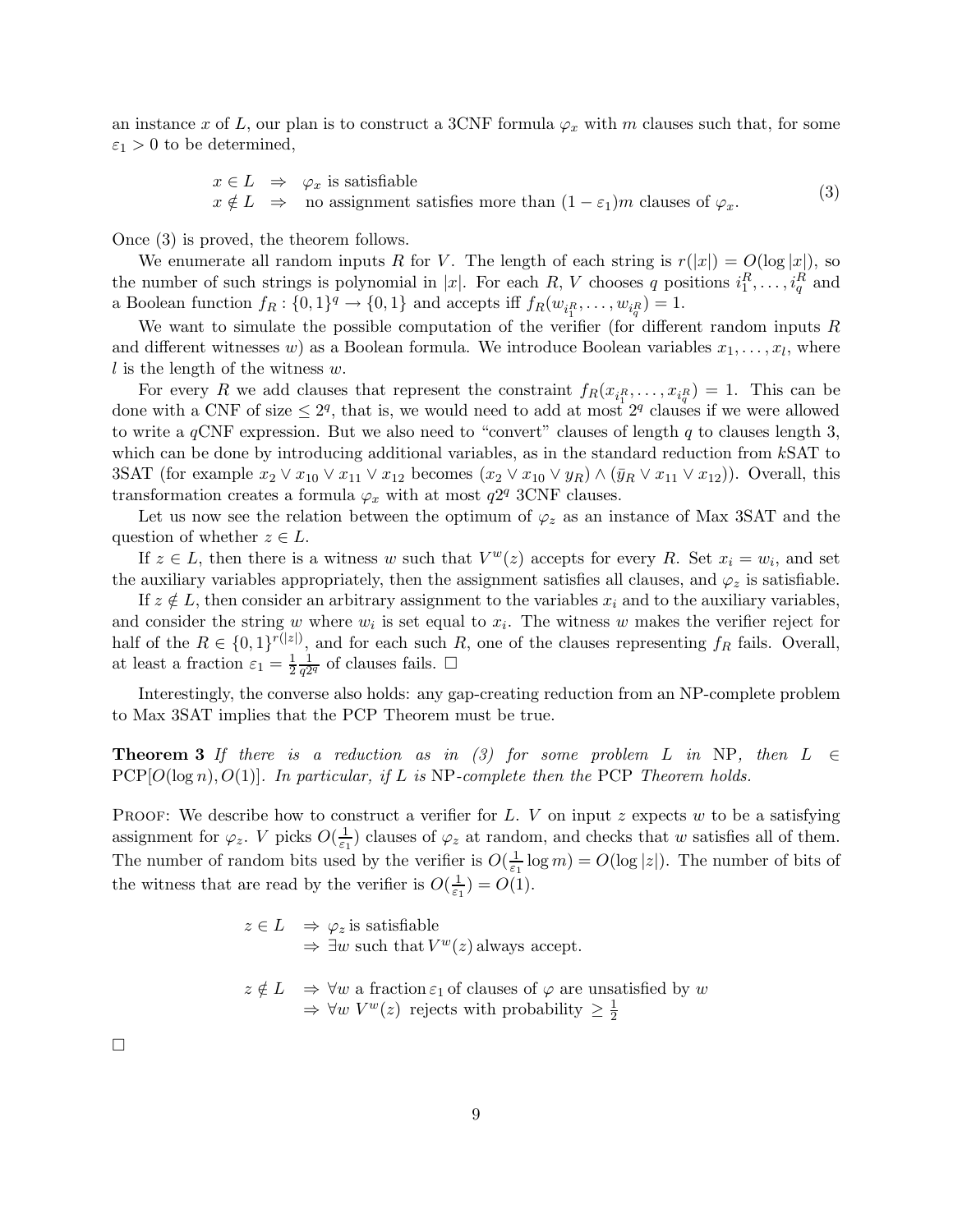## 4 Basic Reductions

We have seen that the PCP Theorem is equivalent to the inapproximability of Max 3SAT and other constraint satisfaction problems. In this section we will see several reductions that prove inapproximability results for other problems.

## 4.1 Max 3SAT with Bounded Occurrences

We begin with a reduction from the Max E3SAT problem on general instances to the restriction of Max E3SAT to instances in which every variable occurrs only in a bounded number of clauses. The latter problem will be a useful starting point for other reductions.

For the reduction we will need *expander graphs* of the following type.

**Definition 4 (Expander Graph)** An undirected graph  $G = (V, E)$  is a 1-expander if, for every subset  $S \subseteq V$ ,  $|S| \leq |V|/2$ , the number of edges  $e(S, V - S)$  having one endpoint in S and one in  $V-S$  is at least  $|S|$ .

For our purposes, it will be acceptable for the expander graph to have multiple edges. It is easy to prove the existence of constant-degree 1-expanders using the probabilistic method. Polynomialtime constructible 1-expanders of constant degree can be derived from [GG81], and, with a smaller degree, from [LPS88]. Let  $d$  be a constant for which degree- $d$  1-expanders can be constructed in polynomial time.  $(d = 14$  suffices using the construction of [LPS88].)

Let now  $\varphi$  be an instance of SSAT with n variables  $x_1, \ldots, x_n$  and m clauses. For each variable  $x_i$ , let  $occ_i$  be the number of *occurrences* of  $x_i$ , that is, the number of clauses that involve the literal  $x_i$  or the literal  $\bar{x}_i$ . We write  $x_i \in C_j$  if the variable  $x_i$  occurs in clause  $C_j$ . Notice that  $\sum_{i=1}^{n} occ_i = 3m$ . For each *i*, construct a 1-expander graph  $G_i = (V_i, E_i)$  where  $V_i$  has *occ<sub>i</sub>* vertices, one for each occurrence of  $x_i$  in  $\varphi$ . We denote the vertices of  $V_i$  as pairs  $[i, j]$  such that  $x_i$  occurrs in  $C_i$ . Each of these graphs has constant degree d.

We define a new instance  $\psi$  of Max E3SAT with  $N = 3m$  variables  $Y = \{y_{i,j}\}_{i \in [n], x_i \in C_j}$ , one for each occurrence of each variable in  $\varphi$ . For each clause of  $\varphi$  we put an equivalent clause in  $\psi$ . That is, if  $C_j = (x_a \vee x_b \vee x_c)$  is a clause in  $\varphi$ , then  $(y_{a,j} \vee y_{b,j} \vee y_{c,j})$  is a clause in  $\psi$ . We call these clauses the *primary clauses* of  $\psi$ . Note that each variable of  $\psi$  occurs only in one primary clause.

To complete the construction of  $\psi$ , for every variable  $x_i$  in  $\varphi$ , and for every edge  $([i,j],[i,j'])$ in the graph  $G_i$ , we add the clauses  $(y_{i,j} \vee \bar{y}_{i',j})$  and  $(\bar{y}_{i,j} \vee y_{i',j})$  to  $\psi$ . We call these clauses the consistency clauses of  $\psi$ . Notice that if  $y_{i,j} = y_{i',j}$  then both consistency clauses are satisfied, while if  $y_{i,j} \neq y_{i',j}$  then one of the two consistency clauses is contradicted.

This completes the construction of  $\psi$ . By construction, every variable occurrs in at most  $2d+1$ clauses of  $\psi$ , and  $\psi$  has  $M = m + 3dm$  clauses.

We now claim that the cost of an optimum solution in  $\psi$  is determined by the cost of an optimum solution in  $\varphi$  and, furthermore, that a good approximation algorithm applied to  $\psi$  returns a good approximation for  $\varphi$ . We prove the claim in two steps.

**Claim 5** If there is an assignment for  $\varphi$  that satisfies  $m - k$  clauses, then there is an assignment for  $\psi$  that satisfies  $\geq M - k$  clauses.

PROOF: This part of the proof is simple: take the assignment for  $\varphi$  and then for every variable  $y_{i,j}$ of  $\psi$  give to it the value that the assignment gives to  $x_i$ . This assignment satisfies all the consistency clauses and all but k of the remaining clauses.  $\Box$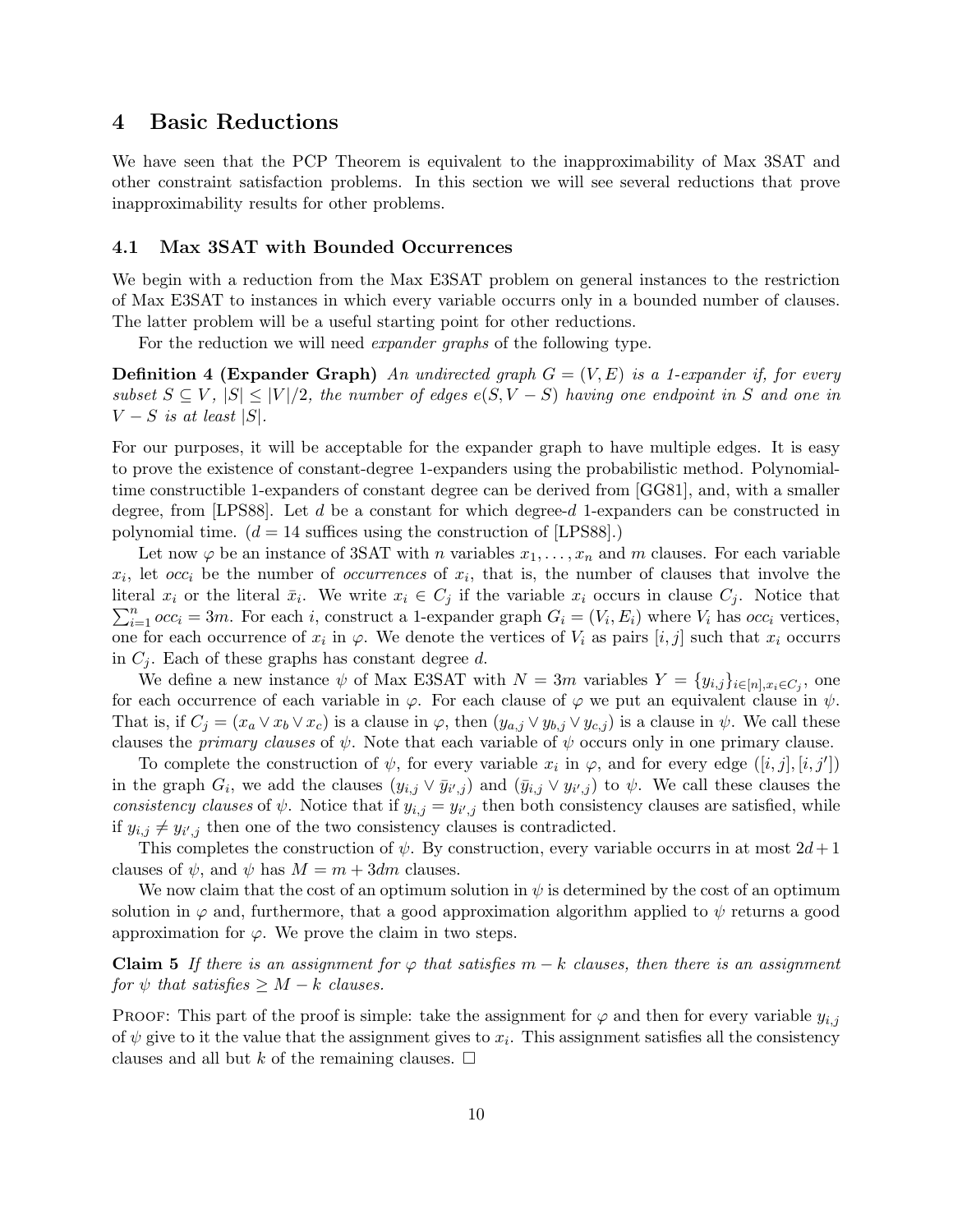**Claim 6** If there is an assignment for  $\psi$  that leaves k clauses not satisfied, then there is an assignment for  $\varphi$  that leaves  $\leq k$  clauses not satisfied.

**PROOF:** This is the interesting part of the proof. Let  $a_{i,j}$  be the value assigned to  $y_{i,j}$ . We first "round" the assignment so that all the consistency clauses are satisfied. This is done by defining an assignment  $b_i$ , where, for every i, the value  $b_i$  is taken to be the majority value of  $a_{i,j}$  over all j such that  $x_i \in C_j$ , and we assign the value  $b_i$  to all the variables  $y_{i,j}$ . The assignment  $b_i$  satisfies all the consistency clauses, but it is possible that it contradicts some primary clauses that were satisfied by  $a_{i,j}$ . We claim that, overall, the  $b_i$  assignment satisfies at least as many clauses as the  $a_{i,j}$  assignment. Indeed, for each i, if  $b_i$  differs from the  $a_{i,j}$  for, say, t values of j, then there can be at most t primary clauses that were satisfied by  $a_{i,j}$  but are contradicted by  $b_i$ . On the other hand, because of the consistency clauses being laid out as the edges of a 1-expander graph, at least t consistency clauses are contradicted by the  $a_{i,j}$  assignment for that value of i alone, and so, the  $b_i$  assignment can be no worse.

We conclude that  $b_i$  assignment contradicts no more clauses of  $\psi$  than are contradicted by  $a_{i,j}$ , that is, no more than k clauses. When we apply  $b_i$  as an assignment for  $\varphi$ , we see that  $b_i$  contradicts at most k clauses of  $\varphi$ .  $\square$ 

In conclusion:

- If  $\varphi$  is satisfiable then  $\psi$  is satisfiable;
- If every assignment contradicts at least an  $\varepsilon$  fraction of the clauses of  $\varphi$ , then every assignment contradicts at least an  $\varepsilon/(1+3d)$  fraction of the clauses of  $\psi$ .

**Theorem 7** There are constants d and  $\varepsilon_2$  and a polynomial time computable reduction from 3SAT to Max 3SAT-d such that if  $\varphi$  is satisfiable then  $f(\varphi)$  is satisfiable, and if  $\varphi$  is not satisfiable then the optimum of  $f(\varphi)$  is less than  $1-\varepsilon_2$  times the number of clauses. In particular, if there is an approximation algorithm for Max 3SAT-d with performance ratio better than  $(1-\varepsilon_2)$ , then P = NP.

#### 4.2 Vertex Cover and Independent Set

In an undirected graph  $G = (V, E)$  a vertex cover is a set  $C \subseteq V$  such that for every edge  $(u, v) \in E$ we have either  $u \in C$  or  $v \in C$ , possibly both. An independent set is a set  $S \subseteq V$  such that for every two vertices  $u, v \in S$  we have  $(u, v) \notin E$ . It is easy to see that a set C is a vertex cover in G if and only if  $V - C$  is an independent set. It then follows that the problem of finding a minimum size vertex cover is the same as the problem of finding a maximum size independent set. From the point of view of approximation, however, the two problems are not equivalent: the Vertex Cover problem has a 2-approximate algorithm (but, as we see below, it has no PTAS unless  $P = NP$ ), while the Independent Set problem has no constant-factor approximation unless  $P = NP$ .

We give a reduction from Max E3SAT to Independent Set. The reduction will also prove intractability of Vertex Cover. If we start from an instance of Max E3SAT-d we will get a bounded degree graph, but the reduction works in any case. The reduction appeared in [PY91], and it is similar to the original proof of NP-completeness of Vertex Cover and Independent Set [Kar72].

Starting from an instance  $\varphi$  of E3SAT with n variables and m clauses, we constuct a graph with 3m vertices; the graph has a vertex  $v_{i,j}$  for every occurrence of a variable  $x_i$  in a clause  $C_j$ . For each clause  $C_i$ , the three vertices corresponding to the three literals in the clause are joined by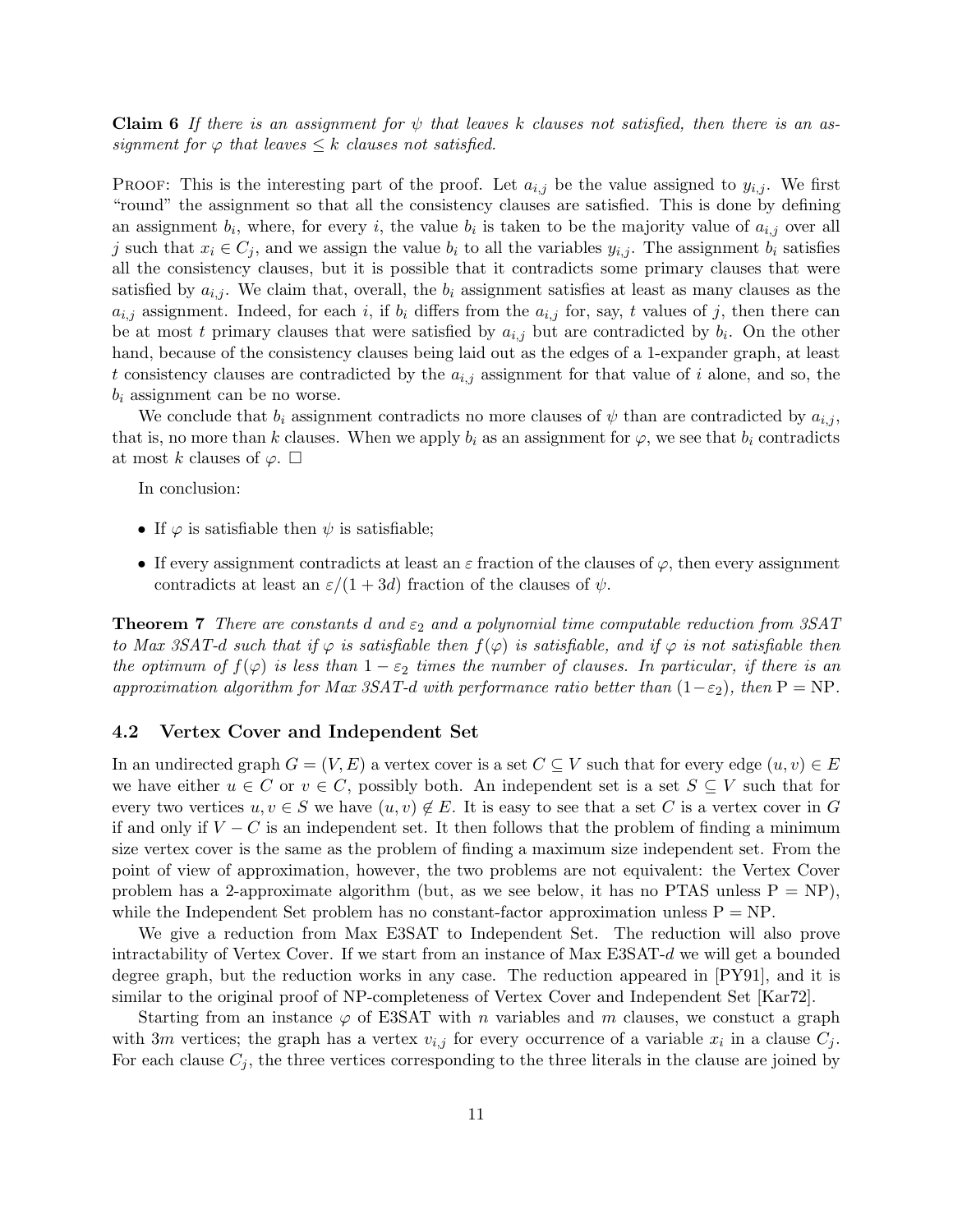

Figure 1: Graph construction corresponding to the 3CNF formula  $\varphi = (x_1 \lor x_2 \lor \bar{x}_3) \land$  $(x_2 \vee x_3 \vee \bar{x}_5) \wedge (\bar{x}_1 \vee x_4 \vee x_5) \wedge (\bar{x}_1 \vee \bar{x}_3 \vee x_5).$ 

edges, and form a triangle (we call such edges *clause edges*). Furthermore, if a variable  $x_i$  occurrs positively in a clause  $C_j$  and negated in a clause  $C_{j'}$ , then there is an edge between the vertices  $v_{i,j}$  and  $v_{i,j'}$  (we call such edges *consistency edges*). Let us call this graph  $G_{\varphi}$ . See Figure 1 for an example of this construction.

Note that if every variable occurrs in at most d clauses then the graph has degree at most  $d+2$ .

**Claim 8** There is an independent set of size  $\geq t$  in  $G_{\varphi}$  if and only if there is an assignment that satisfies  $\geq t$  clauses in  $\varphi$ .

PROOF: Suppose we have an assignment  $a_i$  that satisfies t clauses. For each clause  $C_j$ , let us pick a vertex  $v_{i,j}$  that corresponds to a literal of  $C_j$  satisfied by  $a_i$ . We claim that the set of picked vertices is an independent set in  $G_{\varphi}$ . To prove the claim, we note that we picked at most one vertex from each triangle, so that we do not violate any clause edge, and we picked vertices consistent with the assignment, so that we could not violate any consistency edge.

For the other direction, suppose we have an independent set with t vertices. The vertices must come from  $t$  different triangles, corresponding to  $t$  different clauses. We claim that we can satisfy all such clauses. We do so by setting an assingment so that  $x_i$  takes a value consistent with the vertices  $v_{i,j}$  in the independent set, if any. Since consistency edges cannot be violated, this is a well defined assignment, and it satisfies t clauses.  $\Box$ 

If we combine this reduction with Theorem 7, we get the following result.

**Theorem 9** There is a polynomial time computable function mapping instances  $\varphi$  of 3SAT into graphs  $G_{\varphi}$  of maximum degree  $d+2$  such that if  $\varphi$  is satisfiable then  $G_{\varphi}$  has an independent set of size at least  $N/3$  (and a vertex over of size at most  $2N/3$ , where N is the number of vertices, and if  $\varphi$  is not satisfiable then every independent set in  $G_{\varphi}$  has size at most  $N \cdot (1 - \varepsilon_2)/3$ , and every vertex cover has size at least  $N \cdot (2 + \varepsilon_2)/3$ . In particular, if there is an approximation algorithm for Independent Set in degree- $(d + 2)$  graphs with performance ratio better than  $1/(1 - \varepsilon_2)$ , or if there is an approximation algorithm for Vertex Cover in degree- $(d + 2)$  graphs with performance ratio better than  $1 + \varepsilon_2/2$ , then  $P = NP$ .

#### 4.3 Steiner Tree

In the Steiner tree problem we are given a graph  $G = (V, E)$ , with weights on the edges, and a subset  $C \subseteq V$  of vertices. We want to find the tree of minimum cost that contains all the vertices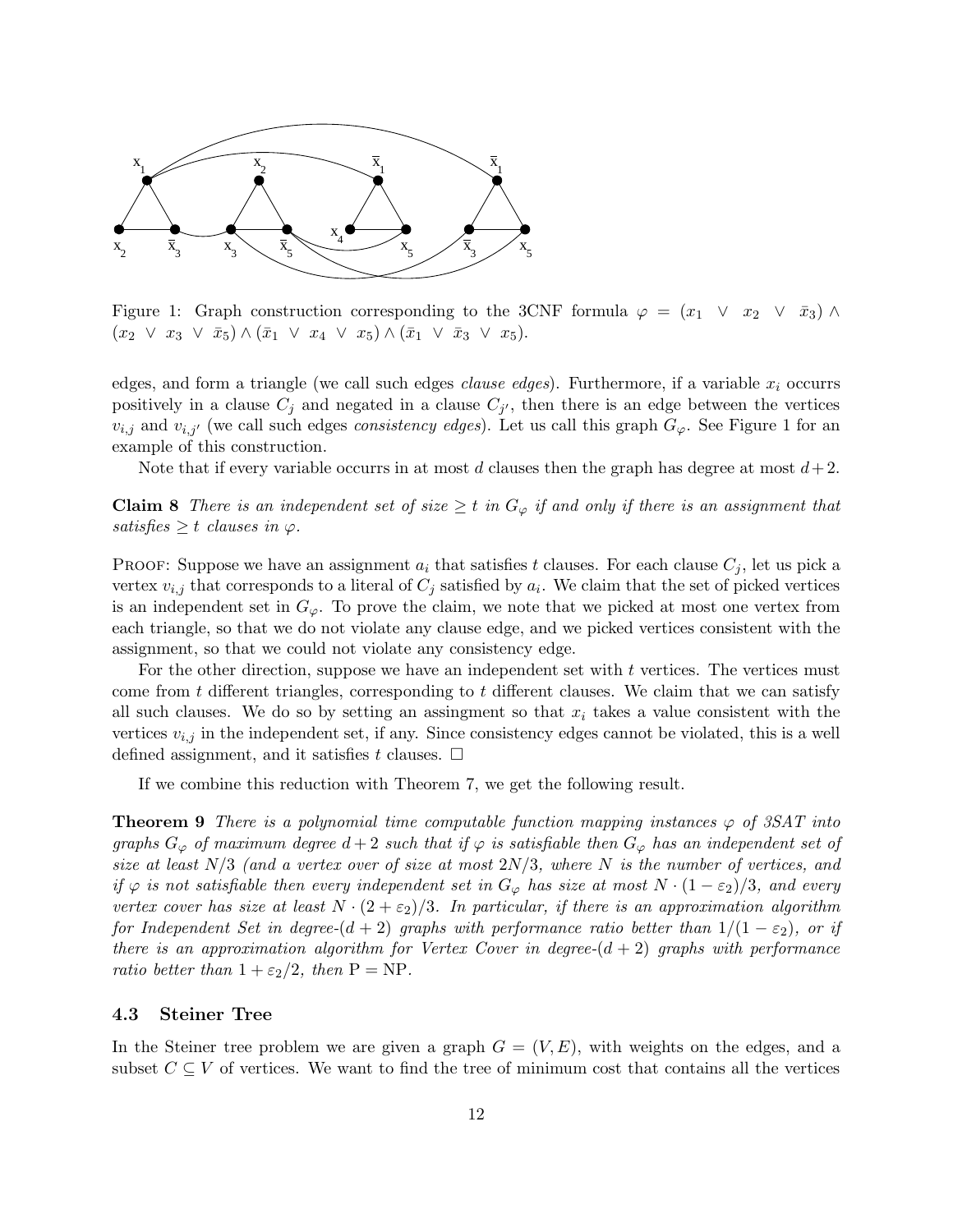of C. This problem is different from the minimum spanning tree problem because the tree is not required to contain the vertices in  $V - C$ , although it may contain some of them if this is convenient. An interesting special cases (called *Metric Steiner Tree*) arises when E is the complete graph and the weights are a metric. (That is, they satisfy the triangle inequality.) Without this restriction, it is not hard to show that the problem cannot be approximated within any constant.

We describe a reduction from the Vertex Cover problem in bounded degree graphs to the Steiner Tree problem. The reduction is due to Bern and Plassmann [BP89].

We start from a graph  $G = (V, E)$ , and we assume that G is connected.<sup>6</sup> We define a new graph  $G'$  that has  $|V| + |E|$  vertices, that is, a vertex  $[v]$  for each vertex  $v$  of  $G$  and a vertex  $[u, v]$  for each edge  $(u, v)$  of  $G$ .

The distances in  $G'$  are defined as follows:

- For every edge  $(u, v) \in E$ , the vertices  $[u]$  and  $[u, v]$  are at distance one, and so are the vertices [v] and  $[u, v]$ .
- Any two vertices  $[u], [v]$  are at distance one.
- All other pairs of vertices are at distance two.

We let C be the set of vertices  $\{[u,v] : (u,v) \in E\}$ . This completes the description of the instance of the Steiner Tree problem. Notice that, since all the distances are either one or two, they satisfy the triangle inequality, and so the reduction always produces an instance of Metric Steiner Tree.

**Claim 10** If there is a vertex cover in G with k vertices, then there is a Steiner tree in  $G'$  of cost  $m + k - 1$ .

PROOF: Let S be the vertex cover. Consider the vertices  $\{[v] : v \in S\}$  and the vertices  $\{[u, v] : v \in S\}$  $(u, v) \in E$ , and consider the weight-one edges between them. We have described a connected sub-graph of G', because every vertex in  $\{[u] : u \in S\}$  is connected to every other vertex in the same set, and every vertex  $[u, v]$  is connected to a vertex in  $\{[u] : u \in S\}$ . Let us take any spanning tree of this subgraph. It has  $m + k - 1$  edges of weight one, and so it is of cost  $m + k - 1$ , and it is a feasible solution to the Steiner Tree problem.  $\Box$ 

**Claim 11** If there is a Steiner tree in G' of cost  $\leq m+k$ , then there is a vertex cover in G with k vertices.

PROOF: Let T be a feasible Steiner tree. We first modify the tree so that it has no edge of cost 2. We repeatedly apply the following steps.

- If there is an edge of cost 2 between a vertex  $[w]$  and a vertex  $[u,v]$ , we remove it and add the two edges  $([w], [u])$  and  $([u], [u, v])$  of cost 1.
- If there is an edge of cost 2 between a vertex  $[u, v]$  and a vertex  $[v, w]$ , we remove it and add the two edges  $([u, v], [v])$  and  $([v], [v, w])$  of cost 1.

 $6$ We proved inapproximability of Vertex Cover without guaranteeing a connected graph. Clearly, if we have an approximation algorithm that works only in connected graphs, we can make it work on general graphs with same factor. It follows that any inapproximability for general graphs implies inapproximability of connected graphs with the same factor.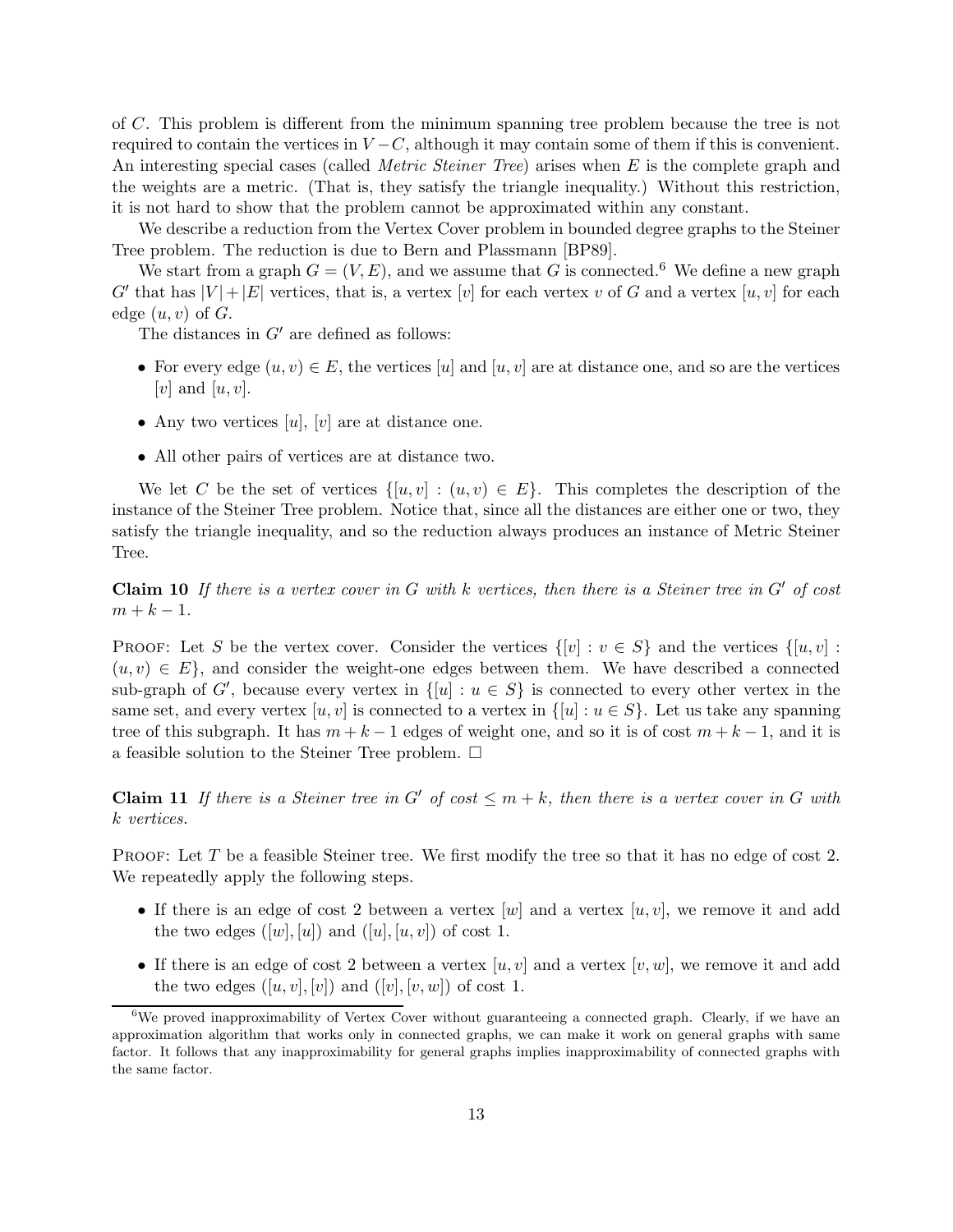• Finally, and this case is more interesting, if there is an edge of cost 2 between the vertices  $[u, v]$  and  $[w, z]$ , we remove the edge, and then we look at the two connected components into which T has been broken. Some vertices  $[u,v]$  are in one component, and some vertices are in the other. This corresponds to a partition of the edges of  $G$  into two subsets. Since  $G$  is connected, we see that there must be two edges on different sides of the partition that share an endpoint. Let these edges be  $(u, v)$  and  $(v, w)$  then we can reconnect T by adding the edges  $([u, v], [v])$  and  $([v], [v, w])$ .

We repeat the above steps until no edges of cost two remain. This process will not increase the cost, and will return a connected graph. We can obtain a tree by removing edges, and improving the cost, if necessary.

The final tree has only edges of weight one, and it has a cost  $\leq m + k - 1$ , so it follows that it spans  $\leq m+k$  vertices. The m vertices  $\{[u,v] : (u,v) \in E\}$  must be in the tree, so the tree has  $\leq k$ vertices  $[v]$ . Let S be the set of such vertices. We claim that this is a vertex cover for G. Indeed, for every edge  $(u, v)$  in G, the vertex  $[u, v]$  is connected to  $v_0$  in the tree using only edges of weight one, which means that either |u| or |v| is in the tree, and that either u or v is in S.  $\Box$ 

If we combine the reduction with the results of Theorem 9, we prove the following theorem.

**Theorem 12** There is a constant  $\varepsilon_3$  such that if there is a polynomial time  $(1 + \varepsilon_3)$ -approximate algorithm for Metric Steiner Tree then  $P = NP$ .

## 4.4 More About Independent Set

In this section we describe a direct reduction from PCP to the Independent Set problem. This reduction is due to Feige et al. [FGL+96].

Let L be NP-complete, and V be a verifier showing that  $L \in \text{PCP}_{c,s}[q(n),r(n)]$ . For an input x, let us consider all possible computations of  $V^w(x)$  over all possible proofs w; a complete description of a computation of  $V$  is given by a specification of the randomness used by  $V$ , the list of queries made by V into the proof, and the list of answers. Indeed, for a fixed input  $x$ , each query is determined by  $x$ , the randomness, and the previous answers, so that it is enough to specify the randomness and the answers in order to completely specify a computation. We call such a description a *configuration*. Note that the total number of configuration is at most  $2^{r(n)} \cdot 2^{q(n)}$ , where *n* is the length of  $x$ .

Consider now the graph  $G_x$  that has a vertex for each *accepting* configuration of V on input x, and has an edge between two configurations  $c, c'$  if c and c' are *inconsistent*, that is, if c and  $c'$  specify a query to the same location and two different answers to that query. We make the following claims.

**Claim 13** If  $x \in L$ , then  $G_x$  has an independent set of size  $\geq c \cdot 2^{r(n)}$ .

PROOF: If  $x \in L$ , then there is a proof w such that  $V^w(x)$  accepts with probability at least c, that is, there is a proof w such that there are at least  $c \cdot 2^{r(n)}$  random inputs that make  $V^w(x)$  accept. This implies that there are at least  $c \cdot 2^{r(n)}$  mutually consistent configurations in the graph  $G_x$ , and they form an independent set.  $\square$ 

**Claim 14** If  $x \notin L$ , then every independent set of  $G_x$  has size  $\leq s \cdot 2^{r(n)}$ .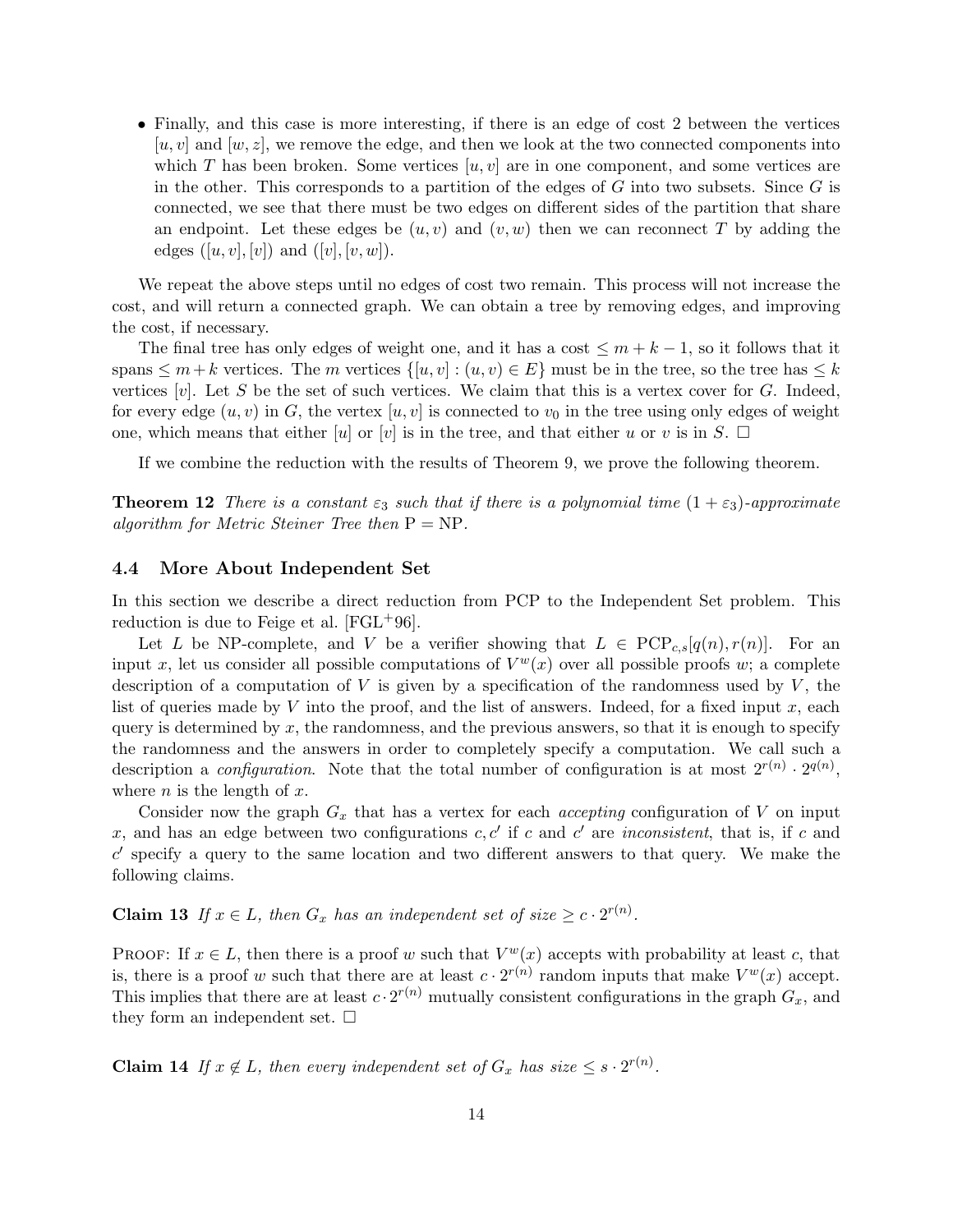PROOF: We prove the contrapositive: we assume that there is an independent set in  $G_x$  of size  $\geq s \cdot 2^{r(n)}$ , and we show that this implies  $x \in L$ . Define a witness w as follows: for every configuration in the independent set, fix the bits in  $w$  queried in the configuration according to the answers in the configurations. Set the bits of  $w$  not queried in any configuration in the independent set arbitrarily, for example set them all to zero. The  $s \cdot 2^{r(n)}$  configurations in the independent set correspond to as many different random strings. When  $V^w(x)$  picks any such random string, it accepts, and so  $V^w(x)$  accepts with probability at least s, implying  $x \in L$ .  $\Box$ 

It follows that if there is a  $\rho$ -approximate algorithm for the independent set problem, then every problem in  $PCP_{c,s}[r(n), q(n)]$  can be solved in time  $poly(n, 2^{r(n)+q(n)})$ , provided  $c/s < \rho$ .

From the PCP Theorem we immediately get that there cannot be a  $\rho$ -approximate algorithm for the independent set problem with  $\rho < 2$  unless P = NP, but we can do better.

Suppose that V is a  $(O(\log n), O(1))$ -restricted verifier for an NP-complete problem, and that V has soundness  $1/2$  and completeness 1. Define a new verifier V' that performs two independent repetitions of the computation of  $V$ , and that accepts if and only if both repetitions accept. Then V' has clearly soundness  $1/4$  and completeness 1, and it is still  $(O(\log n), O(1))$ -restricted, thus showing that even an approximation better than  $4$  is infeasible. If we repeat V a constant number of times, rather than twice, we can rule out any constant factor approximation for the independent set problem.

In general, a verifier that makes  $k(n)$  repetitions shows that  $L \in {\rm PCP}_{1,1/2^{k(n)}}[O(k(n)$ .  $\log n$ ,  $O(k(n))$ , and the reduction to Independent Set produces graphs that have  $2^{O(k(n)\cdot \log n)}$ vertices and for which  $2^{k(n)}$ -approximate algorithms are infeasible. If we let  $k(n) = \log n$ , then the graph has size  $N = 2^{O((\log n)^2)}$  and the infeasible ratio is n, which is  $2^{\Omega(\sqrt{\log N})}$ . So, if we have an algorithm that on graphs with  $N$  vertices runs in polynomial time and has an approximation ratio  $2^{o(\sqrt{\log N})}$ , then we have an  $O(n^{O(\log n)})$  algorithm to solve 3SAT, and NP  $\subseteq$  QP. More generally, by setting  $k(n) = (\log n)^{O(1)}$ , we can show that if there is an  $\varepsilon > 0$  such that Independent Set can be approximated within a factor  $2^{O((\log n)^{1-\varepsilon})}$  then NP  $\subseteq$  QP.

Finally, using random walks in expander graphs as in [IZ89], it is possible to use the PCP theorem to show that, for every  $k(n)$ ,  $NP = PCP_{1,1/2^{k(n)}}[O(k(n) + \log n), O(k(n))]$ . If we choose  $k(n) = \log n$ , then, in the reduction, we have a graph of size  $2^{O(k(n)+\log n)} = n^{O(1)}$  for which an approximation ratio of  $n$  is infeasible. This shows the following result.

**Theorem 15** There is a constant  $c > 1$  such that if there is a polynomial time n<sup>c</sup>-approximate algorithm for Independent Set then  $P = NP$ .

## 5 Optimized Reductions and PCP Constructions

In this section we give an overview of tighter inapproximability results proved with a combination of optimized PCP constructions and optimized reductions.

### 5.1 PCPs Optimized for Max SAT and Max CUT

In the reduction from a  $(O(\log n), q)$ -restricted verifier to Max SAT we lost a factor that was exponential in  $q$ . A more careful analysis shows that the loss depends on the size of the CNF that expresses a computation of the verifier. To prove stronger inapproximability results for Max SAT one needs a verifier that, at the same time, has a good separation between soundness and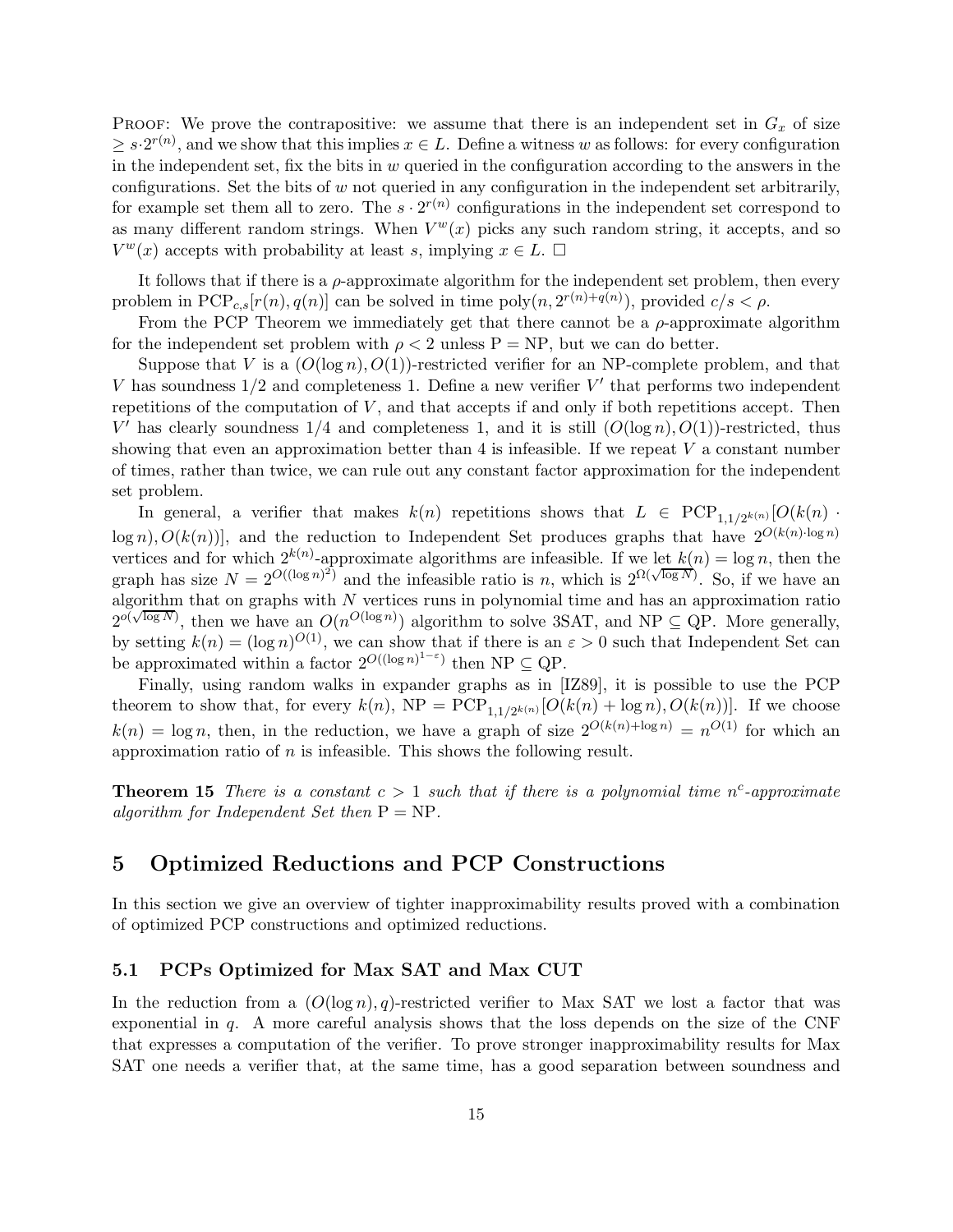completeness and a simple acceptance predicate. Progress along these lines is reported in [BGLR93, FK94, BS94, BGS98].

The optimal inapproximability result for Max 3SAT was proved by Håstad [Hås01], based on the following PCP construction.

**Theorem 16 (Håstad [Hås01])** For every  $\varepsilon > 0$ , NP = PCP<sub>1- $\varepsilon$ ,1/2+ $\varepsilon$ [ $O(\log n)$ , 3]. Furthermore,</sub> the verifier behaves as follows: it uses its randomness to pick three entries  $i, j, k$  in the witness and a bit b, and it accepts if and only if  $w_i \oplus w_j \oplus w_k = b$ .

The furthermore part immediately implies that for every problem in NP, say, SAT for concreteness, and for every  $\varepsilon > 0$  there is a reduction that given a 3CNF formula  $\varphi$  constructs a system of linear equations over  $GF(2)$  with three variables per equation. If  $\varphi$  is satisfiable then there is an assignment to the variables that satisfies a  $1-\varepsilon$  fraction of the equations, and if  $\varphi$  is not satisfiable then there is no assignment that satisfies more than a  $1/2 + \varepsilon$  fraction of equations. In particular, it is not possible to approximate the Max E3LIN-2 problem to within a factor better than 2 unless  $P = NP$ .

To reduce an instance I of Max E3LIN-2 to an instance  $\varphi_I$  of Max 3SAT, we simply take every equation  $x_i \oplus x_j \oplus x_k = b$  in I and express it as the conjunction of 4 clauses, then  $\varphi_I$  is the conjunction of all these clauses. Let m be the number of equations in I, then  $\varphi_I$  has 4m clauses. If  $\geq m(1-\varepsilon)$  of the E3LIN equations could be satisfied, then  $\geq 4m(1-\varepsilon)$  of the clauses of  $\varphi_I$  can be satsfied, using the same assignment. Conversely, if it is impossible to satisfy more than  $m(1/2 + \varepsilon)$ equations in the E3LIN instance I then it is impossible to satisfy more than  $3.5m + \varepsilon m$  clauses in  $\varphi$ . An approximation algorithm for Max 3SAT with a performance ratio better than 8/7 allows to distinguish between the two cases, if  $\varepsilon$  is small enough, and so such an algorithm is impossible unless  $P = NP$ .

#### **Theorem 17** If there is an r-approximate algorithm for Max 3SAT, where  $r < 8/7$ , then  $P = NP$ .

A similar "local" reduction is possible from Max E3LIN-2 to Max CUT. For the purpose of the reduction it is easier to think of Max CUT as the boolean constraint satisfaction problem where we have Boolean variables  $x_1, \ldots, x_n$  (one for every vertex in the graph) and constraints of the form  $x_i \neq x_j$  (one for every edge  $(i,j)$  in the graph); we call constaints of this form "cut constraints." To reduce a Max E3LIN-2 instance I to a Max CUT instance  $G_I$ , we take each constraint  $x_i \oplus x_j \oplus x_k = b$  of I and we construct a collection of cut constraints over  $x_i, x_j, x_k$ , plus auxiliary variables. The construction (from [TSSW00]) is such that an assignment to  $x_i, x_j, x_k$ that satisfies the E3LIN-2 constraint with  $b = 0$  can be extended to the auxiliary variable so that it satisfies 9 of the cut constraints, while an assignment that contradicts the E3LIN-2 constraint, no matter how it is extended to the auxiliary variables, satisfies at most 8 cut constraints (and 8 constraints can always be satisfied by setting the auxiliary variables appropriately). When  $b = 1$ , a similar construction exists and the number of satisfied constraints is 8 versus 7 (instead of 9 versus 8). In E3LIN-2 instances that are derived from Håstad's PCP there are as many equations with right-hand side 0 as equations with right-hand side 1. Given all these facts, simple computations show that

**Theorem 18** If there is an r-approximate algorithm for Max CUT, where  $r < 17/16$ , then  $P = NP$ .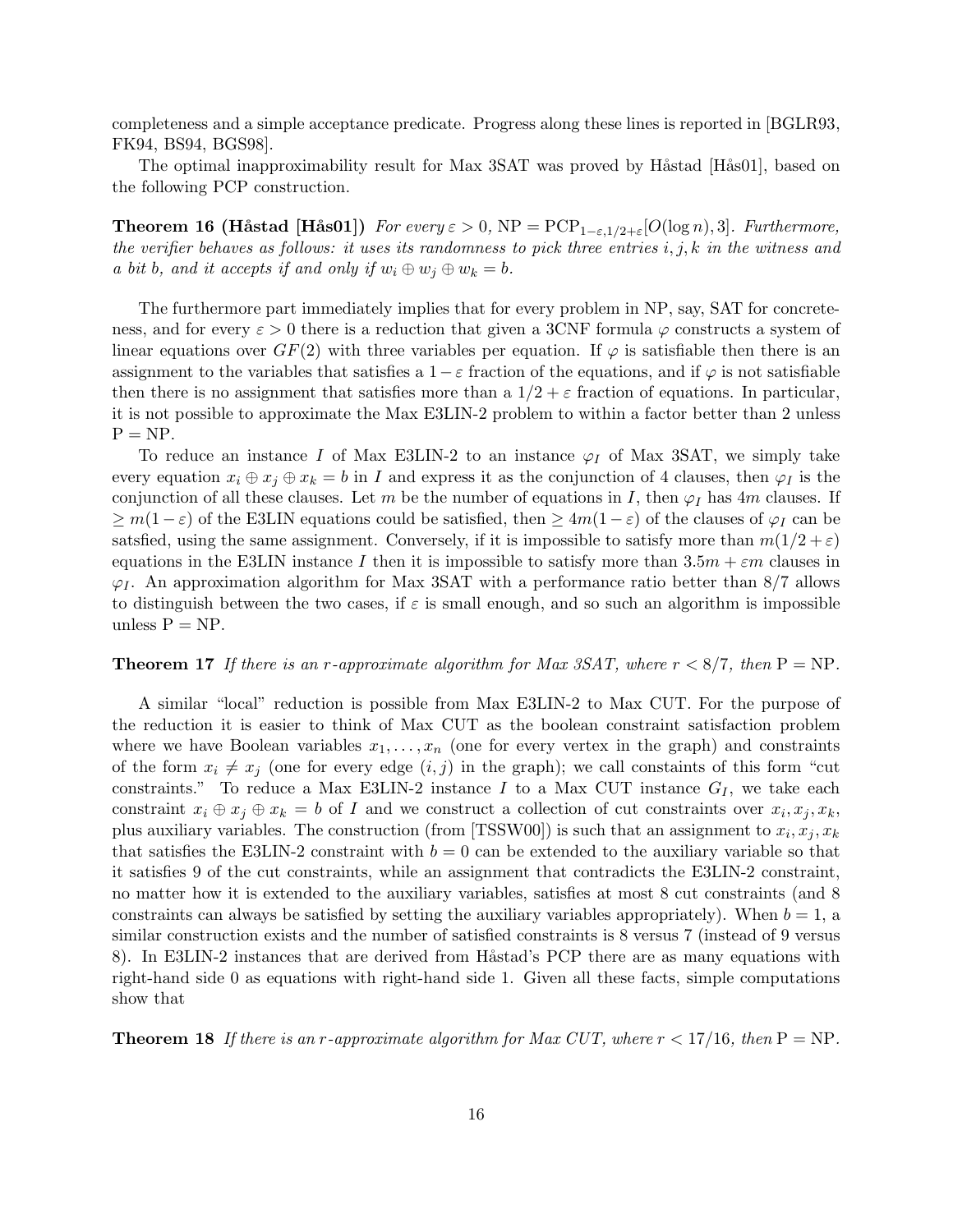The best known approximation algorithm for Max CUT is due to Goemans and Williamson [GW95], and its performance ratio is  $1/\alpha$  where  $\alpha \approx .878$ . Khot et al. [KKMO04] describe a PCP system that may prove that the algorithm of Goemans and Williamson is best possible. In particular, if the "unique game conjecture" is true<sup>7</sup> and if a conjecture about extremal properties of monotone functions is true, then there is no polynomial time approximation algorithm for Max CUT with performance ratio better than  $1/\alpha$ , unless P = NP.

### 5.2 PCPs Optimized for Independent Set

The graph in the reduction of Feige et al.  $[FGL^{+}96]$  has a vertex for every *accepting* computation. This implies that the important parameter to optimize (in order to derive strong inapproximability results for Independent Set) is not the number of queries but rather the number of accepting computations. This intuition motivates the following definition.

**Definition 19 (Free Bit Complexity)** We say that a  $(r(n), q(n))$ -restricted verifier V for a language L has free bit complexity at most  $f(n)$  if, for every input x and every choice of the random input, there are at most  $2^{f(n)}$  possible answers to the  $q(n)$  queries made by the verifier that would make it accept.

In the reduction from PCP to Independent Set, if we start from a  $(r(n),q(n))$ -restricted verifier of free bit complexity  $f(n)$ , then we construct a graph with  $\leq 2^{r(n)+f(n)}$  vertices, so that, all other things being equal, a lower free bit complexity yields a smaller graph and so a stronger relation between inapproximability and graph size. A further inspection of the reduction of  $[FGL^{+}96]$ shows that what really matters is the ratio  $f(n)/\log_2(1/s(n))$ , where  $s(n)$  is the soundness of the verifier, assuming that the verifier has completeness 1. This measure is called the amortized free bits *complexity* of the verifier.

Theorem 20 (Optimized FGLSS Reduction [BGS98]) Suppose that an NP-complete problem has an  $(O(\log n), O(\log n))$ -restricted verifier of amortized free bit complexity  $\bar{f}$ , and suppose that, for some  $\varepsilon > 0$ , there is an  $n^{\varepsilon+1/(\bar{f}+1)}$ -approximate algorithm for Independent Set. Then  $NP = ZPP$ .

In order to prove strong inapproximability results it is then enough to provide a version of the PCP Theorem with a verifier having low amortized free bit complexity. Håstad proved the stronger possible result, stating that an arbitrarily small amortized free bit complexity is sufficient.

**Theorem 21 (Håstad [Hås99])** For every  $\delta > 0$ , 3SAT has an  $(O(\log n), O(1))$ -restricted verifier of amortized free bit complexity  $\leq \delta$ . Therefore, assuming ZPP  $\neq$  NP, for every  $\varepsilon > 0$  there is no  $n^{1-\varepsilon}$ -approximate algorithm for the Independent Set problem.

The proof of this result was substantially simplified in [ST00, HW01].

If a graph  $G = (V, E)$  has maximum degree d, then a maximal independent set contains at least  $|V|/(d+1)$  vertices, and so is a  $(d+1)$ -approximate solution. This can be slightly improved, and an  $O(d \log \log d / \log d)$ -approximate algorithm is also known [KMS98, AK98, Vis96, Hal98]. Trevisan [Tre01] proves that no  $(d/2^{O(\sqrt{\log d})})$ -approximate algorithm exists unless P = NP.

<sup>&</sup>lt;sup>7</sup>The unique game conjecture, posed by Khot [Kho02b], is about the existence of a PCP system for NP with certain properties. See also Section 8.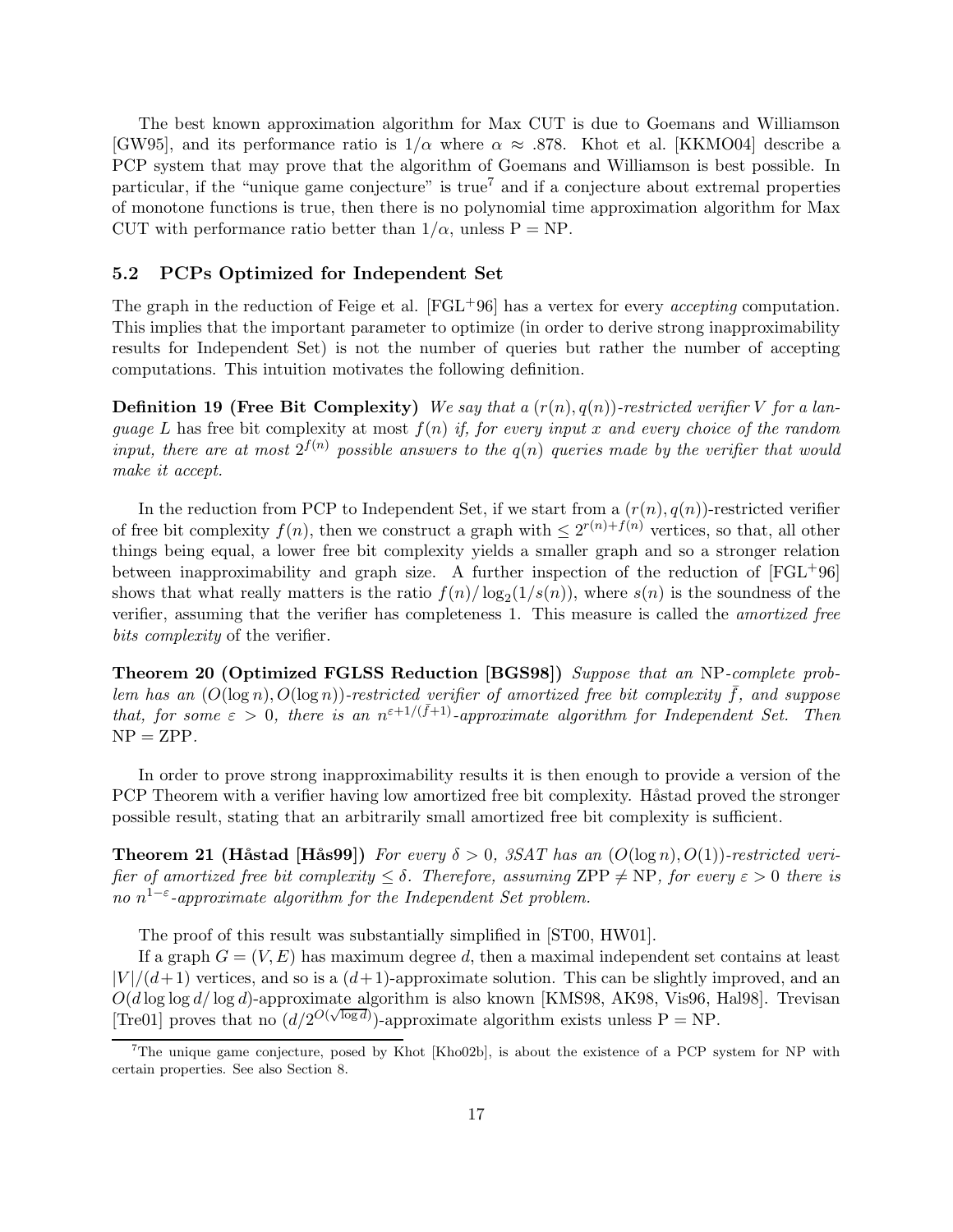## 6 An Overview of Known Inapproximability Results

After the overview of techniques given in the previous sections, we devote this section to an overview of known inapproximability results for a few selected problems. Some more inapproximability results for specific problems are also discussed in Section 7.4 below.

## 6.1 Lattice Problems

Let  $B = {\mathbf{v}_1, \dots, \mathbf{v}_n}$  be a set of linearly independent vectors in  $\mathbb{R}^n$ . The *lattice* generated by B is the set of all points of the form  $\sum_i a_i \mathbf{v}_i$  where  $a_i$  are integers. For example, suppose  $n = 2$ and  $B = \{(1/2, 0), (0, 1/2)\}\.$  Then the lattice generated by B contains all points in  $\mathbb{R}^2$  whose coordinates are half-integral.

## Shortest Vector Problem

The Shortest Vector Problem, abbreviated SVP, is the problem of finding the shortest non-zero vector of a lattice, given a base for the lattice. By "shortest vector," we mean the vector of smallest  $\ell_2$  norm, where the  $\ell_2$  norm of a vector  $\mathbf{v} = (v_1, \ldots, v_n)$  is  $||\mathbf{v}||_2 = \sqrt{\sum_i v_i^2}$ .

SVP is a non-trivial problem because the shortest vector may not be any of the basis vectors, and may in fact be a complicated linear combination of the basis vectors. For example, suppose that the basis is  $\{(3, 4), (4, 5)\}.$  Then one can immediately see that a shorter vector  $(1, 1)$  can be derived by subtracting one base vector from the other; it takes some more attention to see that a shortest vector can be derived as  $(0, 1) = 4\cdot(3, 4) - 3\cdot(4, 5)$ . Of course the complexity of the problem escalates with the number of dimension and, perhaps surprisingly, the best known approximation algorithms for SVP achieve only an *exponential* approximation as a function of  $n$ , and even achieving such an approximation is highly non-trivial [LLL82, Sch87, AKS01]. The best known approximation algorithm has performance ratio  $2^{O(n(\log \log n)/\log n)}$  [AKS01]. On the other hand, Aharonov and Regev [AR04] prove than an  $O(\sqrt{n})$ -approximation can be computed in NP ∩  $coNP,^8$  and so the problem of finding  $O(\sqrt{n})$ -approximate solutions cannot be NP-hard unless NP =  $coNP$ .

Interest in the SVP is motivated in part by a result of Ajtai [Ajt96], showing that if  $n^c$  approximation of SVP cannot be done in polynomial time, for a certain constant  $c$ , then there is a problem in NP that does not have any algorithm running in polynomial time on average. Ajtai's result was the first one to show that a problem in NP is hard on average provided that another problem in NP is hard on worst-case. Even more interestingly, Ajtai and Dwork [AD97] presented a public key cryptosystem that is secure provided that a version of SVP is hard to approximate. The results of Ajtai and Dwork [Ajt96, AD97] have been later improved by Regev [Reg03] and by Micciancio and Regev [MR04]. Currently, the cryptosystems and average-case complexity results of [Ajt96, AD97, Reg03, MR04] depend on the worst-case complexity of problems known to be in NP∩coNP, but it is conceivable that the analyses could be improved so that they rely on problems that are NP-hard to approximate. If so, there would be average-case hard problems, one-way functions and even private-key encryption be based on the assumption that  $P \neq NP$  (or, more precisely, that NP  $\not\subseteq$  BPP). Towards this goal, one needs, of course, strong inapproximability results for SVP.

<sup>&</sup>lt;sup>8</sup>We have not quite defined what it means to have an approximation algorithm in NP ∩ coNP. See [AR04] for a discussion.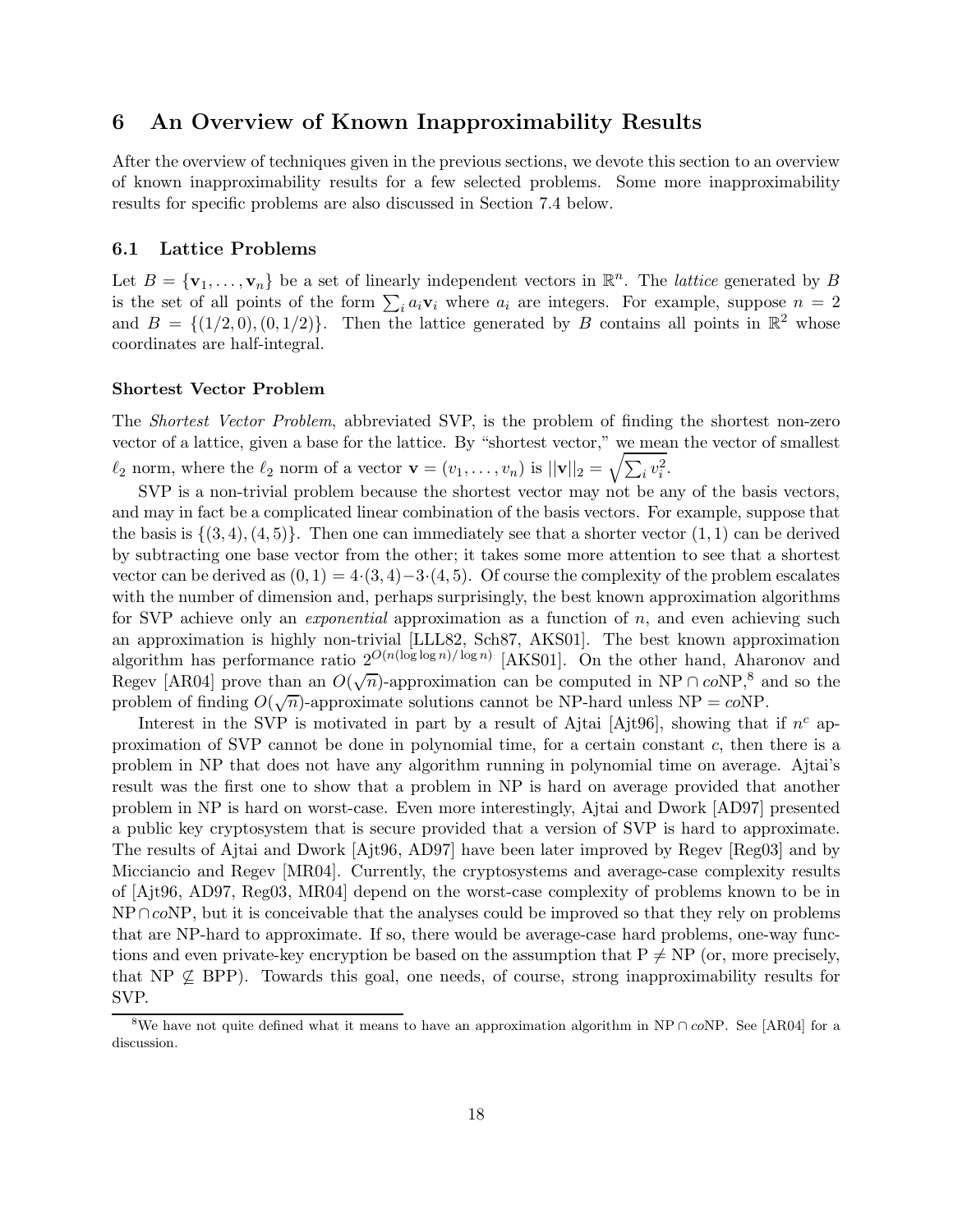The first inapproximability result for SVP was proved by Micciancio [Mic01], who showed that there is no  $(\sqrt{2} - \varepsilon)$ -approximate algorithm for SVP for any  $\varepsilon > 0$ , unless RP = NP. This result has been substantially improved by Khot [Kho04a], who proves that no  $O(1)$ -approximate algorithm for SVP exists unless RP = NP, and that no  $2^{(\log n)^{1/2-\epsilon}}$ -approximate algorithm exists unless NP  $\subseteq$  QRP, for every  $\varepsilon > 0$ .

### Closest Vector Problem

In the *Closest Vector Problem*, abbreviated CVP, we are given a lattice and a vector, and the problem is to find the lattice element that is closest (in  $\ell_2$  norm) to the given vector. The approximation algorithms that are known for the SVP can be adapted to approximate CVP within the same ratios [LLL82, Sch87, AKS01], and the techniques of Aharonov and Regev also show that achieving an  $O(\sqrt{n})$  approximation is in NP ∩ coNP [AR04].

The best inapproximability result for CVP is due to Dinur et al., who show that there can be no  $n^{1/O(\log \log n)}$ -approximate algorithm unless  $P = NP$  [DKRS03].

#### Other Norms

Interesting variants of the SVP and CVP arise when we measure the length of vectors using other  $\ell_p$ norms, where the  $\ell_p$  norm of a vector  $\mathbf{v} = (v_1, \dots, v_n)$  is  $||\mathbf{v}||_p = (\sum_i |v_i|^p)^{1/p}$ ; the problems are then denoted  $SVP_p$  and  $CVP_p$ , respectively. Of interest is also the case of the  $\ell_{\infty}$  norm  $||v||_{\infty} = \max_i |v_i|$ , that defines the problems  $SVP_{\infty}$  and  $CVP_{\infty}$ .

Any  $\ell_p$  norm is a  $O(\sqrt{n})$  approximation of the  $\ell_2$  norm, so the exponential approximation of [LLL82, Sch87, AKS01] also apply to other  $\ell_p$  norm.

For SVP<sub>p</sub>, Micciancio's result [Mic01] proves a hardness of approximation within  $2^{1/p} - \varepsilon$  for any  $\ell_p$  norm and  $\varepsilon > 0$ . For every  $\delta > 0$  and for every sufficiently large p, Khot [Kho03] proves hardness  $p^{1-\delta}$ . The new result of Khot [Kho04a] rules out r-approximate algorithms for SVP<sub>p</sub> for every constant r and every  $1 < p < \infty$ , assuming RP  $\neq$  NP, and rules out  $2^{(\log n)^{1/2-\epsilon}}$ -approximate algorithm for every  $1 < p < \infty$  and  $\varepsilon > 0$ , assuming NP  $\not\subseteq$  QRP. Micciancio's result remains the strongest known one for the  $\ell_1$  norm.

For CVP<sub>p</sub>, the hardness result of Dinur and others [DKRS03], ruling out  $n^{1/O(\log \log n)}$ approximate algorithms, assuming  $P \neq NP$  applies to any  $\ell_p$  norm  $1 \leq p < \infty$ .

Regarding the  $\ell_{\infty}$  norm, Dinur [Din02] proves that there is no  $n^{O(1/\log \log n)}$ -approximate algorithm for  $SVP_{\infty}$  and  $CVP_{\infty}$ , assuming  $P \neq NP$ .

#### 6.2 Decoding Linear Error-Correcting Codes

Let F be a field and A be a  $n \times k$  matrix over F. The mapping  $C(x) = A \cdot x$  is a linear errorcorrecting code with minimum distance d if for every two disting inputs  $x \neq x' \in \mathbb{F}^k$  the vectors  $C(x)$  and  $C(x')$  differ in at least d entries. It is easy to see that this happens if and only if for every  $x \neq 0$  the vector  $C(x)$  has at least d non-zero entries. In turn, this happens if and only if every d rows of A are linearly independent.

Error-correcting codes are used for the transmission (and storage) of information using unreliable media. Suppose that a sender has a message  $x \in \mathbb{F}^k$  and that he wants to send it to a recipient using an unreliable channel that introduces transmission errors, and suppose also that the sender and the recipient know a linear error-correcting code  $C : \mathbb{F}^k \to \mathbb{F}^n$  of minimum distance d. Then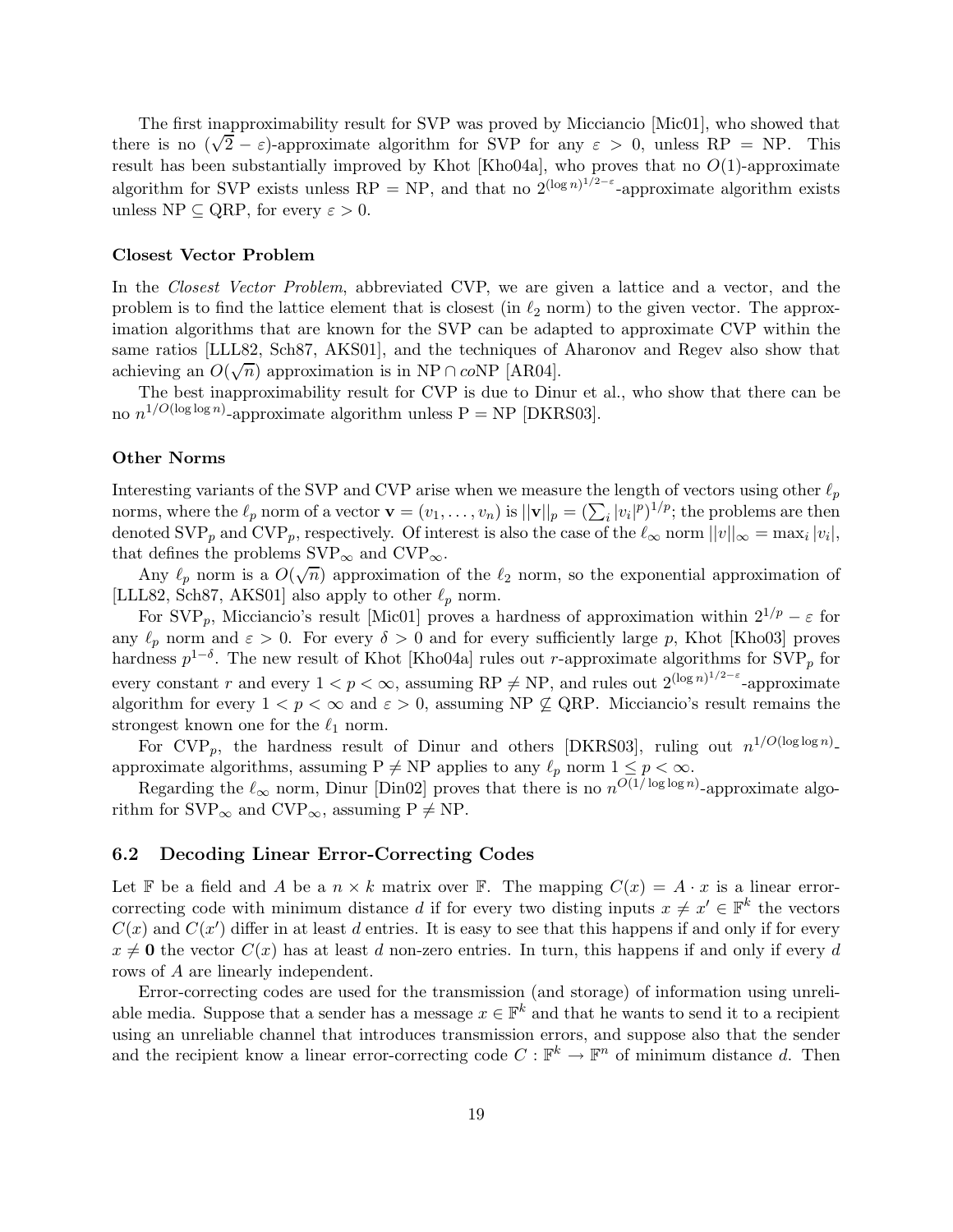the sender can compute  $C(x)$  and send it to the recipient through the channel. Due to transmission errors, the recipient receives a string  $y \in \mathbb{F}^n$ , that may be different from  $C(x)$ . Assuming that fewer that  $d/2$  errors occurred, there is a unique string in the range of  $C()$  that is closest to y, and this string is  $C(x)$ . If there is confidence that no more than  $d/2$  errors occurred, then the recipient can reconstruct x this way.

Clearly, the larger is  $d$  the higher is the reliability of the system, because more transmission errors can be tolerated. Also, for fixed d and k, the smaller is n the more efficient is the transmission. Therefore, we would like to construct codes, that is, matrices, with large  $d$  and small  $n$  for given k. Asymptotically, we would like to find large  $\rho$ ,  $\delta$  such that for every  $n k = \rho n$  and  $d = \delta n$ . It is beyond the scope of this paper to give an overview of known results about this problem. The reader is referred to a coding theory book like [vL99] for more information.

The natural optimization problems associated with linear codes are the following: Suppose we are given a linear code, specified by the encoding matrix  $A$ , can we compute its minimum distance? And given a good code C of large minimum distance and a string  $y$ , can we find the decoding x such that  $C(x)$  is closest to y?

The first problem is similar to SVP, and it is formally defined as follows: given a matrix  $A \in \mathbb{F}^{n \times k}$ , where  $\mathbb F$  is a field, find the non-zero vector  $x \in \mathbb{F}^k$  such that  $A \cdot x$  has the smallest number of non-zero entries. Dumer, Micciancio and Sudan [DMS03] prove that, assuming that NP  $\subseteq$  QRP, the problem cannot be approximated within a factor  $2^{(\log n)^{1-\varepsilon}}$ . Their result holds even if the fielf  $\mathbb F$  is restricted to be  $\{0,1\}$ . The second problem, Nearest Codeword, is similar to CVP. Formally, our input is a matrix  $A \in \mathbb{F}^{n \times k}$  and a vector  $y \in \mathbb{F}^n$ , and the goal is to find a vector  $x \in \mathbb{F}^k$  such that the number of entries where  $A \cdot x$  and y differ is minimized. Arora et al. [ABSS97] prove that the problem cannot be approximated within a factor  $2^{(\log n)^{1-\varepsilon}}$ , assuming NP  $\not\subseteq$  QP.

### 6.3 The Traveling Salesman Problem

In the Traveling Salesman Problem (TSP) we are given a complete undirected graph  $G = (V, E)$ with non-negative weights  $w : E \to \mathbb{R}$  on the edges. We think of the vertices as being "cities" and the weight of the edge  $(u, v)$  as the "distance" between two cities. The goal is to find a route that touches each city exactly once and that has minimal total length.

If the distances are allowed to be arbitrary, then it is easy to see that even deciding whether the optimum is zero or not is an NP-hard problem, and so no approximation is possible [SG76]. One, however, is typically interested in instances where the distances satisfy the triangle inequality, and thus describe a metric on the set of cities. This special case is called the Metric TSP, or ∆TSP. The metric TSP is equivalent to the variation of TSP with arbitrary distances in which the route is required to pass through each city at least once, but it is allowed pass more than once through some city.

Almost 30 years ago, Christofides devised a 3/2-approximate algorithm for Metric TSP [Chr76], and the performance ratio of his algorithm has never been improved upon.

Papadimitriou and Yannakakis [PY93] present an approximation-preserving reduction from Max 3SAT-d to Metric TSP. The reduction, together with other reductions seen in the previous section and with the PCP Theorem, implies that there is no PTAS for Metric TSP unless  $P = NP$ . More specifically, there is a constant  $\varepsilon_{TSP} > 0$  such that if there is a polynomial time  $(1 + \varepsilon_{TSP})$ approximate algorithm for Metric TSP then  $P = NP$ . The value of  $\varepsilon_{TSP}$  implied by the PCP Theorem and the reductions is extremely small, and there has been work devoted to derive stronger inapproximability results. Papadimitriou and Vempala [PV00], using Theorem 16 (Håstad's three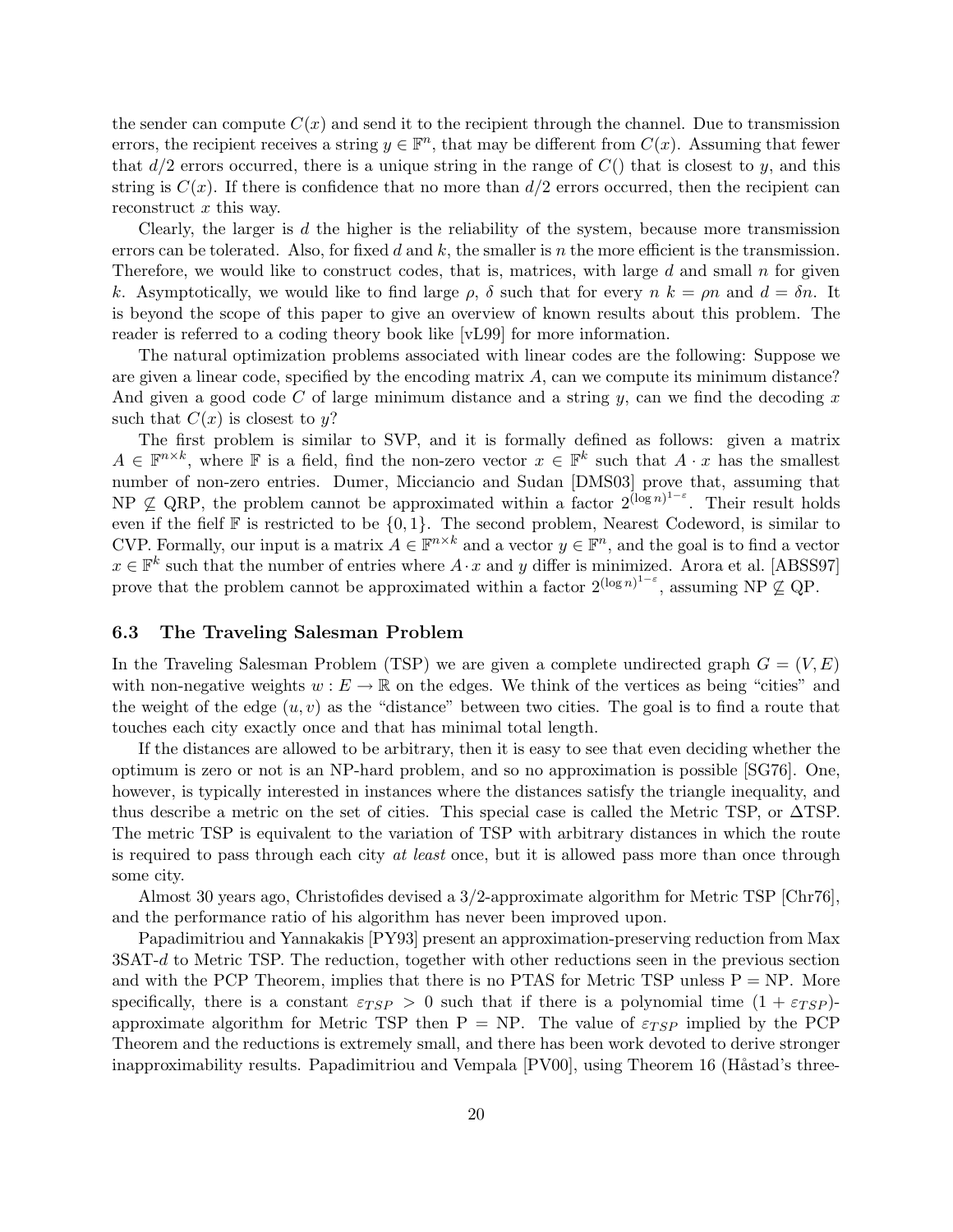query PCP construction  $[\text{Hås01}]$  and a new reduction show that there is no polynomial time algorithm for Metric TSP with performance ratio better that  $220/219$ , unless  $P = NP$ .

Grigni, Koutsopias and Papadimitriou show that Metric TSP has a PTAS in the special case in which the metric is the shortest path metric of a planar graph [GKP95]. Arora [Aro98b] and Mitchell [Mit99] show that there is a PTAS in the special case in which cities are points in  $\mathbb{R}^2$  and distances are computed according to the  $\ell_2$  norm. Arora's PTAS also works for other  $\ell_p$  metrics and in higher dimension, with running time doubly exponential in the number of dimensions. Trevisan [Tre00] shows that, if  $P \neq NP$ , then Metric TSP in  $\mathbb{R}^{d(n)}$  with an  $\ell_p$  metric has no PTAS if  $d(n) = \Omega(\log n)$ . This implies that the double exponential dependency of the running time on the number of dimensions in Arora's PTAS cannot be improved unless every problem in NP has subexponential algorithms.

Another interesting version is Asymmetric TSP, in which the "distance" from a city  $u$  to a city v may be different from the distance from v to u. The Asymmetric  $\Delta TSP$  is the restriction of Asymmetric TSP to asymmetric "distance" functions that satisfy the triangle inequality. A polynomial  $O(\log n)$ -approximate algorithm for Asymmetric  $\Delta TSP$  is known [FGM82]. Papadimitriou and Vempala [PV00] prove hat there is no polynomial time algorithm for Metric TSP with performance ratio better that  $117/116$ ,<sup>9</sup> unless P = NP. It remains an interesting open question to rule out constant factor approximation for Asymmetric ∆TSP, or to devise a constant-factor approximation algorithm.

### 6.4 Coloring Problems

In the graph coloring problem we are given an undirected graph  $G = (V, E)$  and we want to label each vertex with a "color" so that every edge has endpoints of different colors. The goal is to use as few colors as possible.

Feige and Kilian prove that, if  $\text{ZPP} \neq \text{NP}$ , then, for every  $\varepsilon$ , there is no  $n^{1-\varepsilon}$ -approximate algorithm for this problem, where  $n$  is the number of vertices.

An interesting special case of the problem is to devise algorithms that color a 3-colorable graph with a minimum number of colors. (On other graphs, the algorithm may have an arbitrary behavior.) Blum and Karger [BK97] (improving previous work by Karger, Motwani and Sudan [KMS98] and by Wigderson [Wig83]), prove that there is a polynomial time algorithm that colors every 3 colorable graph with at most  $n^{3/14}$  poly log(n) colors. Khanna, Linial and Safra [KLS93] prove that there is no polynomial time algorithm that colors every 3-colorable graph using at most four colors, unless  $P = NP$ , and this is still the strongest known inapproximability result for this problem. This is one of the largest gaps between known approximation algorithms and known inapproximability results for a natural and well-studied problem.

It appears that methods based on probabilistically checkable proofs could be applied to the problem of coloring 3-colorable graphs, provided that one uses a different defnition of "soundness." Guruswami, Håstad and Sudan [GHS02] describe a type of PCP that could be used to prove hardness of 3-coloring. They are able to construct such PCPs with parameters that are sufficient to prove intractability for the Hypergraph Coloring problem. In the Hypergraph Coloring problem we are given a hypergraph  $H = (V, E)$ , where E is a collection of subsets of V, and we want to

<sup>&</sup>lt;sup>9</sup>The conference version of [PV00] claimed that no polynomial (129/128 –  $\varepsilon$ )-approximate algorithm for Metric TSP and no  $(42/41 - \varepsilon)$ -approximate algorithm for Asymmetric  $\Delta$ TSP exists for any  $\varepsilon > 0$ , assuming P  $\neq$  NP. The stronger claim was due to an error in the proof. The corrected version of the paper, with the weaker inapproximability results, is available from the authors.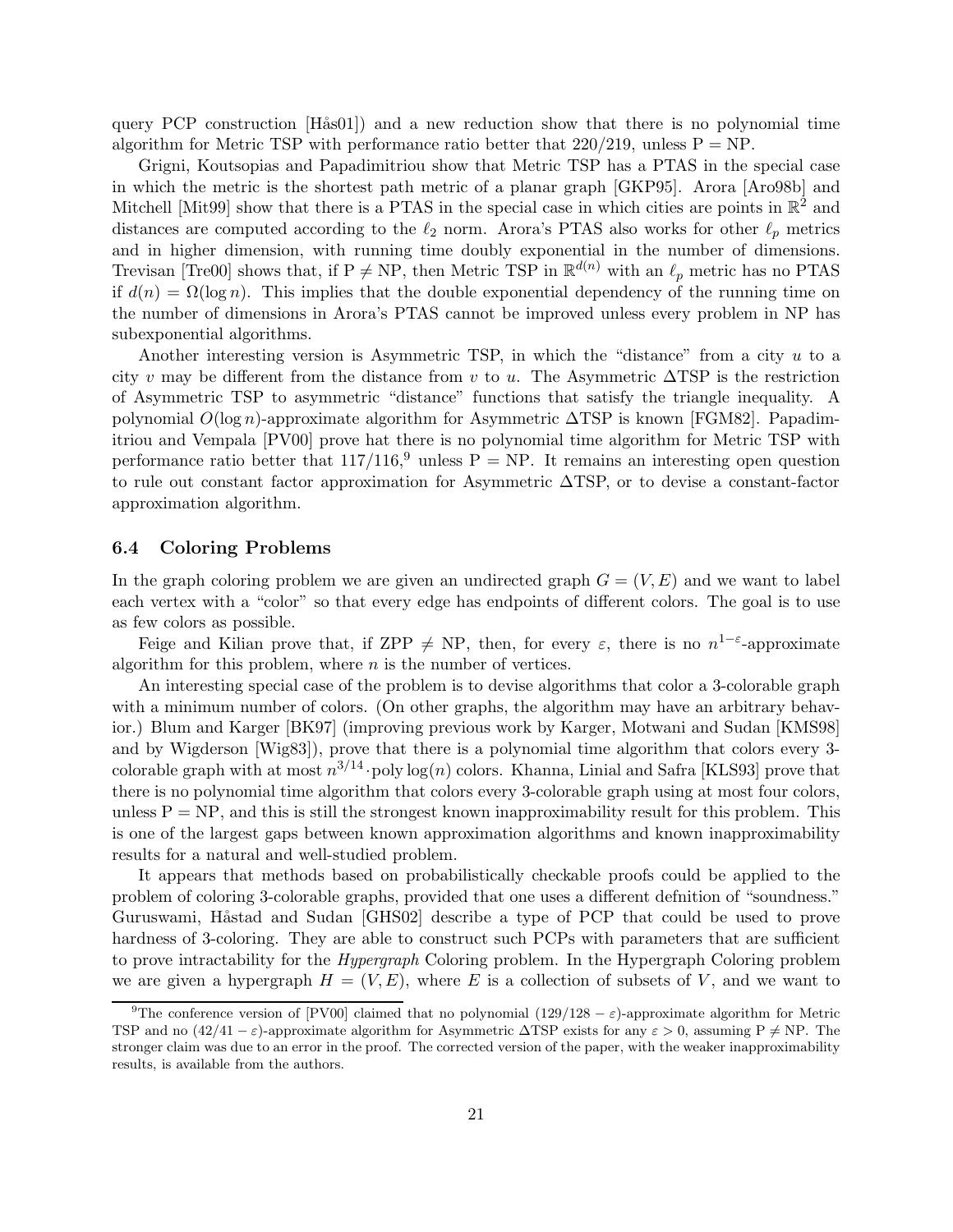color the vertices with a minimum number of colors so that there is no edge that contains vertices all of the same color. A hypergraph is  $r$ -uniform if every hyperedge contains exactly  $r$  vertices. An undirected graph is a 2-uniform hypergraph. Guruswami et al. [GHS02] show that, if  $P \neq NP$ , there is no polynomial time algorithm that, given a 2-colorable 4-uniform hypergraph, finds a feasible coloring that uses a constant number of colors. Dinur, Regev and Smyth [DRS02] (see also [Kho02a]) prove the same result for 3-uniform hypergraphs.

Regarding k-colorable graphs for large constant  $k$ , Khot [Kho01] proves that there is no polynomial time algorithm that, given a k-colorable graph, colors it with  $k^{O(\log k)}$  colors.

### 6.5 Covering Problems

Using Håstad's PCP construction (Theorem 16) and the reduction of  $[FGL^{+}96]$ , one can prove that there is no polynomial time algorithm for the Vertex Cover problem with performance ratio better than 7/6.

This result has been improved by Dinur and Safra [DS02], who prove that there is no approximation algorithm for Vertex Cover with performance ratio smaller than  $10\sqrt{5}-21=1.36...$  unless  $P = NP$ . A simple 2-approximate algorithm has been known to exist for thirty years [Gav74]. If the unique games conjecture is true, then 2 is the best possible performance ratio for polynomial time algorithms, unless  $P = NP$  [KR03]. (See also Section 8 below.)

In the Set Cover problem we are given a collection of subsets  $S_1, \ldots, S_m$  of a set U such that  $\bigcup_i S_i = U$ . The goal is to find a smallest set  $I \subseteq \{1, \ldots, m\}$  such that  $\bigcup_{i \in I} S_i = U$ . The problem can be approximated within a factor  $\ln |U| + 1$ , using either a greedy or a primal-dual algorithm [Joh74, Lov75, Chv79]. More precisely, if every set is of size at most k, then the approximation ratio of the algorithm is at most  $H_k$ , defined as  $H_k = 1 + 1/2 + ... + 1/k \leq 1 + \ln k$ . Feige [Fei98] shows that there cannot be a  $(1 - \varepsilon) \ln |U|$  approximate algorithm, for any  $\varepsilon > 0$ , unless NP  $\subseteq$  QP. Trevisan [Tre01] notes that Feige's proof also implies that there is a constant c such that the Set Cover problem with sets of size k (where k is constant) has no  $(\ln k - c \ln \ln k)$ -approximate algorithm unless  $P = NP$ .

In the Hitting Set problem we are given collection of subsets  $S_1, \ldots, S_m$  of a set U. The goal is to find a smallest set  $S \subseteq U$  such that  $S_i \cap S \neq \emptyset$  for every  $i = 1, \ldots, m$ . It is easy to see that the Set Cover problem and the Hitting Set problem are equivalent, and that there is an  $r(k)$ approximate algorithm for the Set Cover problem, where  $k$  is the size of the largest set, if and only if there is an  $r(t)$ -approximate algorithm for the Hitting Set problem, where t is an upper bound to the number of sets to which an element of U may belong. Similarly, there is an  $r(t)$ -approximate algorithm for the Set Cover problem, where  $t$  is an upper bound to the number of sets to which an element of U may belong if and only if there is an  $r(k)$ -approximate algorithm for the Hitting Set problem, where where k is the size of the largest set. In particular, it follows from the results of [Joh74, Lov75, Chv79, Fei98] that there is a  $(1 + \ln m)$ -approximate algorithm for Hitting Set, and that there is no  $(1 - \varepsilon) \cdot \ln m$ -approximate algorithm with  $\varepsilon > 0$  unless NP  $\subseteq$  QP.

Consider now the Hitting Set problem restricted to instances where every set is of size at most k. This is equivalent to the Set Cover problem restricted to instances where every element of  $U$ may appear in at most  $k$  sets. Another equivalent formulation of the problem is as the Vertex Cover problem in k-uniform hypergraphs. (In particular, it is just the vertex cover problem in graphs when  $k = 2$ .) A simple generalization of the 2-approximate algorithm for Vertex Cover yields a k-approximate algorithm for this problem [Hoc82]. Dinur et al. [DGKR03] prove there is no  $(k-1-\varepsilon)$ -approximate algorithm,  $\varepsilon > 0$ , unless P = NP. Assuming that the unique games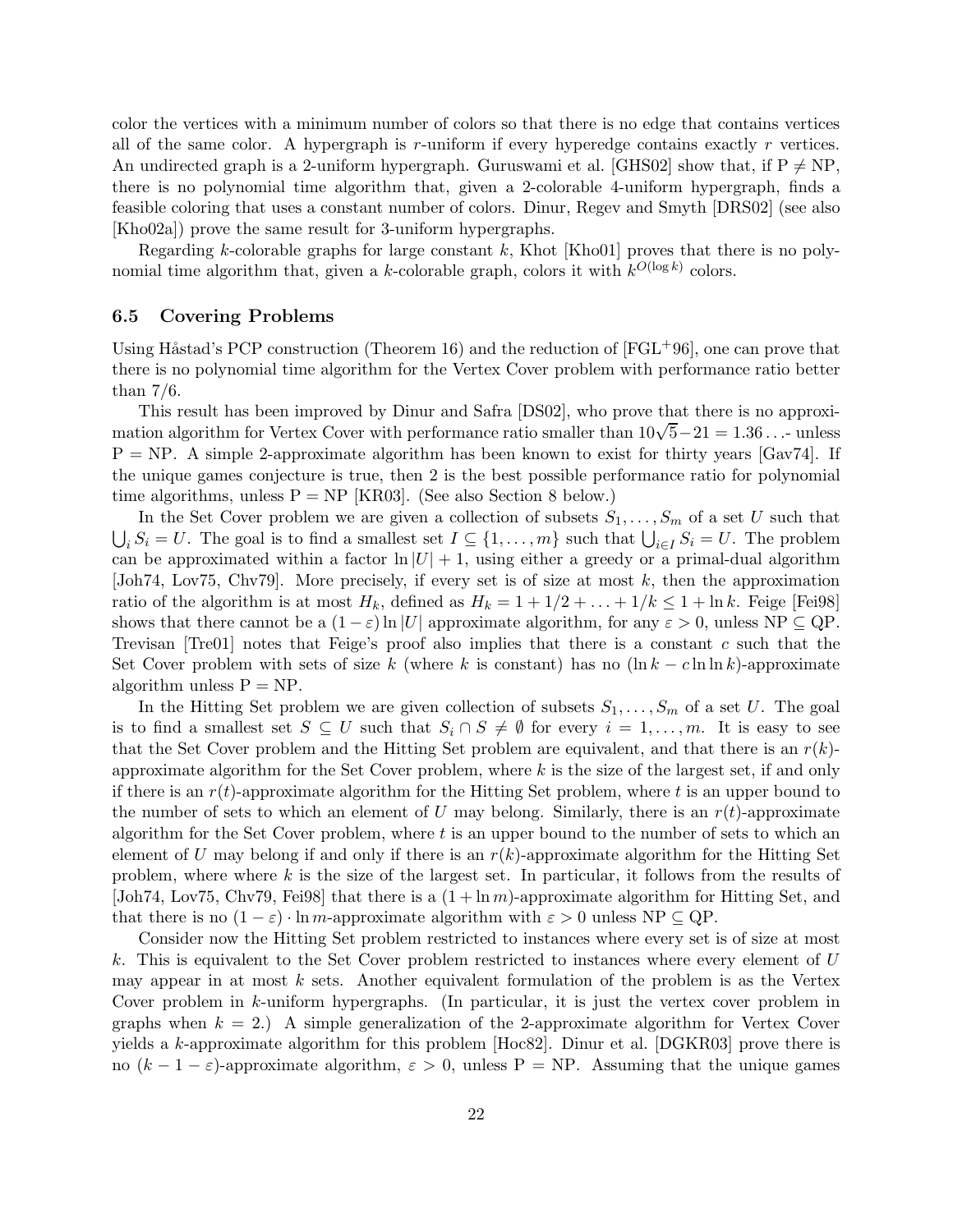conjecture holds, even  $(k - \varepsilon)$ -approximate algorithms are impossible [KR03].

## 7 Other Topics

## 7.1 Complexity Classes of Optimization Problems

Prior to the discovery of the connection between probabilistically checkable proofs and inapproximability, research on inapproximability focused on the study of approximation-preserving reductions among problems, and on classes of optimization problems and completeness results.

The first definitions of approximation-preserving reductions appear in work by Paz and Moran [PM81] and by Ausiello, D'Atri and Protasi [ADP80].

Orponen and Manilla [OM87] define the class NPO, and show that certain (artificial) problems are NPO-complete under approximation-preserving reductions. Kann [Kan93] finds problems that are complete for NPO-PB, the restriction of NPO to problems whose objective function is polynomially bounded in the length of the input. Crescenzi and Panconesi [CP91] study the class APX of problems that admit an  $O(1)$ -approximate algorithm. They show the existence of (artificial) complete problems in APX with respect to reductions that preserve the existence of approximation scheme. It is easy to see that, if  $P \neq NP$ , there are problems in APX that do not have approximation schemes, and so, in particular, no APX-complete problem can have a PTAS unless  $P = NP$ . These results were meant as proofs-of-concept for the program of proving inapproximability results by proving completeness results under approximation-preserving reductions. None of these papers, however, proves inapproximability results for natural problems.

A very different, and more productive, direction was taken by Papadimitriou and Yannakakis [PY91]. They follow the intuition that Max 3SAT should be as central a problem to the study of constant factor approximation as 3SAT is to the study of decision problems in NP. Papadimitriou and Yannakakis identify a class of optimization problems, called Max SNP, that can be defined using a certain fragment of logic. They show that Max SNP includes Max 3SAT and other constraint satisfaction, and they prove that Max 3SAT is complete for Max SNP under approximation-preserving reductions. It follows that Max 3SAT has a PTAS if and only if every problem in Max SNP has a PTAS. More importantly, Papadimitriou and Yannakakis present several reductions from Max 3SAT using approximation-preserving reductions, including ones that we presented in earlier sections. The reductions proved in [PY91], and in other papers such as [BP89, PY93], implied that if one could rule out approximation schemes for Max 3SAT (or, equivalently, for any other problem in Max SNP), then inapproximability results would follow for many other problems. As we discussed earlier, the PCP Theorem finally proved the non-existence of approximation schemes for Max 3SAT (assuming  $P \neq NP$ ), and the reductions of [PY91, BP89, PY93] played the role that they were designed for. Around the same time, in another interesting result, Berman and Schnitger [BS92] proved that if Max 2SAT does not have a probabilistic PTAS (or equivalently, in light of [PY91], if Max 3SAT does not have a probabilistic PTAS), then there is a  $c > 0$  such that there is no  $n^c$ -approximate algorithm for Independent Set. The reduction of Berman and Schnither and the PCP Theorem imply that there is a  $c > 0$  such that there is no n<sup>c</sup>-approximate algorithm for Indepedent Set, assuming  $RP \neq NP$ . As we discussed in Section 5.2, Arora et al. [ALM+98] achieve the same conclusion from the assumption that  $P \neq NP$ , by improving the soundness of the PCP construction using random walks on an expander. As discussed in [AFWZ95], one can see the reduction of Arora et al. [ALM+98] as a "derandomized" version of the reduction of [BS92].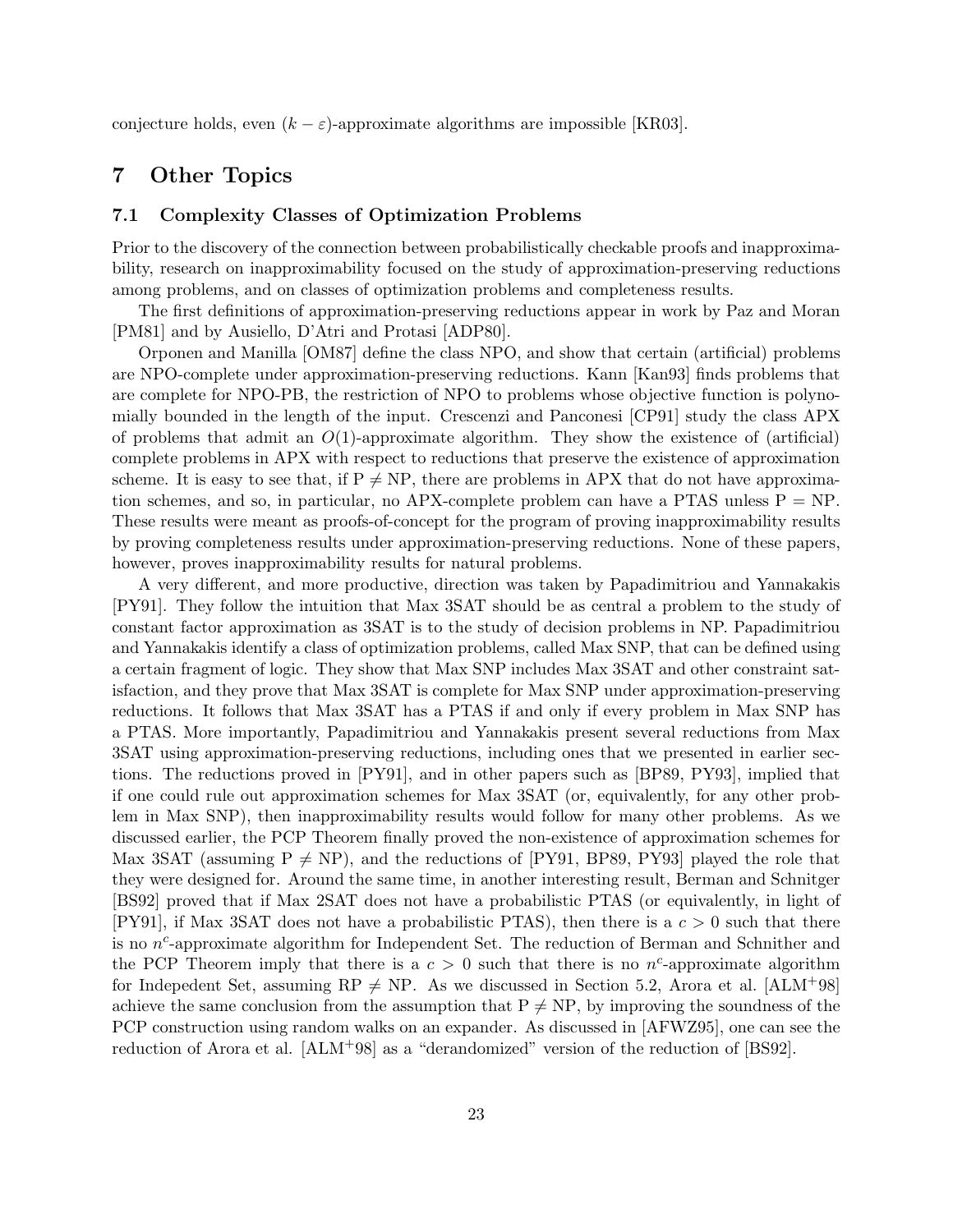The most interesting results in the paper of Papadimitriou and Yannakakis [PY91] were the approximation preserving reductions from Max 3SAT to other problems, but it was the idea of defining classes of optimization problems using fragments of logical theories that caught other people's immagination. Other papers followed with logic-based definitions of optimization classes having natural complete problems, such as the work of Kolaitis and Thakur [KT94, KT95] and of Panconesi and Ranjan [PR90].

The connection between proof checking and approximation and the PCP theorem allowed researchers to prove inapproximability results directly, without using notions of completeness, and gave central importance to reductions between specific problems.

Khanna, Motwani, Sudan and Vazirani [KMSV99] revisited the issue of completeness in approximation classes, and gave a definitive treatment. Khanna et al. [KMSV99] show how to use PCP to prove natural problems complete in their respective classes. For example they show that Max 3SAT is complete in APX, and that Independent Set is complete in poly-APX, the class of problems that are  $n^c$ -approximable for some  $c > 0$ , where n is the length of the input. Crescenzi et al. [CKST99] address some finer points about what definition of reduction should be used to prove general completeness results.

An interesting related line of work, developed by Chang and others [CGL97, Cha96, CKST99], is a characterization of the complexity of approximation problems in terms of "query complexity" to NP oracle. To see the point of this work, consider for example the problem of approximating Max 3SAT within a 1.1 versus a 1.01 factor. Both problems are NP-hard, and both problems can be solved in polynomial time if  $P = NP$ , so in particular if we had a polynomial time 1.1 approximate algorithm for Max 3SAT we could also design a polynomial time 1.01-approximate algorithm that uses the 1.1-approximate one as a subroutine. If we follow the proof of this result, we see that the hyptothetical 1.1-approximate algorithm is used more than once as a subroutine. Is this necessary? The answer turns out to be YES. Roughly speaking, computing a  $1+\varepsilon$  approximation is equivalent to answering  $\Theta(1/\varepsilon)$  non-adaptive queries to an NP oracle, and the power of what can be computed with k queries to an NP oracle is strictly less than what can be done with  $k + 1$  queries (unless the polynomial hierarchy collapses). In contrast, in Independent Set, for every two constants  $1 < r_1 < r_2$ , we can design an  $r_1$ -approximate algorithm for Independent Set that uses only once a an  $r_2$ -approximate algorithm. This property of the Independent Set problem (that different constant factor approximations have the same complexity) is called self-improvability. From the point of view of query complexity, computing a constant-factor approximation for Independent Set is equivalent to answering  $\Theta(\log n)$  queries to an NP oracle. A consequence of these characterizations of approximation problems using query complexity is, for example, that one can prove that the Set Cover problem is not self-improvable unless the polynomial hierarchy collapses [CKST99], a result that it is not clear how to prove without using this machinery.

## 7.2 Average-Case Complexity and Approximability

Feige [Fei02b] proposes to use the conjectured average-case complexity of certain distributional problems<sup>10</sup> in order to prove inapproximability results. More specifically, Feige consider the 3SAT problem, together with the distribution where an instance with  $n$  variables and  $cn$  clauses, with c being a large constant, is picked uniformly at random from all instances with  $n$  variables and cn clauses. For sufficiently large constant c, such instances have an extremely high probability of

 $\frac{10}{10}$  distributional problem is a decision problem equipped with a probability distribution over the inputs.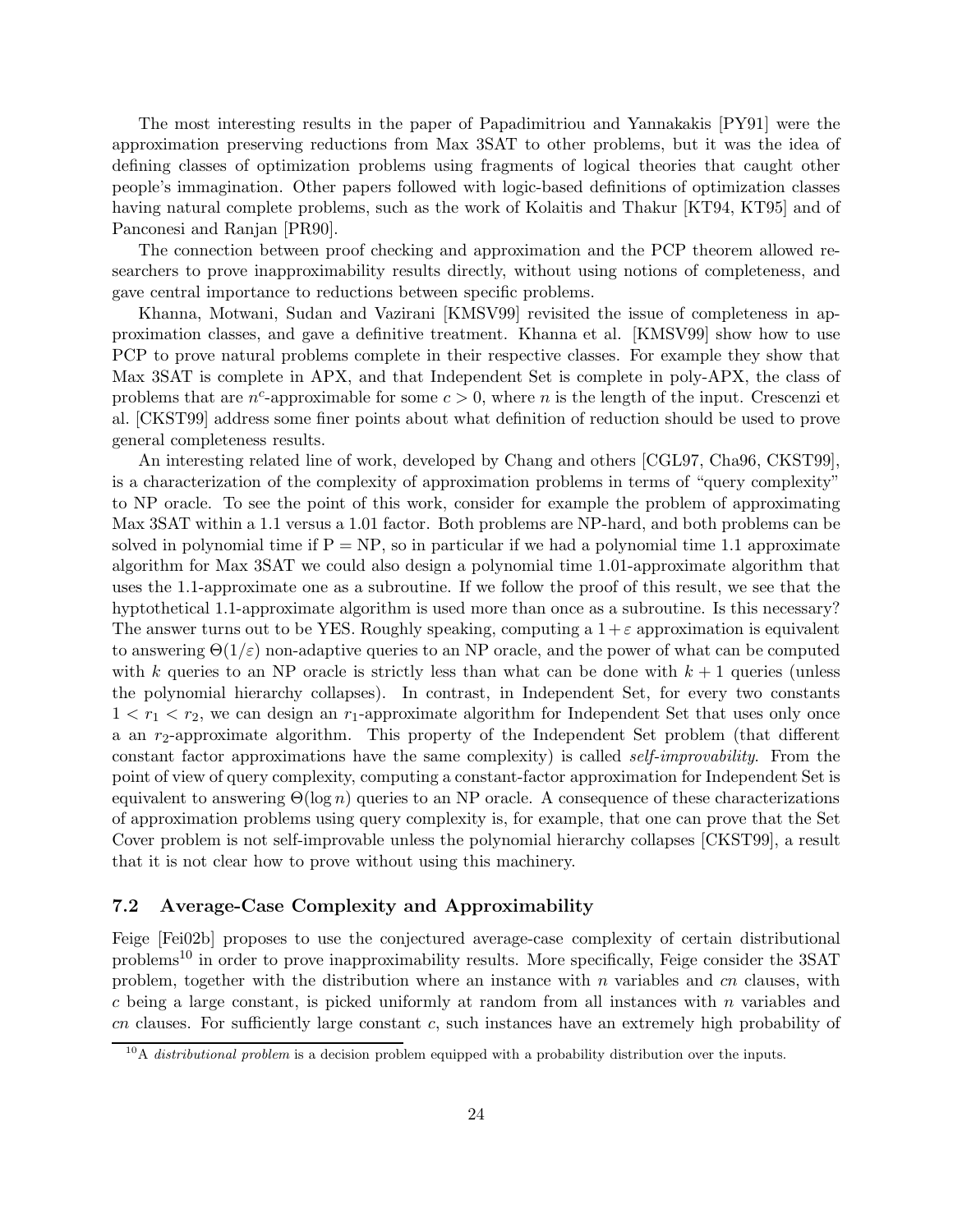being unsatisfiable, but is seems difficult to *certify* that specific instances are unsatisfiable. Feige considers the assumption<sup>11</sup> that, for every choice of  $c$ , there is no polynomial time algorithm that on input a satisfiable formula never outputs "UNSAT," and that on input a formula picked from the above distribution outputs "UNSAT" with high probability. (The probability being computed over the distribution of formulas.)

Under this assumption, Feige shows that there is no  $(4/3 - \varepsilon)$ -approximate algorithm for the Minimum Bisection problem, for any  $\varepsilon > 0$ . The Minimum Bisection problem is defined as follows: we are given an undirected graph  $G = (V, E)$ , with V having even cardinality, and our goal is to find a partition of V into two subsets  $S, \overline{S}$  of equal size such that a minimum number of edges crosses the partition. An approximation algorithm due to Feige and Krautghamer [FK02], and it achieves a factor of  $O((\log n)^2)$ . This has been recently improved to  $O((\log n)^{1.5})$  by Arora, Rao and Vazirani [ARV04]. No inapproximability result was known for this problem prior to [Fei02b]. Khot [Kho04b] recently proved that the Minimum Bisection problem does not have an approximation scheme assuming that NP is not contained in sub-exponential time. More precisely, Khot shows that for every  $\varepsilon > 0$  there is a constant  $c_{\varepsilon} > 0$  such that there is no  $(1 + c_{\varepsilon})$ -approximate algorithm for Minimum Bisection unless 3SAT can be solved in time  $2^{O(n^{\varepsilon})}$ .

Alekhnovich [Ale03] defines other distributional problems (related to E3LIN) and shows that certain problems in coding theory are hard to approximate provided that the distributional problem is hard on average.

## 7.3 Witness Length in PCP Constructions

The proof of the PCP theorem shows that for every NP-complete problem, for example 3SAT, we can encode a witness in such a way that it can be tested with a constant number of queries. How long is that encoding? The original proof of the PCP theorem shows that the size of the encoding is polynomial in the number of variables and clauses of the formula. Improvements in [PS94, FS95] shows that one can achieve cubic encoding length in the PCP Theorem with a moderate query complexity, or encoding length  $N^{1+\epsilon}$ , where N is the size of the formula, using query complexity that depends on  $\varepsilon$ . Recent work shows that the witness needs only be of nearly linear  $[HSO0, BSSWW03, BSGH<sup>+</sup>04]$  length in the size of the formula. It is conceivable that the witness could be of size linear in the number of clauses of the formula.

The question of witness length in PCP construction is studied mostly for its connections to coding theory, but it has an interesting connection to approximability as well.

If we let  $m$  denote the number of clauses and  $n$  the number of variables in a 3SAT instance, it is believed that the satisfiability problem cannot be solved in time  $2^{o(n)}$ , where n is the number of variables, even in instances where  $m = O(n)$ .<sup>12</sup> Suppose now that there were a proof of the PCP Theorem with a witness of linear size. Then this can be used to show that there is some  $\varepsilon > 0$  such that a  $(1 + \varepsilon)$ -approximate algorithm for Max 3SAT running in  $2^{o(n)}$  time implies an algorithm that solves 3SAT in  $2^{o(n)}$  time. Since such a consequence is considered unlikely, we would have to conclude that no sub-exponential algorithm can even achieve a good approximation for Max 3SAT. Conversely, a  $(1+o(1))$ -approximate algorithm for Max 3SAT running in  $2^{o(n)}$  time would provide some evidence that the proof length in the PCP Theorem cannot be linear.

 $^{11}\mathrm{He}$  does not formulate it as a conjecture.

<sup>&</sup>lt;sup>12</sup>In fact, Impagliazzo, Paturi and Zane [IPZ01] prove that, roughly speaking, if 3SAT has a  $2^{o(n)}$  time algorithm that works only on instances where  $m = O(n)$ , then there is also a  $2^{o(n)}$  time algorithm for 3SAT that works on all instances.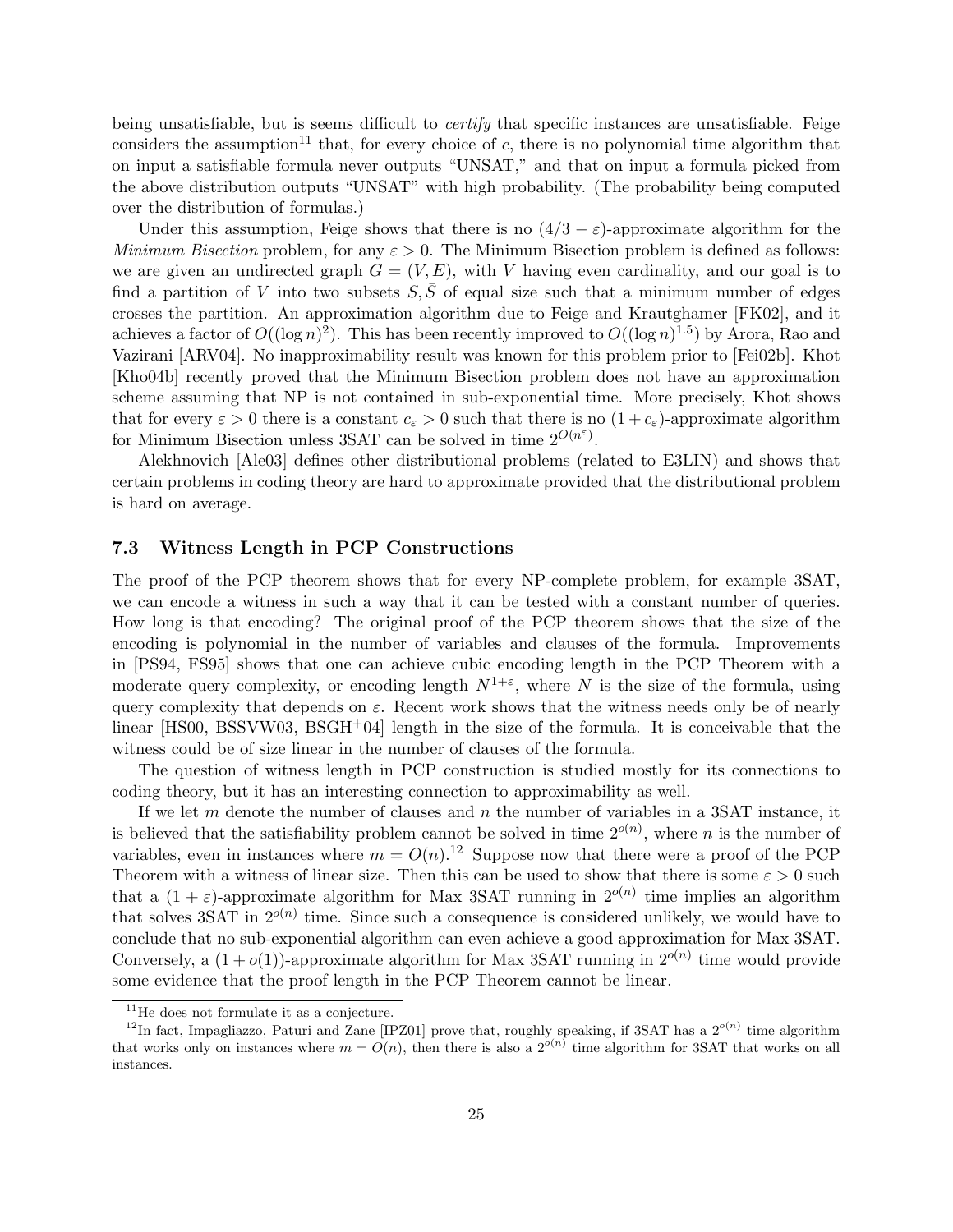## 7.4 Typical and Unusual Approximation Factors

Looking at the inapproximability results proved in the 1990s using the PCP Theorem, it is easy to see a certain pattern. For several problems, such as Max 3SAT, Vertex Cover, Metric TSP, Metric Steiner Tree, Max CUT, we know that a polynomial time constant factor approximation exists, and there is an inapproximability result proving that for some  $\varepsilon > 0$  there is no  $(1 + \varepsilon)$ approximate algorithm. For other problems, like Clique, Independent Set, and Chromatic Number, we can prove that there is an  $c > 0$  such no  $n^c$ -approximate algorithm exists, where n is the size of the input. Then there are problems like Set Cover that are approximable within an  $O(\log n)$ factor but not within a  $o(\log n)$  factor, and finally there are some problems for which we can show an inapproximability result of the form  $2^{(\log n)^c}$  for some constant  $c > 0$ , although we believe that the right lower bound is  $n^c$  for some  $c > 0$ .

For maximization problems, known results either prove that no PTAS exists (while a constant factor approximation is known), or that a  $n^c$  approximation is impossible, for some  $c > 0$ . For minimization problems,  $\Omega(\log n)$  inapproximability results are also common, as well as inapproximability results of the form  $2^{(\log n)^c}$ .

Arora and Lund [AL96] notice this pattern in their survey paper and they classify optimization problems in four classes (called Class I to Class IV) according to the known inapproximability result.

Of course, a priori, there is no reason why the approximability of natural optimization problem should fall into a small number of cases, and, in fact, unless  $P = NP$ , for every (efficiently computable) function  $f(n)$  there are (artificial) problems that can be approximated within  $f(n)$ but no better. The interesting question is whether the pattern is an effect of our proof techniques, or whether the approximability of natural problems tends indeed to fall into one of a few typical cases. The latter possibilities has interesting precedents in complexity theory: for example almost all the natural decision problems in NP are either known to be solvable in polynomial or known to be NP-complete, even though, if  $P \neq NP$ , there are (artificial) problems that have an infinite variety of intermediate complexities [Lad75]. Schaefer [Sch78] found in 1978 an interesting "explanation" for the latter phenomenon. He considers an infinite class of boolean satisfiability problems in NP, and he shows that each such problem is either in P or NP-complete. Creignou [Cre95], and Khanna, Sudan, Trevisan and Williamson [KSTW00] (see also the monograph [CKS01]) apply the same framework to optimization problems, and definite infinite classes of minimization of maximization problems that can be expressed in terms of boolean constraint satisfaction. They show that maximization problems in the class are either solvable in polynomial time, or can be approximated within a constant factor but not to arbitrary good constant factors (Class I in the classification of  $[AL96]$ , or are hard to approximate within a factor  $n^c$  for some  $c > 0$  (Class IV), or it is intractable to even find a feasible solution. Minimization problems are either solvable in polynomial time, or fall into one of five equivalence classes (two corresponding to Class II, two corresponding to Class III and one corresponding to Class IV), or it is intractable to find a feasible solution. It is remarkable that the inifinite class of problems studied in [Cre95, KSTW00] would show only a constant number of distinct approximability behaviour, and that these cases would allign themselves with the classification of [AL96].

Recent results, however, have shown that some natural problems have approximation thesholds that do not fit the above scheme.

For example, Halperin and Krauthgamer [HK03] prove a  $\Omega((\log n)^{2-\epsilon})$  inapproximability result for the Group Steiner Tree problem for every  $\varepsilon > 0$ , a negative result that applies even to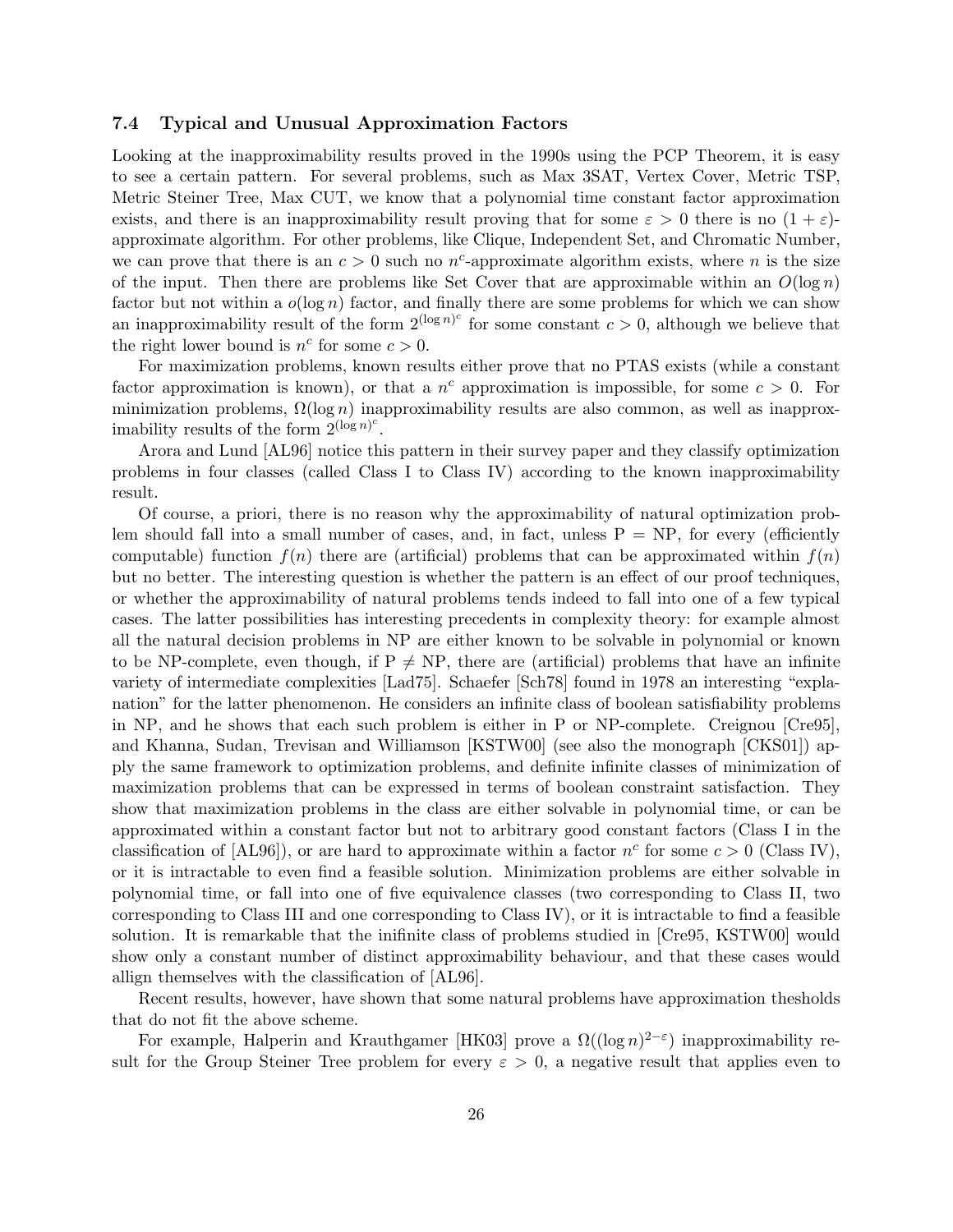the restriction of the problem to trees. The problem can be approximated within a  $O((\log n)^2)$ factors in trees [GKR00] and  $O((\log n)^3)$  in general graphs [Bar96, FRT03]. This result shows that there are natural problems for which the best possible approximation is super-logarithmic but polylogarithmic.

Chuzhoy and Naor [CN04] prove an  $\Omega(\log \log n)$  inapproximability result for the Min-congestion Unsplittable Flow problem. An  $O(\log n/\log \log n)$ -approximate algorithm by Raghavan and Thompson [RT87] is known for this problem. This result shows that there are natural problems for which the best possible approximation is sub-logarithmic but super-constant.

The most surprising result along these lines is the recent proof by Chuzhoy et al.  $[CGH<sup>+</sup>04]$ of a  $\log^* k - O(1)$  inapproximability result for the Asymmetric k-Center Problem. An  $O(\log^* k)$ approximate algorithm is known [PV98, Arc01].

## 7.5 Inapproximability Results versus "Integrality Gaps"

Several approximation algorithms are based on linear programming or semidefinite programming relaxations of the problem of interest. Typically, in order to prove that an algorithm based on a relaxation is r-approximate, one proves the stronger statement that the algorithm finds a solution whose cost is within a factor r from the optimum of the relaxation. In particular, this shows that the optimum of the relaxation is within a factor  $r$  from the optimum of the combinatorial problem.

For example, the Goemans-Williamson approximation algorithm for Max CUT [GW95] finds a cut whose cost is at least  $\alpha = .878...$  times the cost of the optimum of the relaxation. Such an analysis also proves, as a consequence, that the optimum of the relaxation is always at most  $1/\alpha$ times the true optimum.

In order to show that such an analysis is tight, one can try and construct an instance of the combinatorial problem for which the ratio between the true optimum and the optimum of the relaxation is as large as the bound implied by the analysis of the approximation algorithm. For example, for Max CUT, Feige and Schechtman [FS02] prove that there are graphs for which the ratio between the cost of the optimum of the relaxation and the cost of the maximum cut is arbitrarily close to  $\alpha$ .

The worst-case ratio between the true optimum of a combinatorial problem and the optimum of a relaxation is called the integrality gap of the relaxation. Research on integrality gaps can be seen as the study of inapproximability results that apply to a restricted kind of algorithms (namely, algorithms that use the relaxation in their analysis). Arora et al. [ABL02] have recently shown that it is possible to find instances that give large integrality gaps for entire families of relaxations. It would be interesting to generalize their approach to semidefinite programming relaxations.

The study of integrality gap has, moreover, a more direct, if not well understood, relation to inapproximability results. For example, the inapproximability result for the Set Cover problem proved by Lund and Yannakakis [LY94] (and its refinements and improvements in [BGLR93, Fei98]) relies on a reduction from PCP that involves a family of sets similar to the one used to prove the integrality gap of the standard linear programming relaxation of Set Cover. Similarly, the inapproximability result for Group Steiner Tree [HK03] involves a reduction that constructs an instance similar to the one used in  $[HKK^+03]$  to prove an integrality gap. A similar progress from integrality gap to inapproximability result can be see in  $[CGH<sup>+</sup>04]$  for the Asymmetric K-Center Problem. Recently, Khot and others [KKMO04] present a PCP construction that shows that Max CUT cannot be approximate to within a factor small than  $\alpha$ , assuming that the unique games conjecture holds and that the majority function has certain extremal properties. The PCP construction of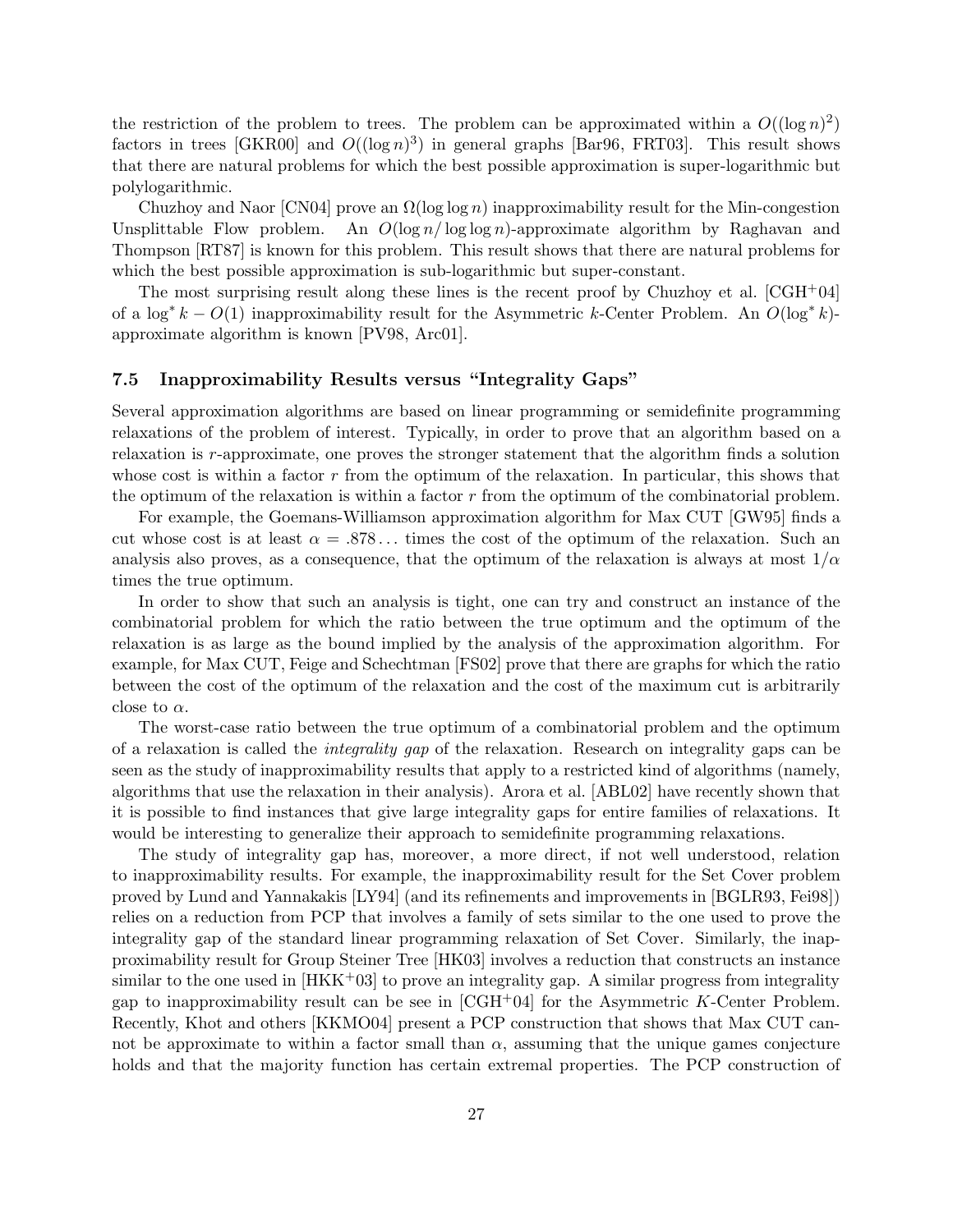[KKMO04] is stronly inspired by the graphs constructed by Feige and Schechtman [FS02] to bound the integrality gap of the Goemans-Williamson relaxation.

Of course it would not be surprising to see that the instances created by a reduction in an inaproximability result have a large integrality gap: if not, we would have  $P = NP$ . What is surprising is that instances defined specifically to prove integrality gaps turn out to be useful as components in reductions proving inapproximability results.

## 8 Conclusions

In this paper we surveyed inapproximability results, a field almost non-existent in 1990, and then defined by the connection with probabilistic proof-checking of  $[FGL^{+}96, AS98, ALM^{+}98]$ . Progress in the years after the PCP Theorem was extremely rapid, even outpacing the expectations of the researchers working in this area. For example, Bellare et al. and Arora [BGS98, Aro95] presented two independent arguments that "current techniques" could not prove an inapproximability result stronger than  $\sqrt{n}$  for Independent Set just months before Håstad distributed a preliminary version of his work [Hås99] showing inapproximability within a factor  $n^{1-\epsilon}$ . By 1997, optimal inapproximability results were known for Max 3SAT [Hås01], Independent Set [Hås99], Coloring [FK98] and Set Cover [Fei98], the problems discussed in Johnson's paper [Joh74] that defined the study of approximation algorithms.

After all these successes, the field is still very active and far from mature. Recent work [DS02, KKMO04] has emphasized the use of higher mathematics in the analysis of PCP verifier, and of constructions of verifiers that are so specialised to the application to the problem of interest that it is hard to draw the line between PCP construction and reduction from PCP to problem. The connection between average-case complexity and inapproximability is likely to become a major line of work in the future. It is notable that several important inapproximability results have been announced just in the last few months, while we were writing this paper, and are still unpublished at the time of writing [Kho04a, Kho04b, KKMO04].

Some important open questions seem to still be beyond the reach of current techniques, and one can look forward to the exciting new ideas to come in the future to address these questions. Here we mention some questions that are open at the time of writing and that the author feels are particularly interesting. Of course this is only a very small sample, and it is very biased by the author's interests.

Prove Optimal Results about 2-Query PCPs. Several PCP constructions and inapproximability results rely on versions of the PCP theorem in which the verifier reads only two entries in the proof, where each entry contains not just one bit but an element of a larger alphabet of size, say  $t = t(n)$ . It is believed<sup>13</sup> that there is a version of the PCP Theorem with a 2-query verifier that uses  $O(\log n)$  randomness, accesses a proof written with over an alphabet of size  $t(n)$ , and has soundness  $1/t^{c}(n)$  with  $c > 0$ . Raz [Raz98] proves such a result for constant t. For general  $t(n)$ , Raz's construction has a verifier that uses  $O(t(n) \cdot \log n)$  randomness. Raz and Safra [RS97] and Arora and Sudan [AS97] prove a version of the result where the verifier makes a constant (larger than 2) number of queries, and  $t(n)$  is restricted to be  $n^{o(1)}$ .

<sup>&</sup>lt;sup>13</sup>This conjecture was first made in [BGLR93].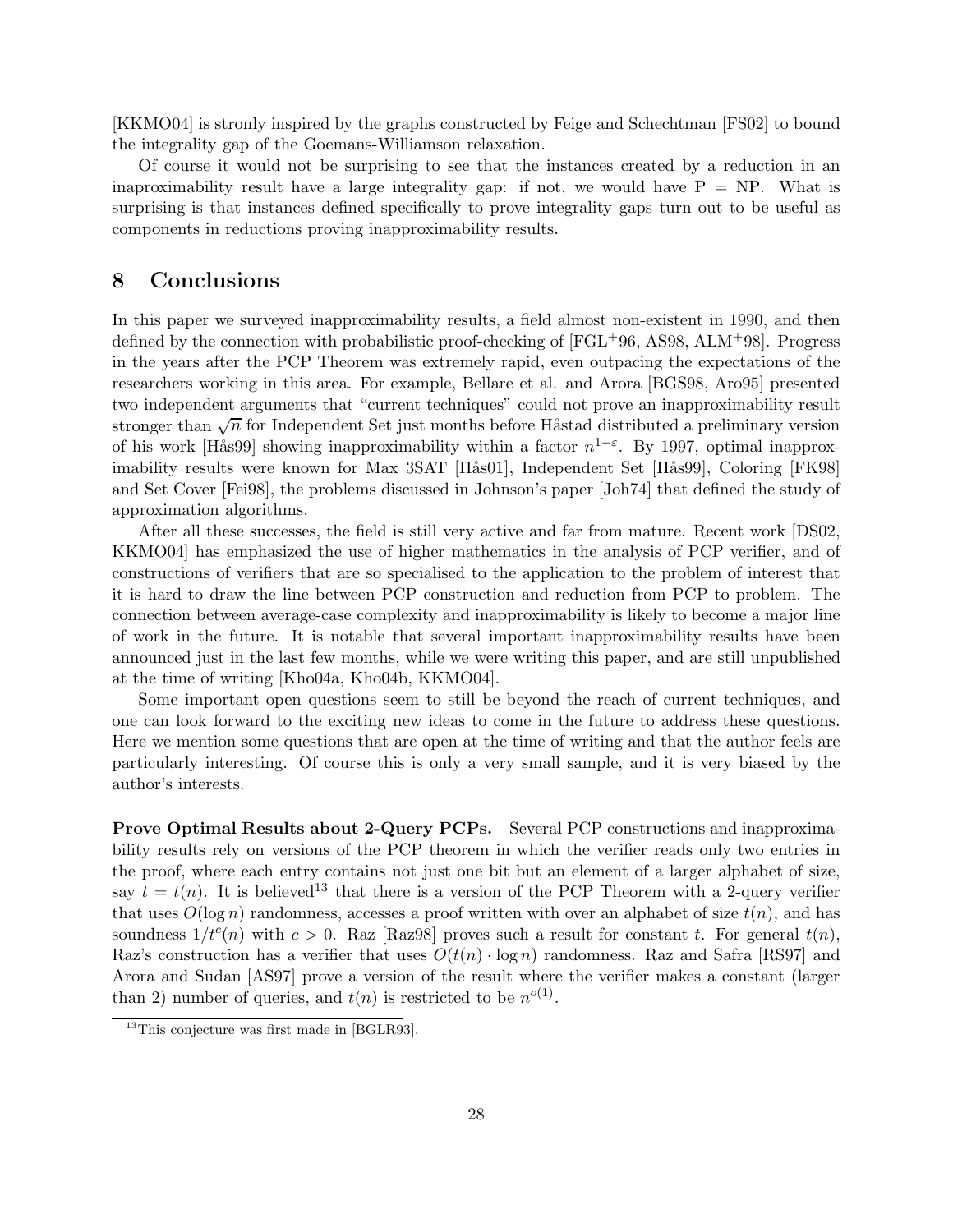Settle the "Unique Games Conjecture." The unique games conjecture, formulated by Khot [Kho02b], is that a certain strong form of the PCP theorem holds. The conjecture implies the resolution of various important open questions [Kho02b, KR03], including the non-existence of  $(2 - \varepsilon)$ -approximate algorithms for Vertex Cover and of  $(k - \varepsilon)$ -approximate algorithm for Vertex Cover in k-uniform hypergraphs. If the unique games conjecture holds, and a certain conjecture about extremal properties of monotone functions is true, then an optimal inapproximability result for Max CUT [KKMO04] would follow, which would be a remarkable breakthrough.

Prove a Strong Inapproximability Result for Metric TSP. The Metric TSP is one of the most well studied optimization problems, and there is still a very large gap between the known 3/2 approximate algorithm [Chr76] and the 220/219 inapproximability result [PV00]. The reduction of Papadimitriou and Vempala is an extremely optimized one, and it starts from the optimal version of the PCP Theorem of Håstad [Hås01], so it looks like a very different approach is needed to prove, say, a 1.1 inapproximability result. New results for Vertex Cover [DS02] blur the line between PCP construction and reduction, and use PCP techniques to directly construct an instance of the problem of instance. It is possible that a similar approach could give stronger inapproximability results for Metric TSP.

Make Progress on Graph Partitioning Problems. For many problems involving graph partitioning there is a big gap between algorithms and inapproximability results. Often, no inapproximability results are known at all. The *sparsest cut* problem is a typical case of an important graph partitioning problem for which no inapproximability result is known. In the sparsest cut problem we are given an undirected graph  $G = (V, E)$ , and the goal is to find a partition  $(S, S)$  of V that minimizes

$$
\frac{E(S,\bar{S})}{\min\{|S|,|\bar{S}|\}}\ .
$$

The objective function is defined in such a way that the optimal solution tends to be a cut that is both balanced and sparse, a property that is useful in the design of divide-and-conquer algorithms.

The best known algorithm for Sparsest Cut is  $O(\sqrt{\log n})$ -approximate, where n is the number of vertices, and it is due to Arora, Rao and Vazirani [ARV04], improving an  $O(\log n)$  approximation algorithm by Leighton and Rao [LR99]. The paper of Leighton and Rao [LR99] describes various application of approximate sparsest cut computations to design divide-and-conquer algorithms.

There is no known inapproximability result for this problem, and Khot's inapproximability result for the related problem Min Bisection [Kho04b] seem not to generalize to Sparsest Cut. Even using average-case assumptions as in [Fei02b] it is not known how to rule the existence of a PTAS for Sparsest Cut.

## Acknowledgements

I thank Vangelis Paschos for giving me the opportunity to write this survey, and for being very patient with my inability to meet deadlines. I am grateful to James Lee and Robi Krautghamer for their very valuable suggestions that gave shape to Section 7. I wish to thank Uri Feige, Johan Håstad and Subhash Khot for their comments on an earlier version of this manuscript.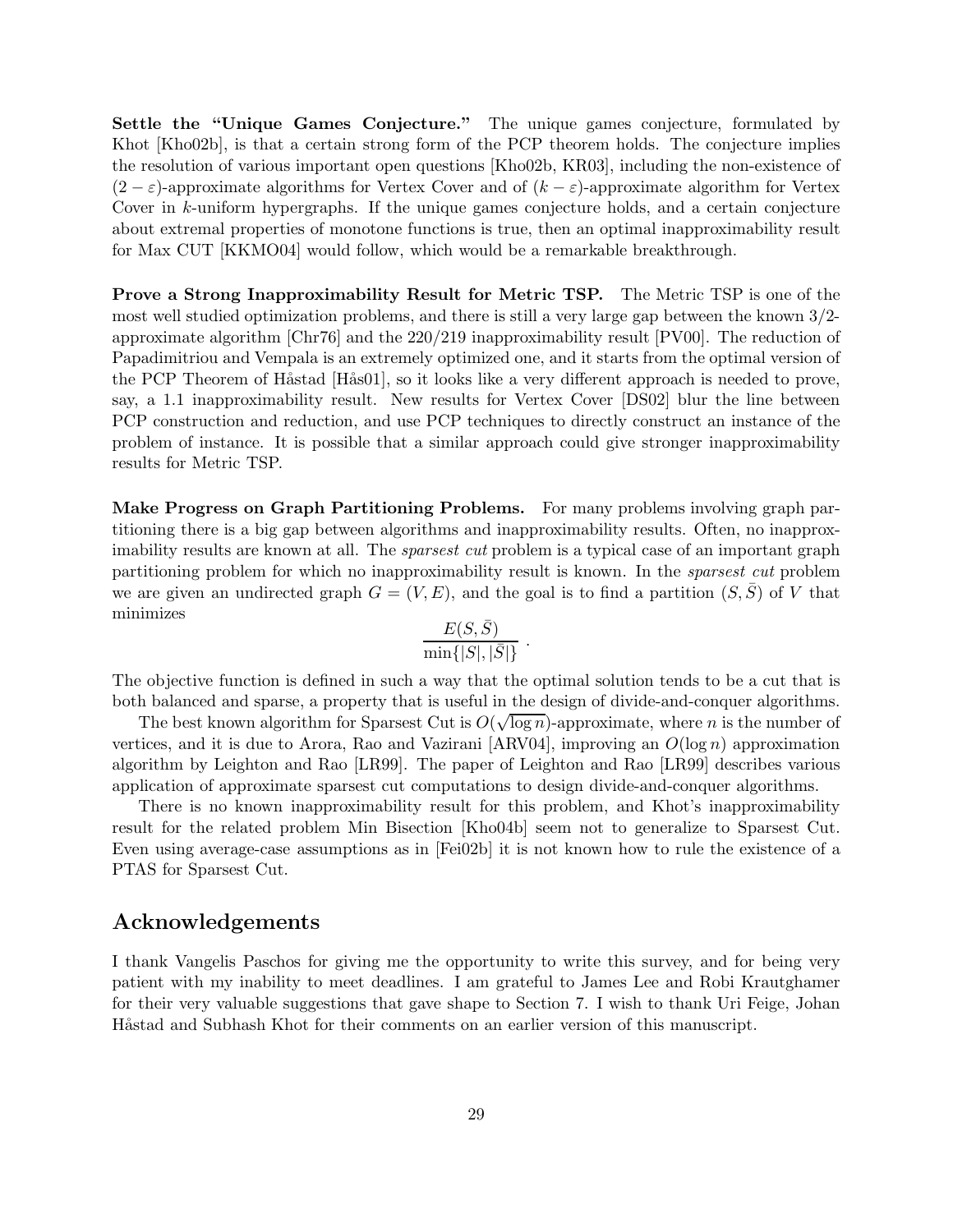## References

- [ABL02] Sanjeev Arora, Béla Bollobás, and László Lovász. Proving integrality gaps without knowing the linear program. In Proceedings of the 43rd IEEE Symposium on Foundations of Computer Science, pages 313–322, 2002. 27
- [ABSS97] Sanjeev Arora, László Babai, Jacques Stern, and Z. Sweedyk. The hardness of approximate optima in lattices, codes, and systems of linear equations. Journal of Computer and System Sciences, 54(2):317–331, 1997. 4, 20
- [ACG+99] Giorgio Ausiello, Pierluigi Crescenzi, Giorgio Gambosi, Viggo Kann, Alberto Marchetti-Spaccamela, and Marco Protasi. Complexity and Approximation: Combinatorial Optimization Problems and Their Approximability Properties. Springer-Verlag, 1999. 3, 5
- [AD97] Miklós Ajtai and Cynthia Dwork. A public-key cryptosystem with worst-case/averagecase equivalence. In Proceedings of the 29th ACM Symposium on Theory of Computing, pages 284–293, 1997. 18
- [ADP80] G. Ausiello, A. D'Atri, and M. Protasi. Structure preserving reductions among convex optimization problems. Journal of Computer and System Sciences, 21:136–153, 1980. 23
- [AFWZ95] N. Alon, U. Feige, A. Wigderson, and D. Zuckerman. Derandomized graph products. Computational Complexity, 5(1):60–75, 1995. 23
- [Ajt96] Miklós Ajtai. Generating hard instances of lattice problems. In *Proceedings of the* 28th ACM Symposium on Theory of Computing, pages 99–108, 1996. 18
- [AK98] N. Alon and N. Kahale. Approximating the independence number via the  $\theta$  function. Mathematical Programming, 80:253–264, 1998. 17
- [AKS01] Miklos Ajtai, Ravi Kumar, and D. Sivakumar. A sieve algorithm for the shortest lattice vector problem. In Proceedings of the 33rd ACM Symposium on Theory of Computing, pages 601–610, 2001. 18, 19
- [AL96] S. Arora and C. Lund. Hardness of approximations. In Approximation Algorithms for NP-hard Problems. PWS Publishing, 1996. 5, 26
- [Ale03] Michael Alekhnovich. More on average case vs approximation complexity. In Proceedings of the 44th IEEE Symposium on Foundations of Computer Science, pages 298–307, 2003. 25
- [ALM+98] S. Arora, C. Lund, R. Motwani, M. Sudan, and M. Szegedy. Proof verification and hardness of approximation problems. *Journal of the ACM*, 45(3):501–555, 1998. Preliminary version in Proc. of FOCS'92. 4, 8, 23, 28
- [AR04] Dorit Aharonov and Oded Regev. Lattice problems in NP∩coNP. In Proceedings of the 45th IEEE Symposium on Foundations of Computer Science, 2004. 18, 19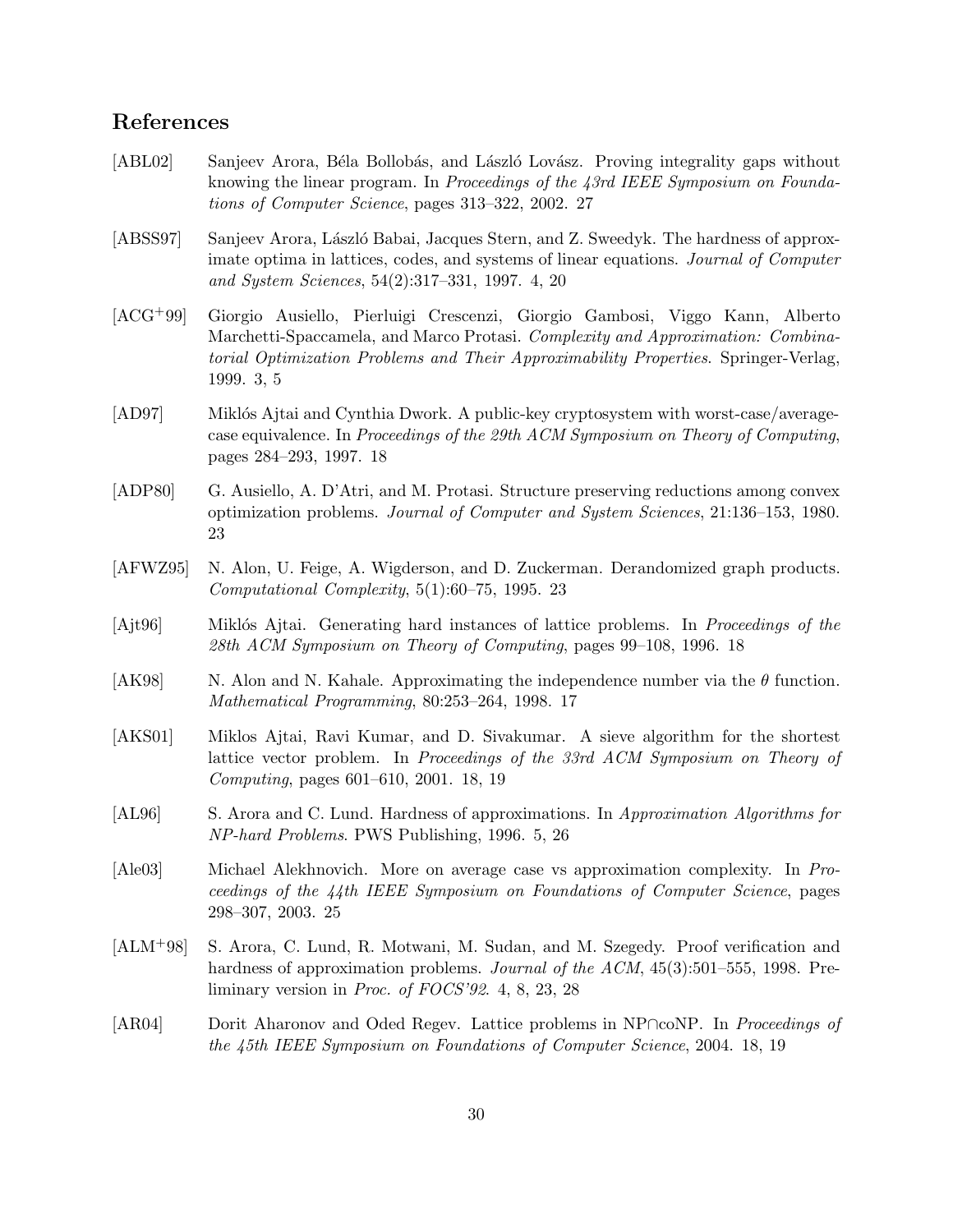[Arc01] Aaron Archer. Two O(log∗ k)-approximation algorithms for the asymmetric k-center problem. In Proceedings of the 8th Conference on Integer Programming and Combinatorial Optimization, pages 1–14, 2001. 27 [Aro94] Sanjeev Arora. Probabilistic checking of proofs and the hardness of approximation problems. PhD thesis, U.C. Berkeley, 1994. 8 [Aro95] S. Arora. Reductions, codes, PCP's and inapproximability. In Proceedings of the 36th IEEE Symposium on Foundations of Computer Science, pages 404–413, 1995. 28 [Aro98a] S. Arora. The approximability of NP-hard problems. In Proceedings of the 30th ACM Symposium on Theory of Computing, pages 337–348, 1998. 5 [Aro98b] Sanjeev Arora. Polynomial time approximation schemes for Euclidean Traveling Salesman and other geometric problems. Journal of the ACM, 45(5), 1998. 21 [ARV04] Sanjeev Arora, Satish Rao, and Umesh Vazirani. Expander flows and a  $\sqrt{\log n}$ approximation to sparsest cut. In Proceedings of the 36th ACM Symposium on Theory of Computing, 2004. 25, 29 [AS97] S. Arora and M. Sudan. Improved low degree testing and its applications. In Proceedings of the 29th ACM Symposium on Theory of Computing, pages 485–495, 1997. 28 [AS98] S. Arora and S. Safra. Probabilistic checking of proofs: A new characterization of NP. Journal of the ACM,  $45(1)$ :70–122, 1998. Preliminary version in *Proc.* of FOCS'92. 4, 8, 28 [Bar96] Yair Bartal. Probabilistic approximations of metric spaces and its algorithmic applications. In Proceedings of the 37th IEEE Symposium on Foundations of Computer Science, pages 184–193, 1996. 27 [Bel96] M. Bellare. Proof checking and approximation: Towards tight results. Sigact News, 27(1), 1996. 4, 5 [BGLR93] M Bellare, S. Goldwasser, C. Lund, and A. Russell. Efficient probabilistically checkable proofs and applications to approximation. In Proceedings of the 25th ACM Symposium on Theory of Computing, pages 294–304, 1993. See also the errata sheet in Proc of STOC'94. 16, 27, 28 [BGS98] M. Bellare, O. Goldreich, and M. Sudan. Free bits, PCP's and non-approximability – towards tight results. SIAM Journal on Computing, 27(3):804–915, 1998. Preliminary version in Proc. of FOCS'95. 16, 17, 28 [BK97] A. Blum and D. Karger. An  $\tilde{O}(n^{3/14})$  coloring algorithm for 3-colorable graphs. Information Processing Letters, 61(1):49–53, 1997. 21 [BP89] M. Bern and P. Plassmann. The Steiner tree problem with edge lengths 1 and 2. Information Processing Letters, 32:171–176, 1989. 4, 13, 23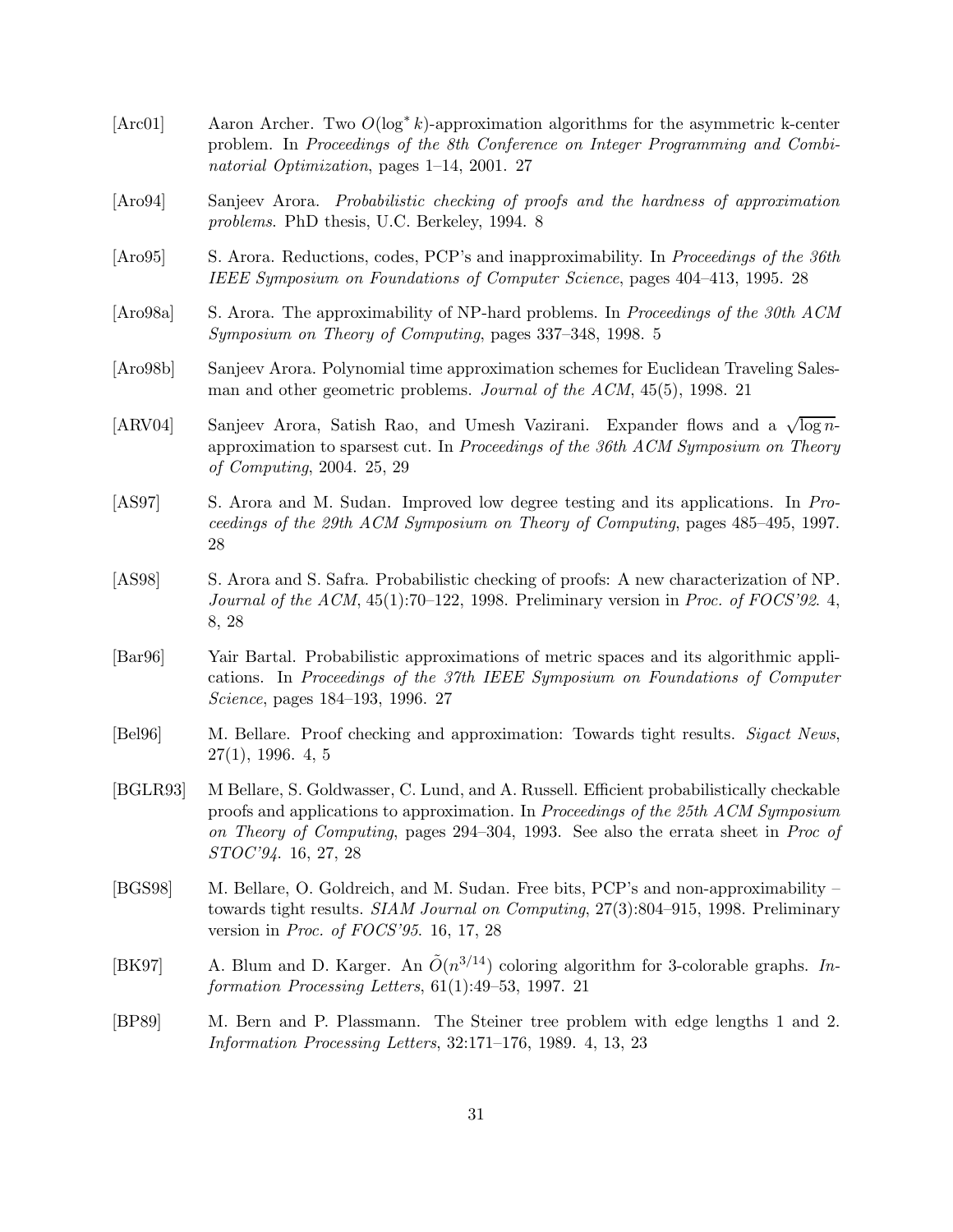- [BS92] P. Berman and G. Schnitger. On the complexity of approximating the independent set problem. Information and Computation, 96:77–94, 1992. Preliminary version in Proc. of STACS'89. 4, 23
- [BS94] M. Bellare and M. Sudan. Improved non-approximability results. In Proceedings of the 26th ACM Symposium on Theory of Computing, pages 184–193, 1994. 16
- [BSGH+04] Eli Ben-Sasson, Oded Goldreich, Prahladh Harsha, Madhu Sudan, and Salil Vadhan. Robust PCPs of proximity, shorter PCPs and applications to coding. In *Proceedings* of the 36th ACM Symposium on Theory of Computing, 2004. 25
- [BSSVW03] Eli Ben-Sasson, Madhu Sudan, Salil P. Vadhan, and Avi Wigderson. Randomnessefficient low degree tests and short PCPs via  $\varepsilon$ -biased sets. In *Proceedings of the 35th* ACM Symposium on Theory of Computing, pages 612–621, 2003. 25
- [CGH+04] Julia Chuzhoy, Sudipto Guha, Eran Halperin, Sanjeev Khanna, Guy Kortsarz, and Joseph Naor. Asymmetric k-center is log∗n hard to approximate. In Proceedings of the 36th ACM Symposium on Theory of Computing, 2004. 27
- [CGL97] R. Chang, W. I. Gasarch, and C. Lund. On bounded queries and approximation. SIAM Journal on Computing, 26(1):188–209, 1997. Preliminary version in Proc. of FOCS'93. 24
- [Cha96] R. Chang. On the query complexity of clique size and maximum satisfiability. Journal of Computer and System Sciences, 53(2):298–313, 1996. Preliminary version in Proc. of Structures'94. 24
- [Chr76] N. Christofides. Worst-case analysis of a new heuristic for the travelling salesman problem. Technical report, Carnegie-Mellon University, 1976. 20, 29
- [Chv79] V. Chvatal. A greedy heuristic for the set-covering problem. Mathematics of Operations Research, 4:233–235, 1979. 22
- [CKS01] Nadia Creignou, Sanjeev Khanna, , and Madhu Sudan. Complexity Classifications of Boolean Constraint Satisfaction Problems. SIAM Monographs on Discrete Mathematics and Applications 7, 2001. 26
- [CKST99] P. Crescenzi, V. Kann, R. Silvestri, and L. Trevisan. Structure in approximation classes. SIAM Journal on Computing, 28(5):1759–1782, 1999. 24
- [CN04] Julia Chuzhoy and Seffi Naor. New hardness results for congestion minimization and machine scheduling. In Proceedings of the 36th ACM Symposium on Theory of Computing, 2004. 27
- [Con93] A. Condon. The complexity of the max-word problem and the power of one-way interactive proof systems. Computational Complexity, 3:292–305, 1993. Preliminary version in Proc. of STACS91. 4
- [Coo71] S.A. Cook. The complexity of theorem proving procedures. In Proceedings of the 3rd ACM Symposium on Theory of Computing, pages 151–158, 1971. 2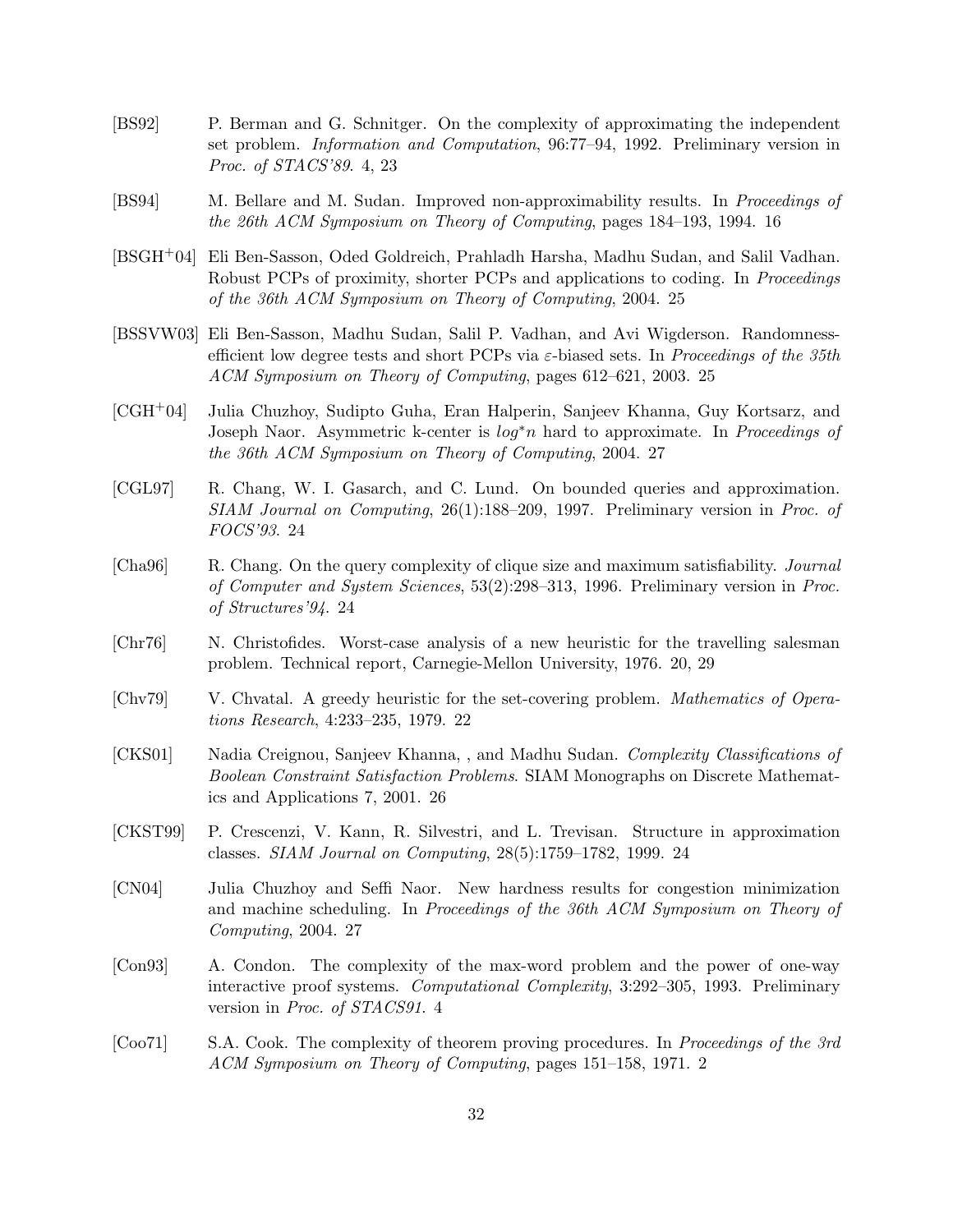- [CP91] P. Crescenzi and A. Panconesi. Completeness in approximation classes. Information and Computation, 93:241–262, 1991. Preliminary version in Proc. of FCT'89. 23
- [Cre95] Nadia Creignou. A dichotomy theorem for maximum generalized satisfiability problems. Journal of Computer and System Sciences, 51(3):511–522, 1995. 5, 26
- [DGKR03] Irit Dinur, Venkatesan Guruswami, Subhash Khot, and Oded Regev. A new multilayered pcp and the hardness of hypergraph vertex cover. In Proceedings of the 35th ACM Symposium on Theory of Computing, pages 595–601, 2003. 22
- $[\text{Din}02]$  Irit Dinur. Approximating SVP<sub>∞</sub> to within almost-polynomial factors is NP-hard. Theoretical Computer Science, 285(1):55–71, 2002. 19
- [DKRS03] Irit Dinur, Guy Kindler, Ran Raz, and Shmuel Safra. An improved lower bound for approximating CVP. Combinatorica, 23(2):205–243, 2003. 19
- [DMS03] Ilya Dumer, Daniele Micciancio, , and Madhu Sudan. Hardness of approximating the minimum distance of a linear code. IEEE Transactions on Information Theory, 49(1):22–37, 2003. 20
- [DRS02] Irit Dinur, Oded Regev, and Clifford D. Smyth. The hardness of 3-Uniform hypergraph coloring. In Proceedings of the 43rd IEEE Symposium on Foundations of Computer Science, pages 33–42, 2002. 22
- [DS02] Irit Dinur and Shmuel Safra. The importance of being biased. In Proceedings of the 34th ACM Symposium on Theory of Computing, pages 33–42, 2002. 22, 28, 29
- [Fei98] Uriel Feige. A threshold of ln n for approximating set cover. Journal of the ACM, 45(4):634–652, 1998. 4, 22, 27, 28
- [Fei02a] Uriel Feige. Approximation thresholds for combinatorial optimization problems. In Proceedings of the International Congress of Mathematicians, pages 649–658, 2002. Volume 3. 5
- [Fei02b] Uriel Feige. Relations between average case complexity and approximation complexity. In Proceedings of the 34th ACM Symposium on Theory of Computing, pages 534–543, 2002. 24, 25, 29
- [FGL<sup>+</sup>96] U. Feige, S. Goldwasser, L. Lovász, S. Safra, and M. Szegedy. Interactive proofs and the hardness of approximating cliques. Journal of the ACM, 43(2):268–292, 1996. Preliminary version in Proc. of FOCS91. 4, 8, 14, 17, 22, 28
- [FGM82] A. Frieze, G. Galbiati, and F Maffioli. On the worst-case performance of some algorithms for the asymmetric traveling salesman problem. Networks, 12:23–39, 1982. 21
- [FK94] U. Feige and J. Kilian. Two prover protocols low error at affordable rates. In Proceedings of the 26th ACM Symposium on Theory of Computing, pages 172–183, 1994. 16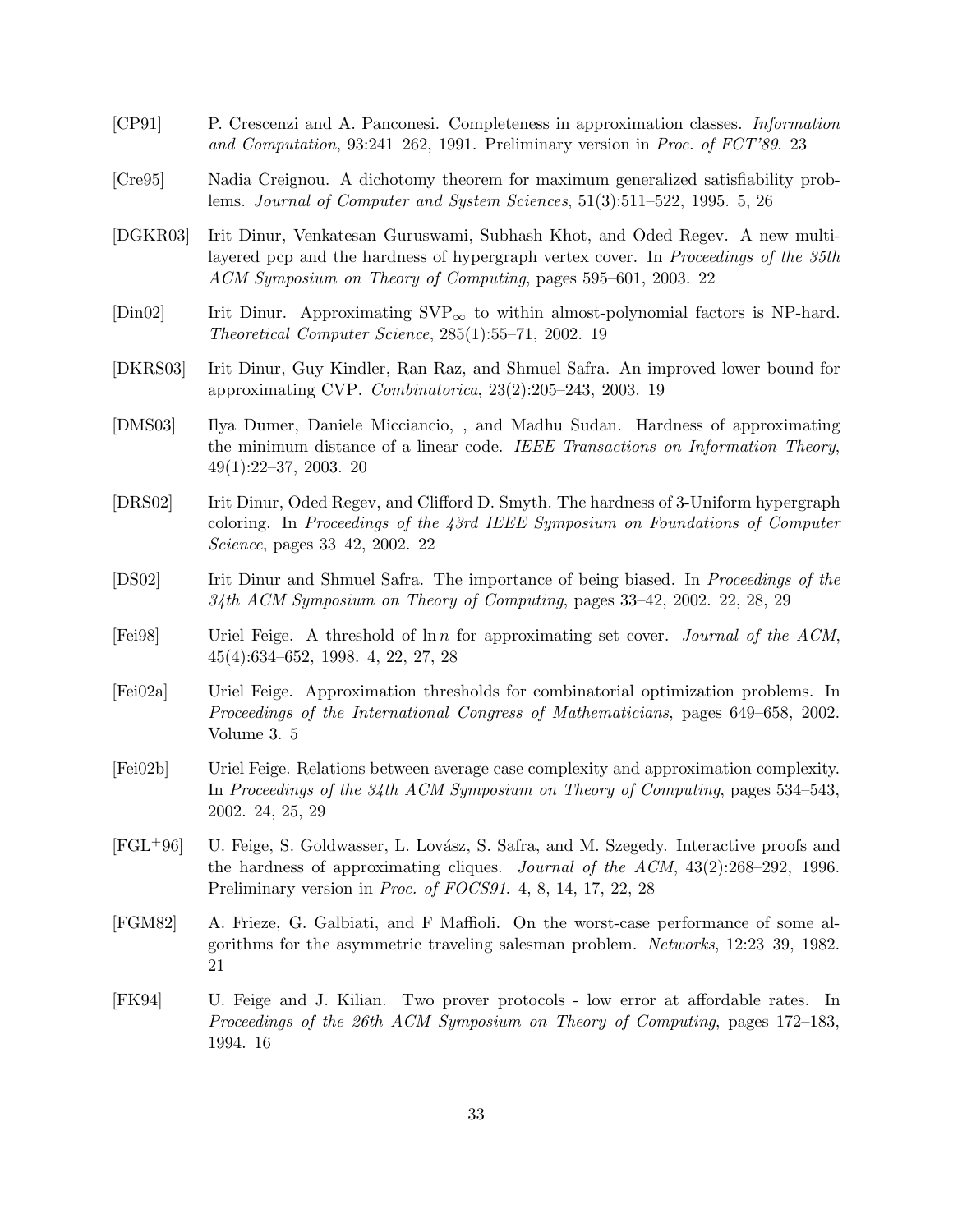- [FK98] Uriel Feige and Joe Kilian. Zero knowledge and the chromatic number. Journal of Computer and System Sciences, 57(2):187–199, 1998. 4, 28
- [FK02] Uriel Feige and Robert Krauthgamer. A polylogarithmic approximation of the minimum bisection. SIAM Journal on Computing, 31(4):1090–1118, 2002. 25
- [FRT03] Jittat Fakcharoenphol, Satish Rao, and Kunal Talwar. A tight bound on approximating arbitrary metrics by tree metrics. In Proceedings of the 35th ACM Symposium on Theory of Computing, pages 448–455, 2003. 27
- [FS95] Katalin Friedl and Madhu Sudan. Some improvements to total degree tests. In Proceedings of the 3rd Israel Symposium on the Theory of Computing and Systems, pages 190–198, 1995. 25
- [FS02] Uriel Feige and Gideon Schechtman. On the optimality of the random hyperplane rounding technique for MAX CUT. Random Structures and Algorithms, 20(3):403– 440, 2002. 27, 28
- [Gav74] F. Gavril. Manuscript cited in [GJ79], 1974. 22
- [GG81] O. Gabber and Z. Galil. Explicit construction of linear sized superconcentrators. Journal of Computer and System Sciences, 22:407–425, 1981. 10
- [GHS02] Venkatesan Guruswami, Johan Håstad, and Madhu Sudan. Hardness of approximate hypergraph coloring. SIAM Journal on Computing, 31(6):1663–1686, 2002. 21, 22
- [GJ76] M.R. Garey and D.S. Johnson. The complexity of near-optimal graph coloring. Journal of the ACM, 23:43–49, 1976. 4
- [GJ79] M.R. Garey and D.S. Johnson. Computers and Intractability: a Guide to the Theory of NP-Completeness. Freeman, 1979. 34
- [GKP95] M. Grigni, E. Koutsoupias, and C.H. Papadimitriou. An approximation scheme for planar graph TSP. In Proceedings of the 36th IEEE Symposium on Foundations of Computer Science, pages 640–645, 1995. 21
- [GKR00] Naveen Garg, Goran Konjevod, and R. Ravi. A polylogarithmic approximation algorithm for the group steiner tree problem. J. of Algorithms, 37(1):66–84, 2000. 27
- [Gra66] R.L. Graham. Bounds for certain multiprocessing anomalies. Bell System Technology Journal, 45:1563–1581, 1966. 2
- [GW95] M.X. Goemans and D.P. Williamson. Improved approximation algorithms for maximum cut and satisfiability problems using semidefinite programming. Journal of the ACM, 42(6):1115–1145, 1995. Preliminary version in Proc. of STOC'94. 17, 27
- [Hal98] M. Halldorsson. A survey on independent set approximations. In APPROX'98, pages 1–14, 1998. LNCS 1444, Springer-Verlag. 17, 39
- [Hås99] J. Håstad. Clique is hard to approximate within  $n^{1-\epsilon}$ . Acta Mathematica, 182:105–142, 1999. 4, 17, 28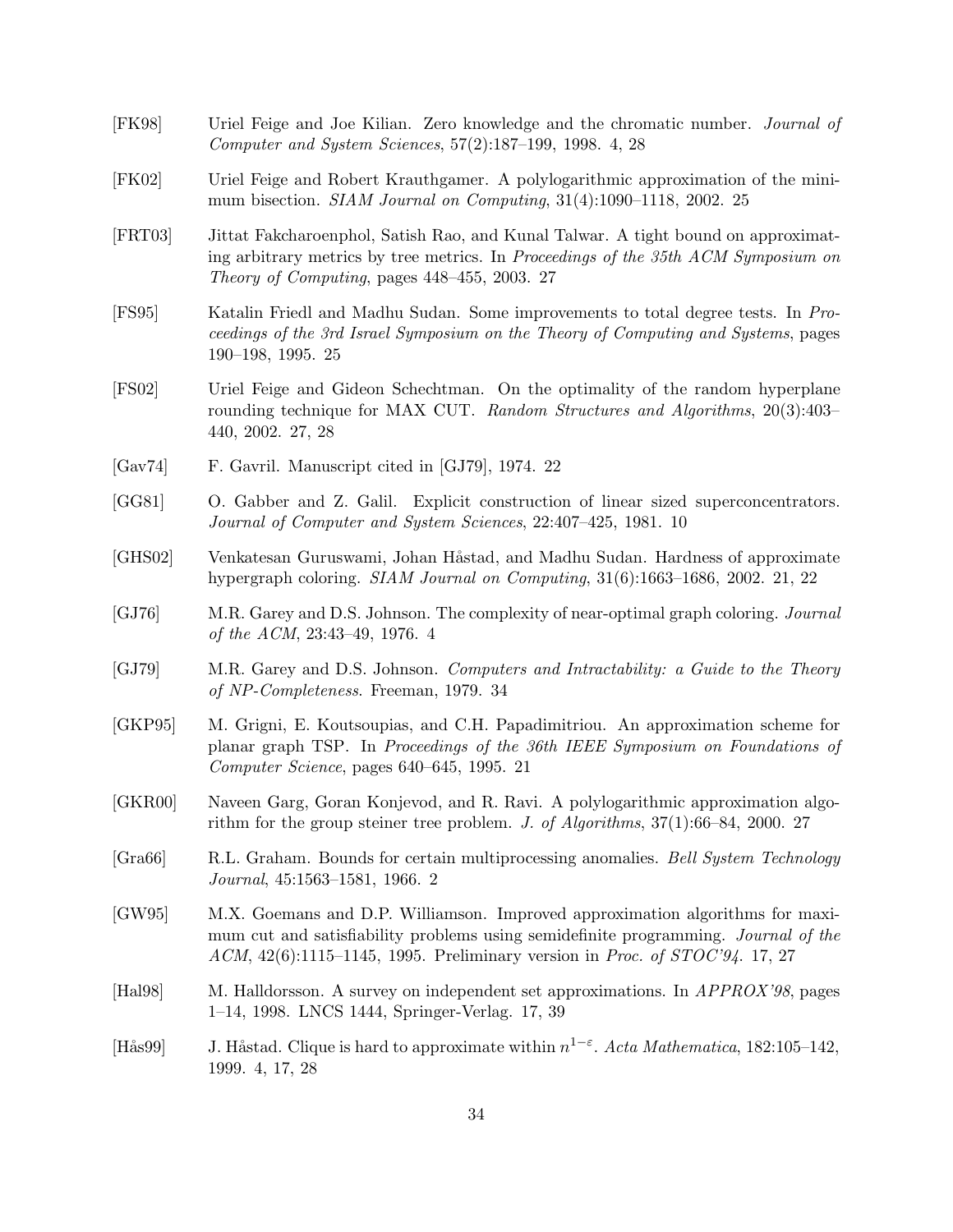- [Hås01] Johan Håstad. Some optimal inapproximability results. *Journal of the ACM*, 48(4):798–859, 2001. 4, 16, 21, 28, 29
- [HK03] Eran Halperin and Robert Krauthgamer. Polylogarithmic inapproximability. In Proceedings of the 35th ACM Symposium on Theory of Computing, pages 585–594, 2003. 26, 27
- [HKK+03] Eran Halperin, Guy Kortsarz, Robert Krauthgamer, Aravind Srinivasan, and Nan Wang. Integrality ratio for group Steiner trees and directed Steiner trees. In *Proceed*ings of the 14th ACM-SIAM Symposium on Discrete Algorithms, pages 275–284, 2003. 27
- [Hoc82] D. Hochbaum. Approximation algorithms for set covering and vertex cover problems. SIAM Journal on Computing, 11:555–556, 1982. 22
- [Hoc96] Dorit Hochbaum, editor. Approximation Algorithms for NP-Hard Problems. PWS Publishing, 1996. 3
- [HS85] D.S. Hochbaum and D.B. Shmoys. A best possible heuristic for the k-center problem. Mathematics of Operations Research, 10(2):180–184, 1985. 4
- [HS00] Prahladh Harsha and Madhu Sudan. Small PCPs with low query complexity. Computational Complexity, 9(3–4):157–201, 2000. 25
- [HW01] Johan Håstad and Avi Wigderson. Simple analysis of graph tests for linearity and PCP. In Proceedings of the 16th IEEE Conference on Computational Complexity, pages 244–254, 2001. 17
- [IPZ01] Russell Impagliazzo, Ramamohan Paturi, and Francis Zane. Which problems have strongly exponential complexity? Journal of Computer and System Sciences, 63(4):512–530, 2001. 25
- [IZ89] R. Impagliazzo and D. Zuckerman. How to recycle random bits. In Proceedings of the 30th IEEE Symposium on Foundations of Computer Science, pages 248–253, 1989. 15
- [Joh74] D.S. Johnson. Approximation algorithms for combinatorial problems. Journal of Computer and System Sciences, 9:256–278, 1974. 2, 4, 22, 28
- [Joh92] D.S. Johnson. The NP-completeness column: An ongoing guide: The tale of the second prover. Journal of Algorithms, 13:502–524, 1992. 8
- [Kan93] V. Kann. Polynomially bounded minimization problems which are hard to approximate. In Proceedings of 20th International Colloquium on Automata, Languages and Programming, pages 52–63, 1993. 23
- [Kar72] R.M. Karp. Reducibility among combinatorial problems. In R.E. Miller and J.W. Thatcher, editors, Complexity of Computer Computations, pages 85–103. Plenum Press, 1972. 2, 11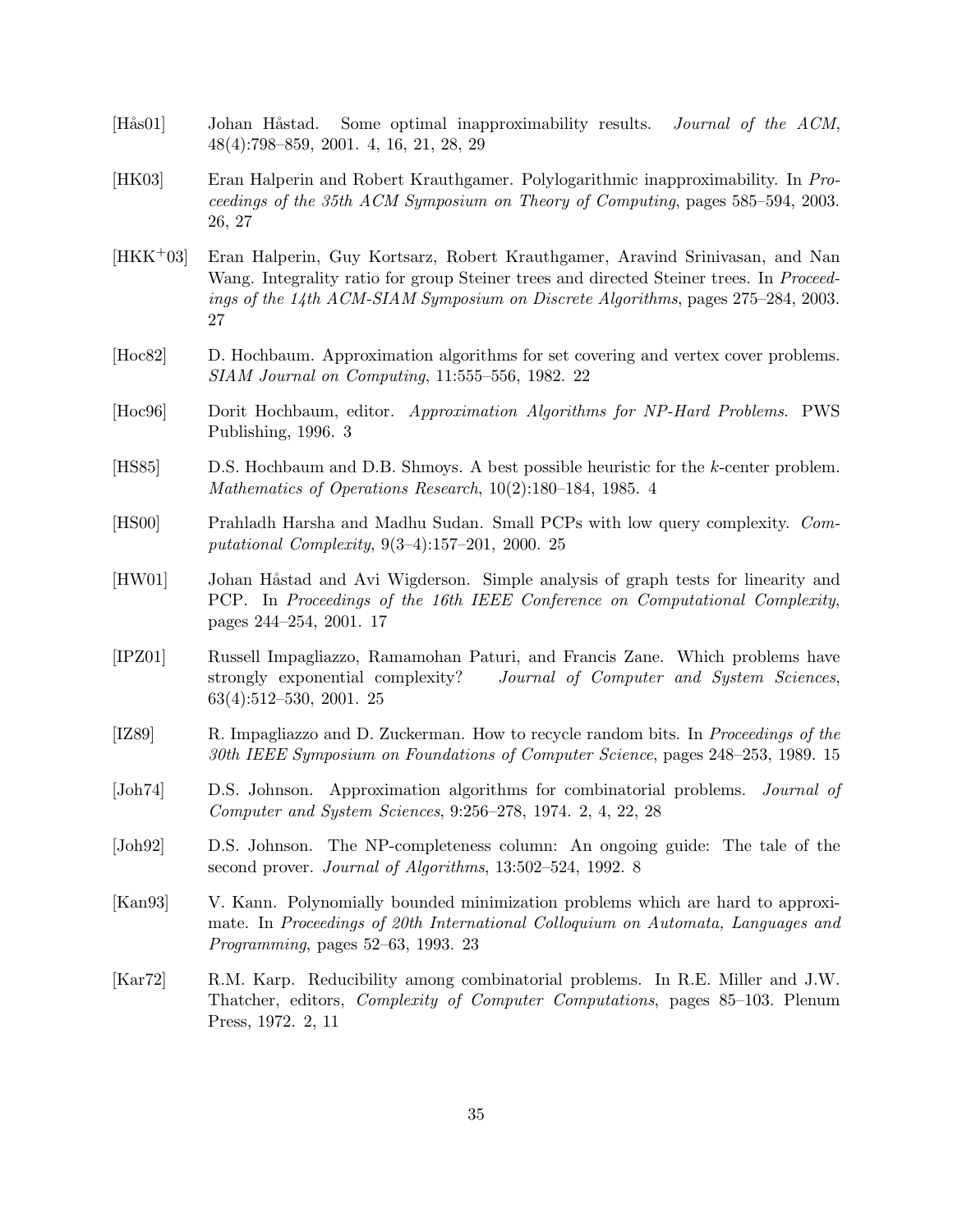- [Kho01] Subhash Khot. Improved inaproximability results for maxclique, chromatic number and approximate graph coloring. In Proceedings of the 42nd IEEE Symposium on Foundations of Computer Science, pages 600–609, 2001. 22
- [Kho02a] Subhash Khot. Hardness results for coloring 3-colorable 3-uniform hypergraphs. In Proceedings of the 43rd IEEE Symposium on Foundations of Computer Science, pages 23–32, 2002. 22
- [Kho02b] Subhash Khot. On the power of unique 2-prover 1-round games. In Proceedings of the 34th ACM Symposium on Theory of Computing, pages 767–775, 2002. 17, 29
- [Kho03] Subhash Khot. Hardness of approximating the shortest vector problem in high  $L_p$ norms. In Proceedings of the 44th IEEE Symposium on Foundations of Computer Science, pages 290–297, 2003. 19
- [Kho04a] Subhash Khot. Hardness of approximating the shortest vector problem in lattices. In Proceedings of the 45th IEEE Symposium on Foundations of Computer Science, 2004. 19, 28
- [Kho04b] Subhash Khot. Ruling out PTAS for graph min-bisection, densest subgraph and bipartite clique. In Proceedings of the 45th IEEE Symposium on Foundations of Computer Science, 2004. 25, 28, 29
- [KKMO04] Subhash Khot, Guy Kindler, Elchanan Mossel, and Ryan O'Donnell. Optimal inapproximability results for MAX-CUT and other two-variable CSPs? In Proceedings of the 45th IEEE Symposium on Foundations of Computer Science, 2004. 17, 27, 28, 29
- [KLS93] S. Khanna, N. Linial, and S. Safra. On the hardness of approximating the chromatic number. In Proceedings of the 2nd IEEE Israel Symposium on Theory of Computing and Systems, pages 250–260, 1993. 21
- [KMS98] D. Karger, R. Motwani, and M. Sudan. Approximate graph coloring by semi-definite programming. Journal of the ACM, 45(2):246–265, 1998. 17, 21
- [KMSV99] S. Khanna, R. Motwani, M. Sudan, and U. Vazirani. On syntactic versus computational views of approximability. SIAM Journal on Computing, 28(1):164–191, 1999. Preliminary version in *Proc. of FOCS'94*. 24
- [KR03] Subhash Khot and Oded Regev. Vertex cover might be hard to approximate to within  $2 - \varepsilon$ . In Proceedings of the 18th IEEE Conference on Computational Complexity, 2003. 22, 23, 29
- [KSTW00] Sanjeev Khanna, Madhu Sudan, Luca Trevisan, and David P. Williamson. The approximability of constraint satisfaction problems. SIAM Journal on Computing, 30(6):1863–1920, 2000. 5, 26
- [KT94] P.G. Kolaitis and M.N. Thakur. Logical definability of NP optimization problems. Information and Computation, 115(2):321–353, 1994. 24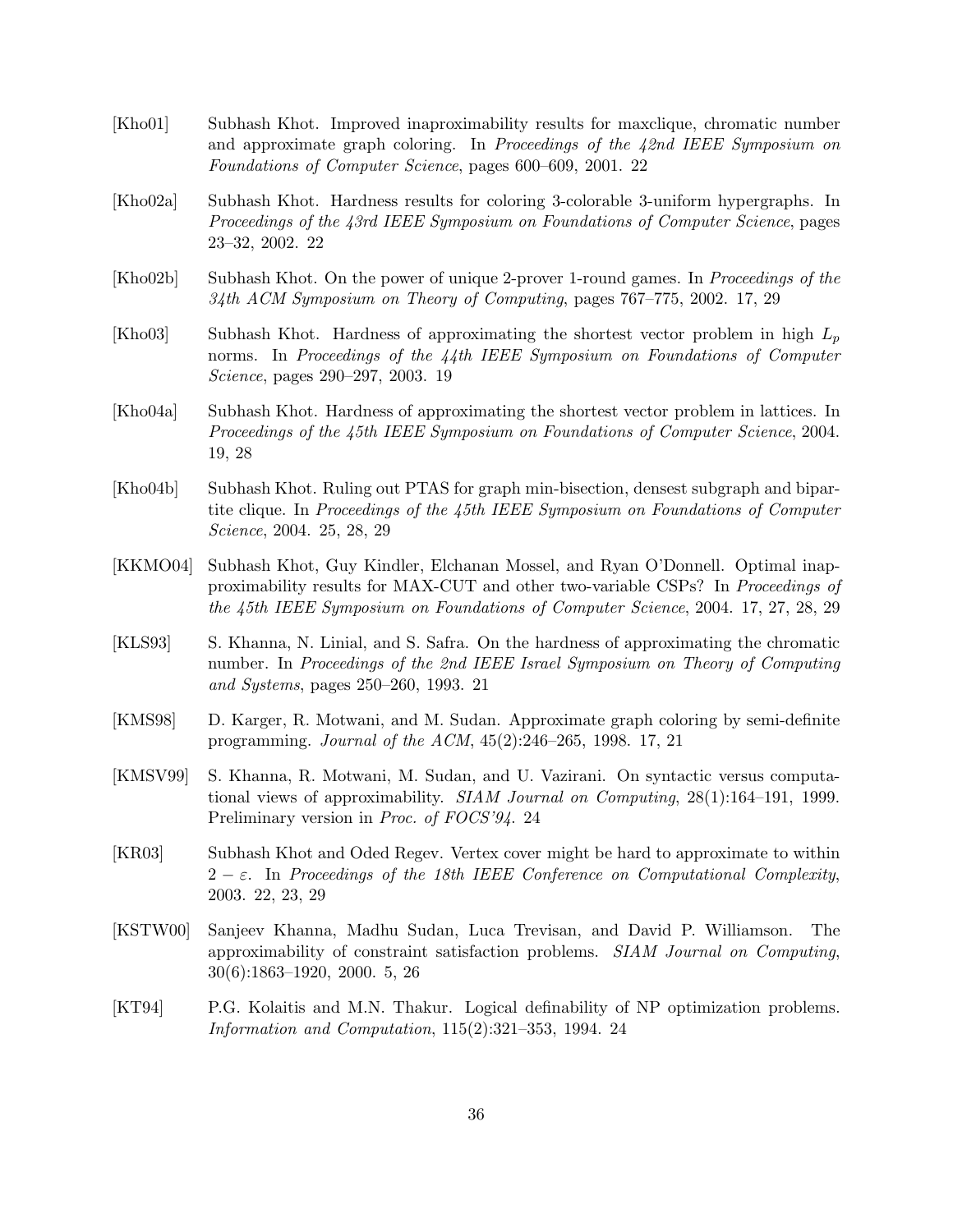| [KT95]          | P.G. Kolaitis and M.N. Thakur. Approximation properties of NP minimization classes.<br>Journal of Computer and System Sciences, 50:391-411, 1995. Preliminary version in<br>Proc. of Structures91. 24                                   |
|-----------------|-----------------------------------------------------------------------------------------------------------------------------------------------------------------------------------------------------------------------------------------|
| [Lad $75$ ]     | R. Ladner. On the structure of polynomial time reducibility. Journal of the ACM,<br>$22(1):155-171$ , 1975. 26                                                                                                                          |
| [Lev73]         | L. A. Levin. Universal search problems. Problemi Peredachi Informatsii, 9:265–266,<br>1973. 2                                                                                                                                           |
| [LLL82]         | A.K. Lenstra, H.W. Lenstra, and L. Lovasz. Factoring polynomials with rational<br>coefficients. Mathematische Annalen, 261:515–534, 1982. 18, 19                                                                                        |
| [Lov75]         | L. Lovasz. On the ratio of optimal integral and fractional covers. Discrete Mathematics,<br>13:383-390, 1975. 22                                                                                                                        |
| [LPSS8]         | A. Lubotzky, R. Phillips, and P. Sarnak. Ramanujan graphs. Combinatorica, 8:261–<br>277, 1988. 10                                                                                                                                       |
| [LR99]          | Frank T. Leighton and Satish Rao. Multicommodity max-flow min-cut theorems and<br>their use in designing approximation algorithms. Journal of the ACM, 46:787-832,<br>1999. 29                                                          |
| [LY94]          | C. Lund and M. Yannakakis. On the hardness of approximating minimization prob-<br>lems. Journal of the ACM, 41:960–981, 1994. Preliminary version in Proc. of $STOC'93$ .<br>4, 27                                                      |
| [Mic01]         | Daniele Micciancio. The shortest vector problem is NP-hard to approximate to within<br>some constant. SIAM Journal on Computing, 30(6):2008-2035, 2001. 19                                                                              |
| $[{\rm Mit99}]$ | J.S.B. Mitchell. Guillotine subdivisions approximate polygonal subdivisions: A sim-<br>ple polynomial-time approximation scheme for geometric TSP, K-MST, and related<br>problems. SIAM Journal on Computing, 28(4):1298-1309, 1999. 21 |
| [MR04]          | Daniele Micciancio and Oded Regev. Stronger average case to worst case connections.<br>Manuscript, 2004. 18                                                                                                                             |
| [OM87]          | P. Orponen and H. Mannila. On approximation preserving reductions: complete prob-<br>lems and robust measures. Technical Report C-1987-28, Department of Computer<br>Science, University of Helsinki, 1987. 23                          |
| [Pap94]         | C.H. Papadimitriou. Computational Complexity. Addison-Wesley, 1994. 6                                                                                                                                                                   |
| [PM81]          | A. Paz and S. Moran. Non deterministic polynomial optimization problems and their<br>approximation. Theoretical Computer Science, 15:251-277, 1981. 23                                                                                  |
| [PR90]          | A. Panconesi and D. Ranjan. Quantifiers and approximation. In <i>Proceedings of the</i><br>22nd ACM Symposium on Theory of Computing, pages 446-456, 1990. 24                                                                           |
| [PS94]          | A. Polishchuk and D.A. Spielman. Nearly-linear size holographic proofs. In <i>Proceedings</i><br>of the 26th ACM Symposium on Theory of Computing, pages 194-203, 1994. 25                                                              |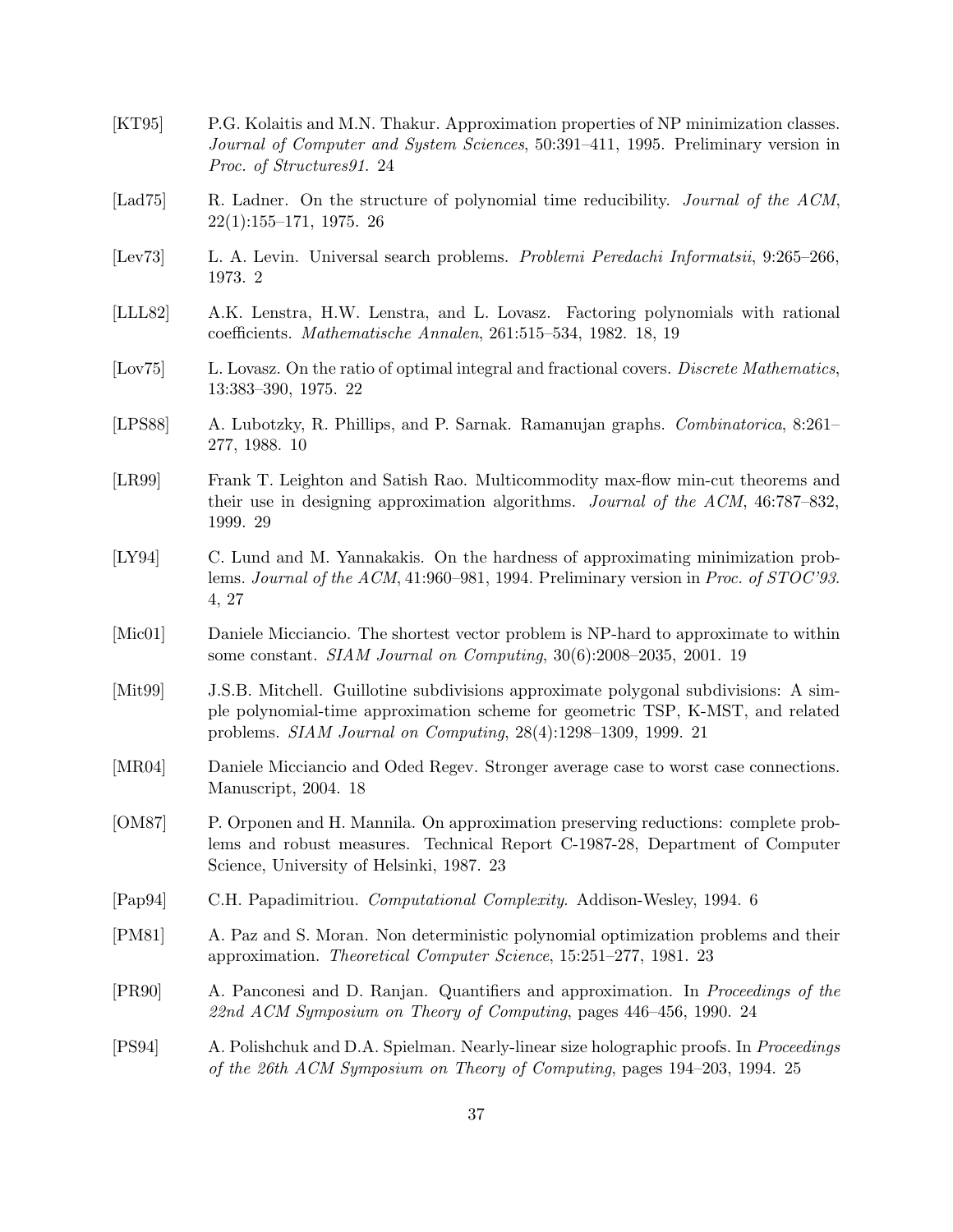- [PV98] Rina Panigrahy and Sundar Vishwanathan. An O(log∗ n) approximation algorithm for the asymmetric p-center problem. J. of Algorithms, 27(2):259–268, 1998. 27
- [PV00] Christos H. Papadimitriou and Santosh Vempala. On the approximability of the traveling salesman problem. In Proceedings of the 32nd ACM Symposium on Theory of Computing, pages 126–133, 2000. 20, 21, 29
- [PY91] C. H. Papadimitriou and M. Yannakakis. Optimization, approximation, and complexity classes. Journal of Computer and System Sciences, 43:425–440, 1991. Preliminary version in Proc. of STOC'88. 4, 8, 11, 23, 24
- [PY93] C.H. Papadimitriou and M. Yannakakis. The travelling salesman problem with distances one and two. Mathematics of Operations Research, 18:1–11, 1993. 4, 20, 23
- [Raz98] R. Raz. A parallel repetition theorem. SIAM Journal on Computing, 27(3):763–803, 1998. Preliminary version in Proc. of STOC'95. 28
- [Reg03] Oded Regev. New lattice based cryptographic constructions. In Proceedings of the 35th ACM Symposium on Theory of Computing, pages 407–416, 2003. 18
- [RS97] R. Raz and S. Safra. A sub-constant error-probability low-degree test, and a subconstant error-probability PCP characterization of NP. In Proceedings of the 29th ACM Symposium on Theory of Computing, pages 475–484, 1997. 28
- [RT87] P. Raghavan and C.D. Thompson. Randomized rounding: a technique for provably good algorithms and algorithmic proofs. Combinatorica, 7:365–374, 1987. 27
- [Sch78] T.J. Schaefer. The complexity of satisfiability problems. In Proceedings of the 10th ACM Symposium on Theory of Computing, pages 216–226, 1978. 26
- [Sch87] C.P. Schnorr. A hierarchy of polynomial time lattice basis reduction algorithms. Theoretical Computer Science, 53:201–224, 1987. 18, 19
- [SG76] S. Sahni and T. Gonzalez. P-complete approximation problems. Journal of the ACM, 23:555–565, 1976. 20
- [ST00] A. Samorodnitsky and L. Trevisan. A PCP characterization of NP with optimal amortized query complexity. In Proceedings of the 32nd ACM Symposium on Theory of Computing, 2000. 17
- [Sud92] M. Sudan. Efficient Checking of Polynomials and Proofs and the Hardness of Approximation Problems. PhD thesis, University of California at Berkeley, 1992. 8
- [Tre00] Luca Trevisan. When Hamming meets Euclid: The approximability of geometric TSP and MST. SIAM Journal on Computing, 30(2):475–485, 2000. 21
- [Tre01] Luca Trevisan. Non-approximability results for optimization problems on bounded degree instances. In *Proceedings of the 33rd ACM Symposium on Theory of Computing*, pages 453–461, 2001. 17, 22